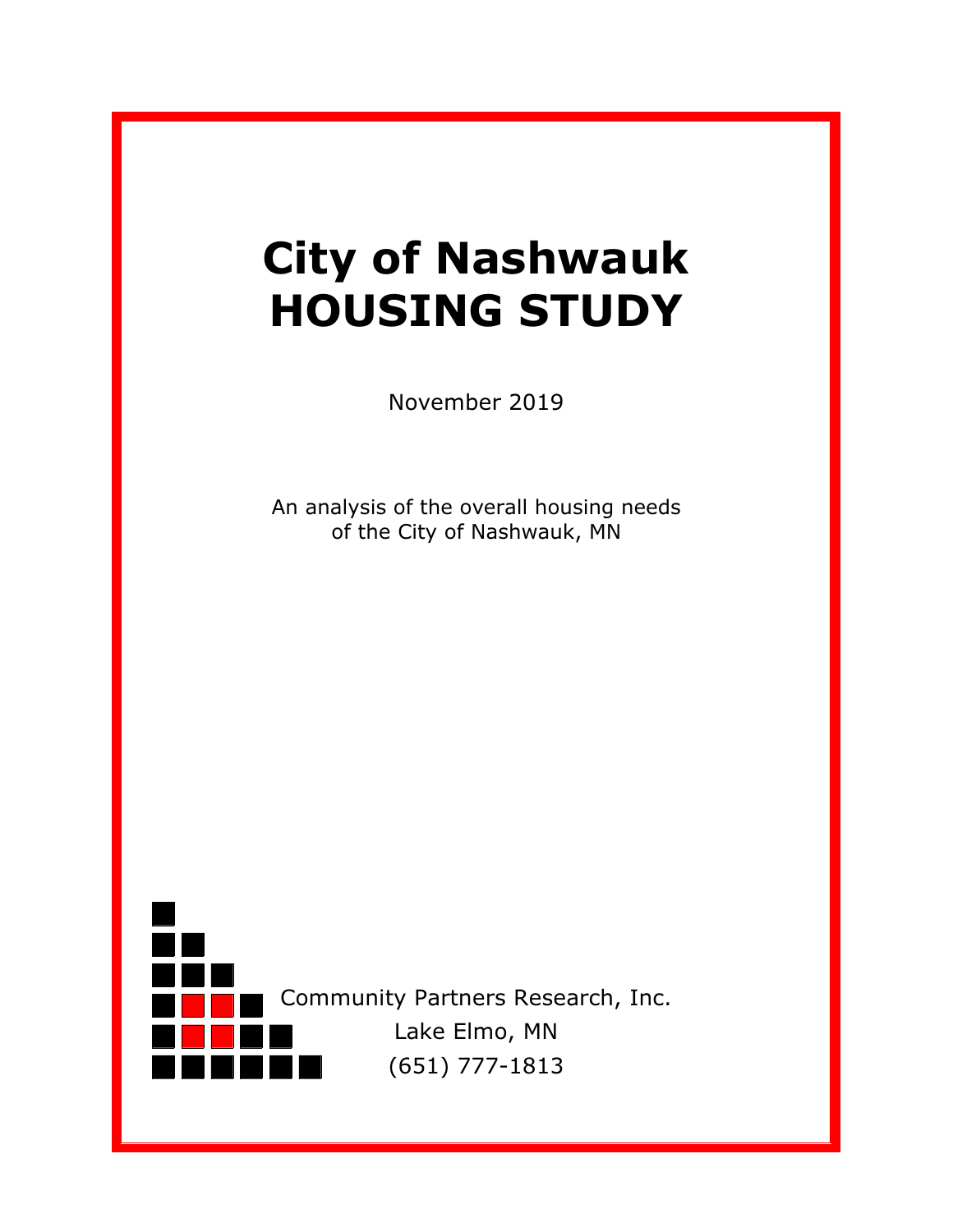## **List of Sections**

|                                                      | Page |
|------------------------------------------------------|------|
| <b>Introduction</b>                                  | 8    |
| <b>Demographic and Projection Data</b>               | 9    |
| <b>Existing Housing Data</b>                         | 29   |
| <b>Rental Housing Inventory</b>                      | 38   |
| <b>Employment and Local Economic Trends Analysis</b> | 45   |
| <b>Findings and Recommendations</b>                  | 51   |
| <b>Rental Housing Recommendations</b>                | 56   |
| <b>Home Ownership Recommendations</b>                | 61   |
| <b>Housing Rehabilitation and Other Issues</b>       | 68   |
| <b>Agencies and Resources</b>                        | 72   |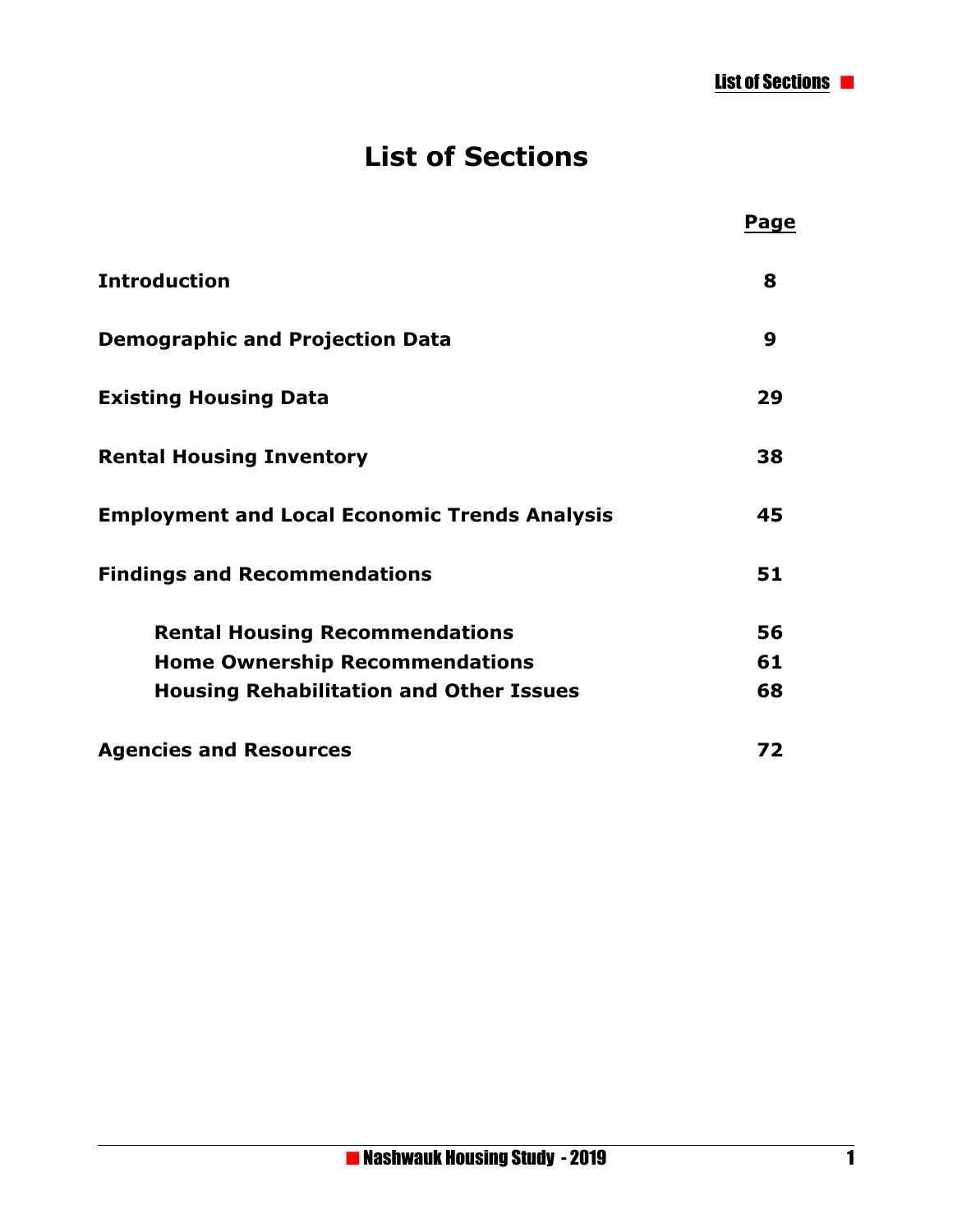### **City of Nashwauk Executive Summary**

#### **Overview**

This Housing Study has examined information on the demographic trends and the housing stock in the City of Nashwauk and a surrounding Market Area, and made recommendations for housing opportunities and initiatives in the future.

#### **Demographic Highlights**

- There are some differing opinions about recent population and household growth in Nashwauk. However, even the most optimistic estimates show only limited changes in the community since 2010. If the City has added population and households this decade, it would be due to the occupancy of housing units that had been vacant at the time of the 2010 Census. There is no evidence that the City's available housing stock has increased by more than a few units in the past 10 years.
- $\overline{\phantom{a}}$  In the opinion of the analysts, the most reliable recent estimate is from the Minnesota State Demographer's Office. This source shows the City adding one household after 2010, but with 21 fewer residents, as the number of people per household has continued to decrease over time.
- $\triangleright$  The best information on the City's average household size shows a relatively small average, probably between 2.12 and 2.17 persons per household. This number of persons per household is consistent with an older population and fewer children in the City.
- $\sim$  In 2010, more than 51% of all households in the Nashwauk Market Area had a head of household that was age 55 or older. By 2019, these older adult households represented more than 58% of all households. By 2024, the Esri projections indicate that nearly 61% of all households in the Market Area will be headed by a person age 55 or older.
- < Household income levels for the City are very similar to the Countywide, although the median family income is lower than for all of Itasca County. The estimated median household income was \$58,083 for Nashwauk in 2017, and a median of \$56,250 for families. The medians in Nashwauk had been increasing rapidly, probably due to improved economic conditions through the course of the current decade.
- $\triangleright$  In the City of Nashwauk, the estimated median renter household income was \$30,938 in 2017, with a median of \$59,333 for home owners.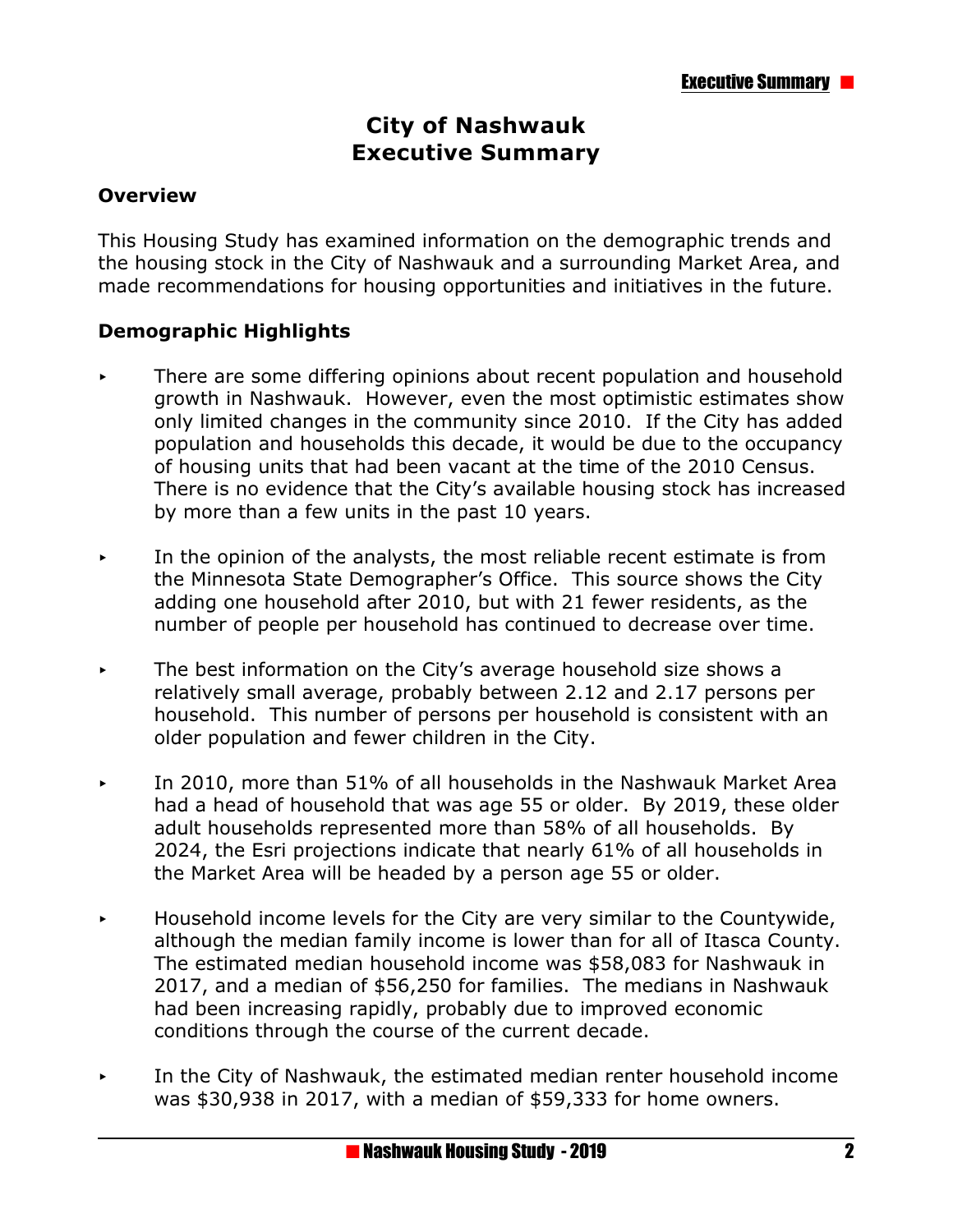$\rightarrow$  A comparatively high median income level for renter households resulted in only 29% having a housing cost burden, with more than 30% of income needed for rent. Only 12% of home owners also reported that 30% or more of income was required for housing costs.

#### **Projection Highlights**

- **EXED** Projections for small communities are largely based on past patterns, and are an informed prediction of future growth potential.
- $\triangleright$  The projections used for this Study expect limited household growth over the next five years, mirroring the limited change of the past two decades. For Nashwauk, average annual growth of approximately two to three households per year would be expected. For the entire Market Area, including Nashwauk, an approximate average of eight households per year is being projected.
- $\triangleright$  Projections show substantially more growth for all of Itasca County, but this is primarily located in the Grand Rapids area.
- $\triangleright$  Age-based projections to 2024 for the Market Area show continued growth among households age 65 and older, and probable loss of households age 64 and younger.

#### **Housing Highlights**

- < City records show only three houses constructed in Nashwauk since 2010. No information exists on housing unit losses but some deteriorated structures have been demolished in recent years. As a result any possible growth in the City's housing stock is assumed to be minimal.
- $\triangleright$  The City has added an 11-lot subdivision, but so far only one lot sale has occurred with one new house added.
- $\blacktriangleright$  Home value estimates can vary due to limited annual sales. For all home sales since 2018, the estimated median price was \$75,000.
- $\triangleright$  Nashwauk's single family housing stock is older than average with a median year of construction in 1946.
- $\triangleright$  As part of the research for this Study a visual housing condition analysis was completed in two of the City's oldest neighborhoods. There were 76 houses rated as needing major repair, and an additional 11houses that were rated even lower, and possibly beyond the point of feasible repair.
- < Mobile homes in Nashwauk were rated in generally poor condition, with more than 79% rated in the two lowest condition categories.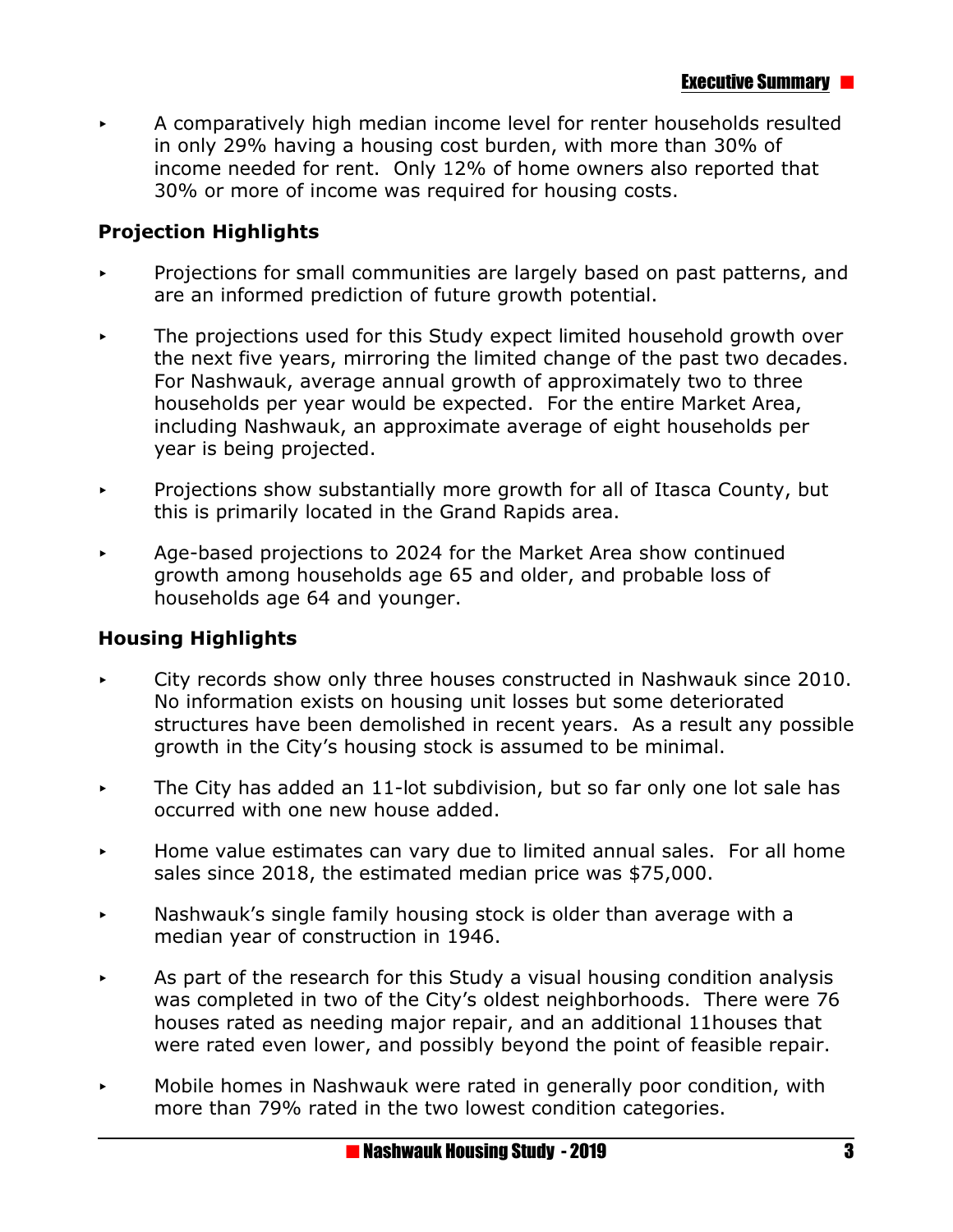#### **Rental Housing**

- < Nashwauk has a limited inventory of rental housing that exists in multifamily structures. All of the conventional market rate stock is in smaller properties such as rental single family houses and mobile homes.
- $\triangleright$  No direct information was obtained from market rate units in Nashwauk. The estimated median gross rent for all units in the City in 2017 was \$789, according to the American Community Survey.
- $\triangleright$  The only two multifamily projects identified in the City are Deering Manor, a 41-unit HUD subsidized property for senior/disabled tenant occupancy, and Hillcrest Nashwauk, a 40-unit senior housing facility offering housing with services including assisted living.
- $\triangleright$  Deering Manor has had persistent vacancy problems in recent years. According to the manager there is limited demand from seniors. Most of the tenants in the building are younger people with disabilities.
- $\overline{\phantom{a}}$  There were also a number of vacancies in Hillcrest, although applications were being processed to fill most of the units.

#### **Employment/Economic Highlights**

- < Statistics on Nashwauk-based employment show some job growth in recent years. The number of jobs covered by State unemployment insurance in 2018 was 69 jobs higher than in 2009. However, the recent peak was reached in 2015, and since that time there are 74 fewer jobs based in Nashwauk.
- $\triangleright$  The average annual wage for all employment sectors in Nashwauk was approximately \$37,900 in 2018.
- $\triangleright$  Most Nashwauk residents are employed locally. Commuting statistics from 2017 showed that 60% of City residents were traveling fewer than 20 minutes for their primary job. However, 40% of the City's residents were traveling 20 minutes or more. The primary destination for outbound commuters was Hibbing.
- $\overline{\phantom{a}}$  Although most of the employment options in Nashwauk are filled by people that do not live in City, approximately 58% of these jobs are filled by people with a drive time of less than 20 minutes. The primary identified jurisdictions supplying workers were Hibbing, Keewatin, Greenway Township and Coleraine.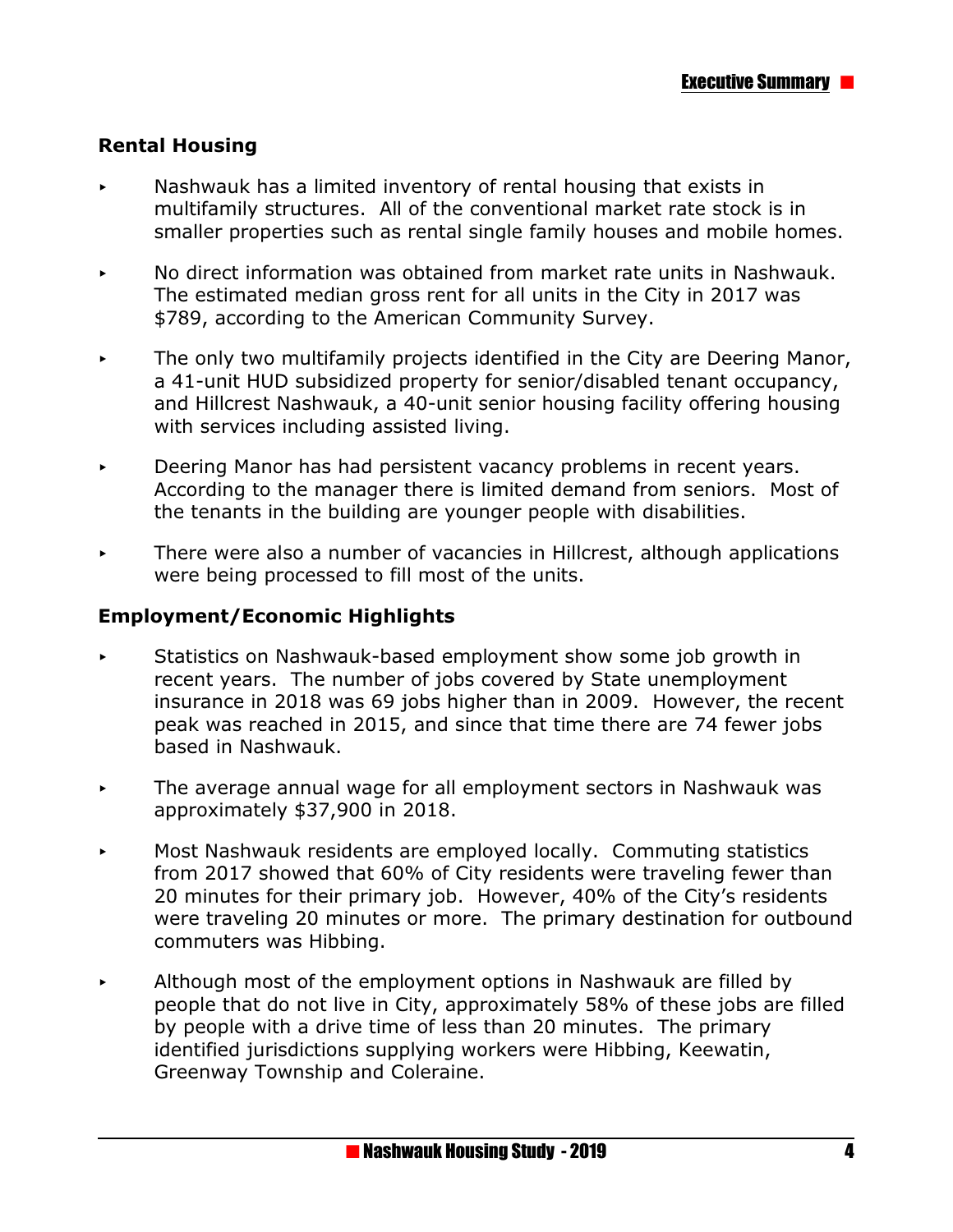## **Findings and Recommendations**

#### **Overview**

Although growth-generated demand is projected to be limited over the next five years, there are additional factors that will create a need for new housing construction, including pent-up demand and older unit replacement. The following recommendations and initiatives are offered for the City of Nashwauk:

#### **Home Ownership**

- **1.** Promote the Affordable Lot Options in the City There are affordable lots in the Bozich subdivision that can be used for single family home construction, including lower-priced home options. At \$5,500 with assessments paid, these lots are significantly lower in price than lots in the area's regional centers.
- **2. Consider the Creation of Housing Construction Incentives** If new home building does not occur naturally, it may be appropriate to look at new construction incentives that could be offered. Communities that have used these approaches have generally seen some increased activity. The cost per home may limit the scale of any incentives. A goal of one to two houses per year is recommended.
- **3. Explore Options for Affordable New Home Construction Partnerships** - In addition to private sector activity, some communities have worked with housing agencies or nonprofit groups to construct very affordable homes. This may be an option for infill parcels created when deteriorated structures are removed. In many cases, a value-gap may exist with the total development cost exceeding the end sale price, requiring the need for subsidy sources. A goal of one house per year is recommended.
- **4. Promote the Affordable Existing Housing Stock in the City** The estimated median value for most of the existing houses in the City would be less than \$100,000, making these a very affordable option for potential home buyers. However, lower values can also result in houses shifting to rental occupancy, or deteriorating due to lack of maintenance. Promoting affordable home ownership will help achieve multiple community goals, including the retention of a stable work force.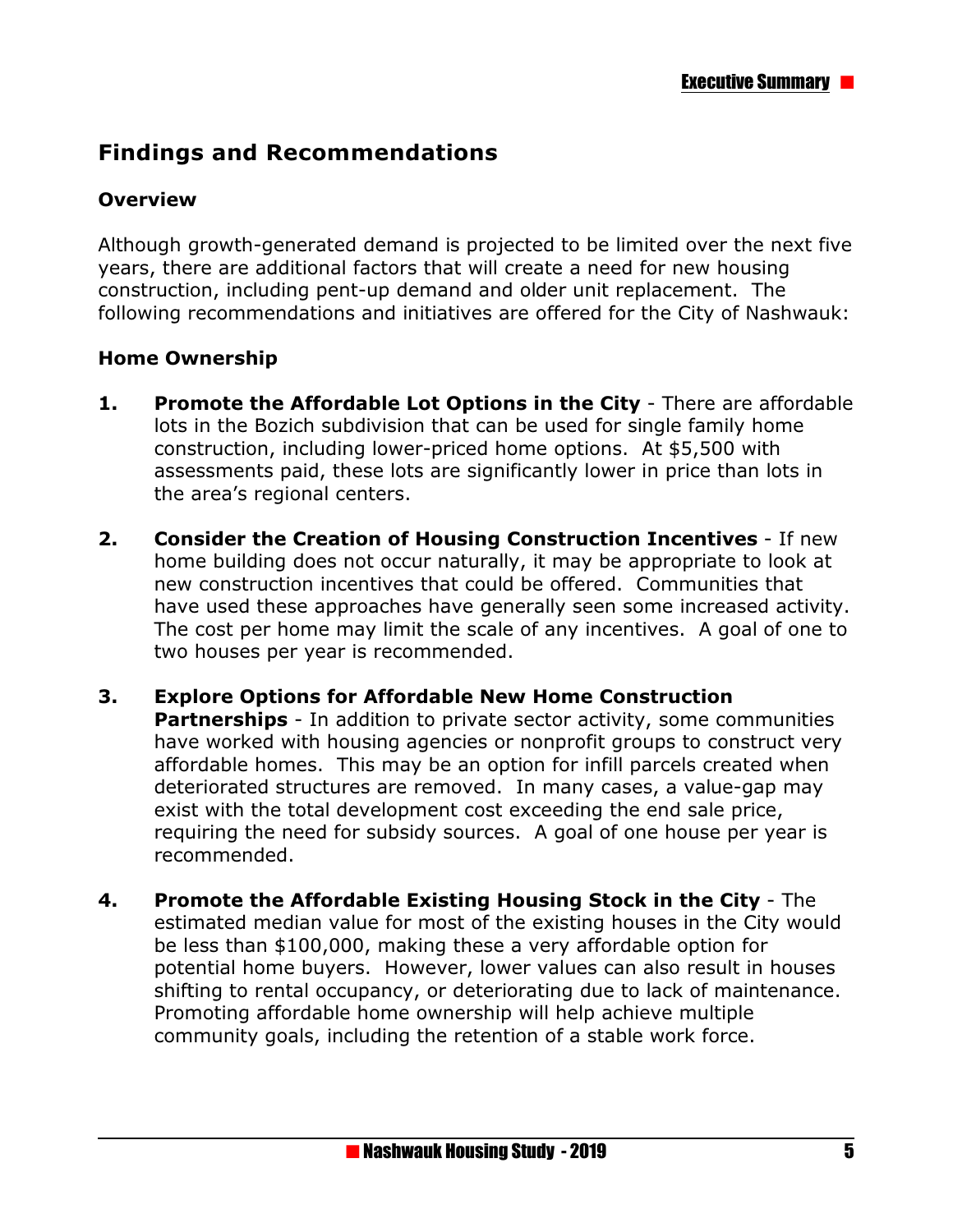#### **Rental**

- **5. Promote the Production of 12 to 14 Units of Market Rate Rental Housing** - To help expand the housing options in Nashwauk, the construction of market rate rental units is recommended. Different rental styles could be used to meet this goal. Many similar-sized communities have had success with one-level town house rental projects that include a private entrance and attached garage. This style of housing can serve as a bridge between home ownership and rental housing, and has generally been very successful with seniors. But unless significant cost write-downs can be achieved, the required gross rents will be above the level that is affordable for most area renter households. While general occupancy units are encouraged, any new housing should have design features that would appeal to senior households.
- **6. Promote the Creation/Conversion of 6 to 8 Affordable Market Rate Rental Housing Units** - New construction units would tend to be beyond the financial capability of most area renters. Even moderately-priced two-bedroom units would typically require the household to have an annual income of \$35,000 or more. In 2017, a majority of Nashwauk's renter households had an annual income below \$32,000, and would need a unit at \$800 per month or less. It may be more practical to work on building renovation or conversion projects that can create housing. This opportunity may arise in commercial buildings, or through the rehabilitation of deteriorated rental housing.
- **7. Monitor the Supply and Demand for Subsidized Rental Housing** Nashwauk has only one federally subsidized housing project, which is designated for senior/disabled tenant occupancy. This project has had insufficient demand over time and vacancies are typical. There were also has 5 tenant-based Vouchers in use. Securing additional resources for affordable housing development may be difficult, but the tenant-based Voucher program should be promoted to assist lower income renter households with a housing cost burden.
- **8. Monitor Demand for Senior Housing With Services** Nashwauk has a specialized housing option for seniors in Hillcrest Nashwauk, which is part of a larger senior complex with facilities in Hibbing and Chisholm. There has been unused capacity in Nashwauk in surveys completed in 2019 and 2015, although applications were in process in 2019 to fill most open units. Although some growth is projected within the area target market, the numeric change is relatively small, with a projected increase of 65 households age 75 and older in the Market Area between 2019 and 2024. This will yield some increase in demand but only incremental unit increases should be needed due to projected growth.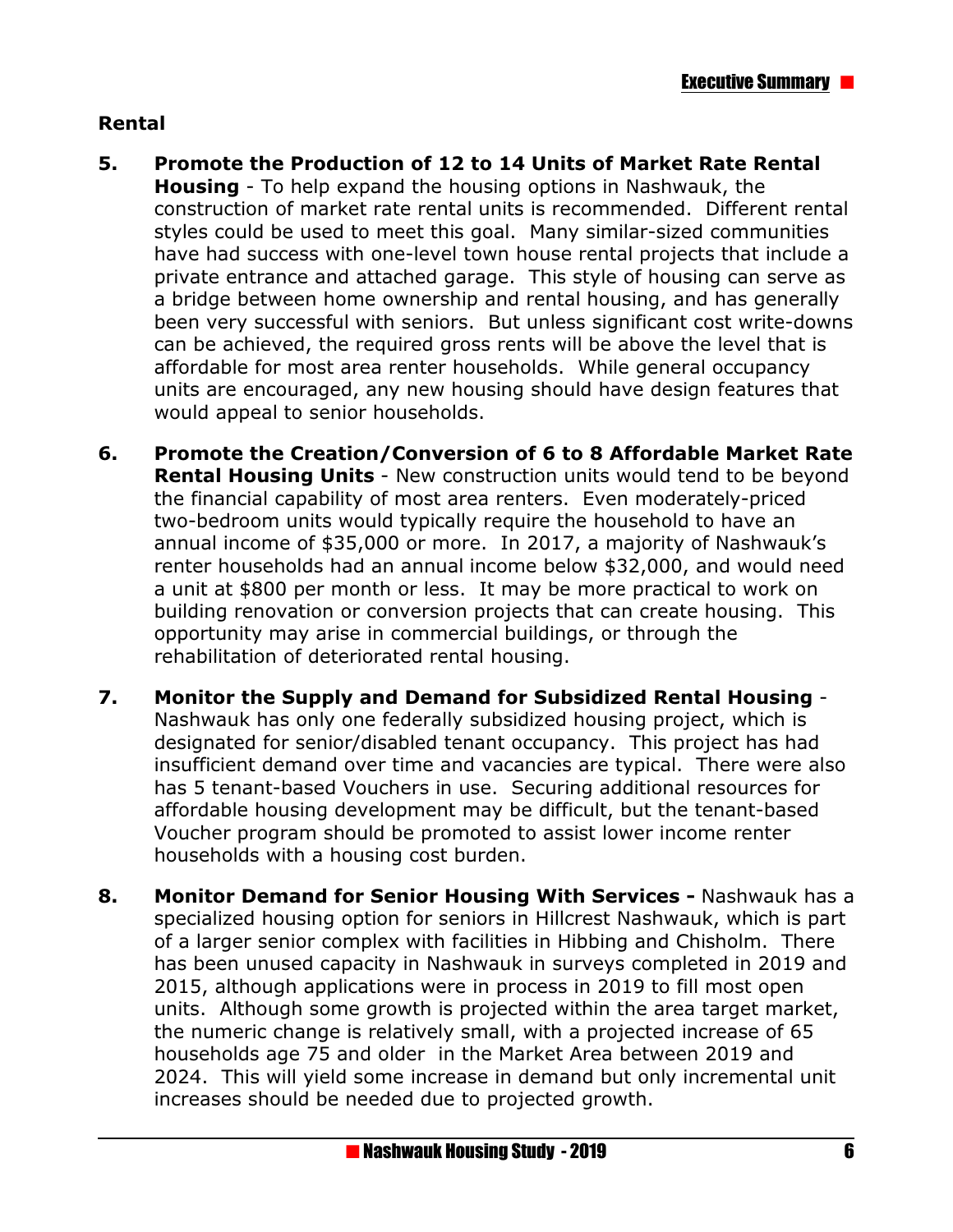#### **Housing Rehabilitation**

- **9. Promote Rental Housing Rehabilitation Programs** Nearly all of the conventional market rate housing in Nashwauk exists in smaller structures such as single family houses or mobile homes. Excluding mobile homes, most of these units were constructed before 1960. Efforts to maintain the condition and quality of the rental stock are encouraged to preserve the area's most affordable housing options.
- **10. Promote Owner-occupied Housing Rehabilitation Programs** Nashwauk's single family housing stock is older than average, with an estimated median year of construction in 1946. A housing condition survey in two of Nashwauk's oldest neighborhoods identified 76 houses rated as needing major repair and 11 houses rated as dilapidated. Dilapidated structures may be beyond the point of economically feasible repair. The City has participated in concentrated SCDP rehab programs in the past but ongoing efforts to rehabilitate single family houses are encouraged.
- **11. Continue to Demolish Dilapidated Structures** The housing condition survey found 11 single family houses in the City that are dilapidated and possibly too deteriorated to rehabilitate. Records obtained from the City indicate that some substandard structures have been demolished and cleared in recent years, but some substandard buildings also remain.
- **12. Consider Programs to Improve the Condition and Quality of Mobile Homes** - As part of the housing conditions analysis, there were also 24 mobile homes that were viewed and rated in Nashwauk. Most of these units are in poor condition, with 10 rated in the major repair category and nine rated as dilapidated, and probably beyond repair. Improving older mobile homes is difficult, but some communities have initiated programs to improve both units and mobile home parks.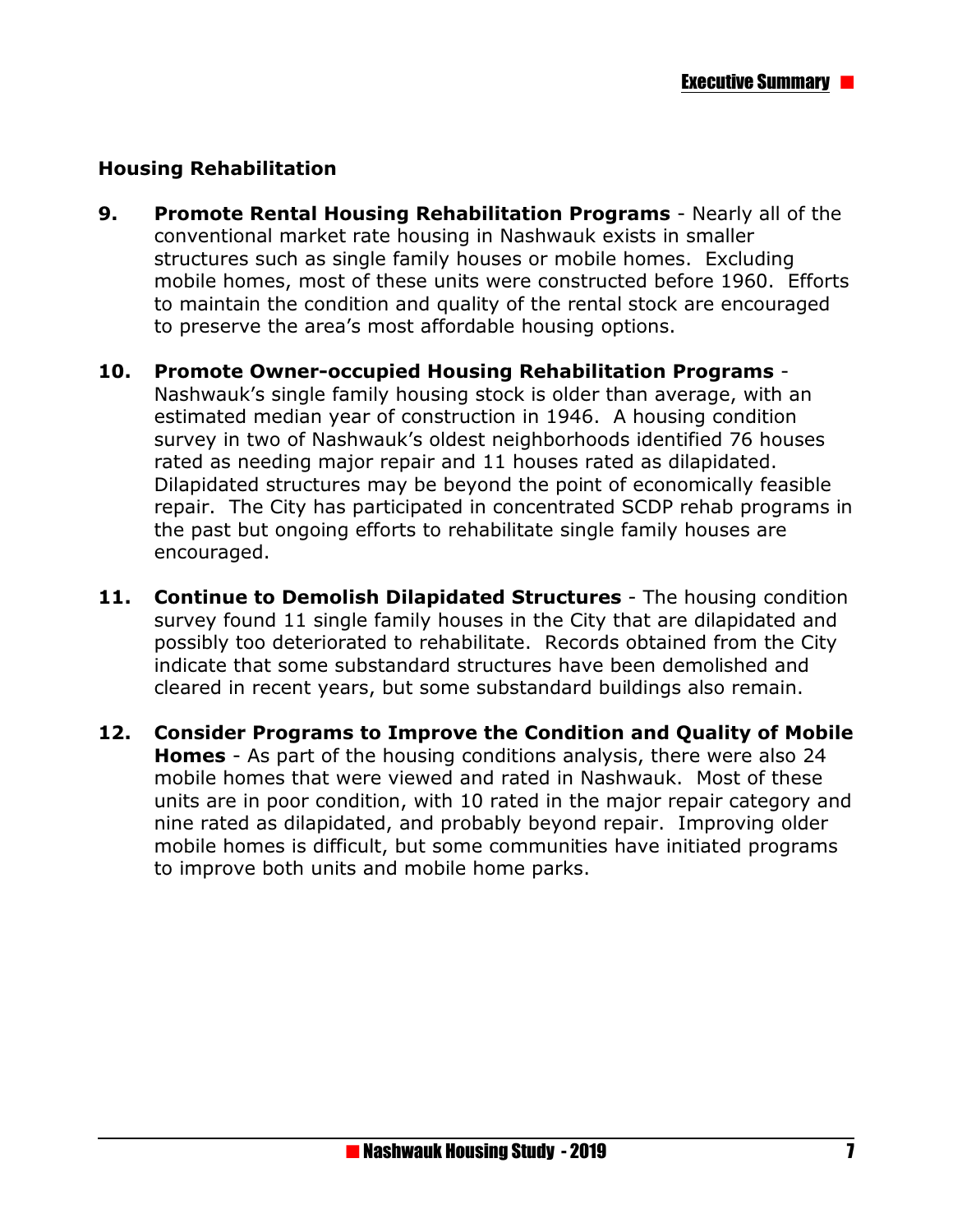## **Introduction**

#### **Overview**

Community Partners Research, Inc., was hired by the Housing and Redevelopment Authorities of Itasca County and Grand Rapids to complete an analysis of housing market conditions in the Cities of Nashwauk, Grand Rapids, Bigfork and Cohasset. This document specifically focuses on the City of Nashwauk, with separate documents completed for the other Cities.

#### **Methodology**

A variety of resources were utilized to obtain information for the Housing Study. Community Partners Research, Inc., collected and analyzed data from July to October 2019. Data sources included:

- U.S. Census Bureau
- Minnesota State Demographer
- Esri, Inc., a private data reporting service
- City of Nashwauk Housing Study 2015
- Records and data from the City
- Records and data maintained by Itasca County
- Data from the MN Dept. of Employment and Economic Development
- Data provided by the Multiple Listing Service
- Interviews with elected officials and staff from the cities
- Interviews with community leaders
- Interviews with people familiar with the area's housing conditions
- Area housing agencies
- Rental property owner surveys

#### **Limitations**

This Housing Study represents an analysis performed with the data available at the time of the research. Any findings are based upon current programs and the best available information on future trends and projections. Significant changes in the area's economy, employment growth, Federal or State tax policy or other related factors could change the findings and conclusions contained in this Study.

This Study has not attempted to project future economic conditions, but instead has relied on past patterns and practices, with modifications that are appropriate for the current conditions.

> This study was prepared by: **Community Partners Research, Inc. (651) 777-1813**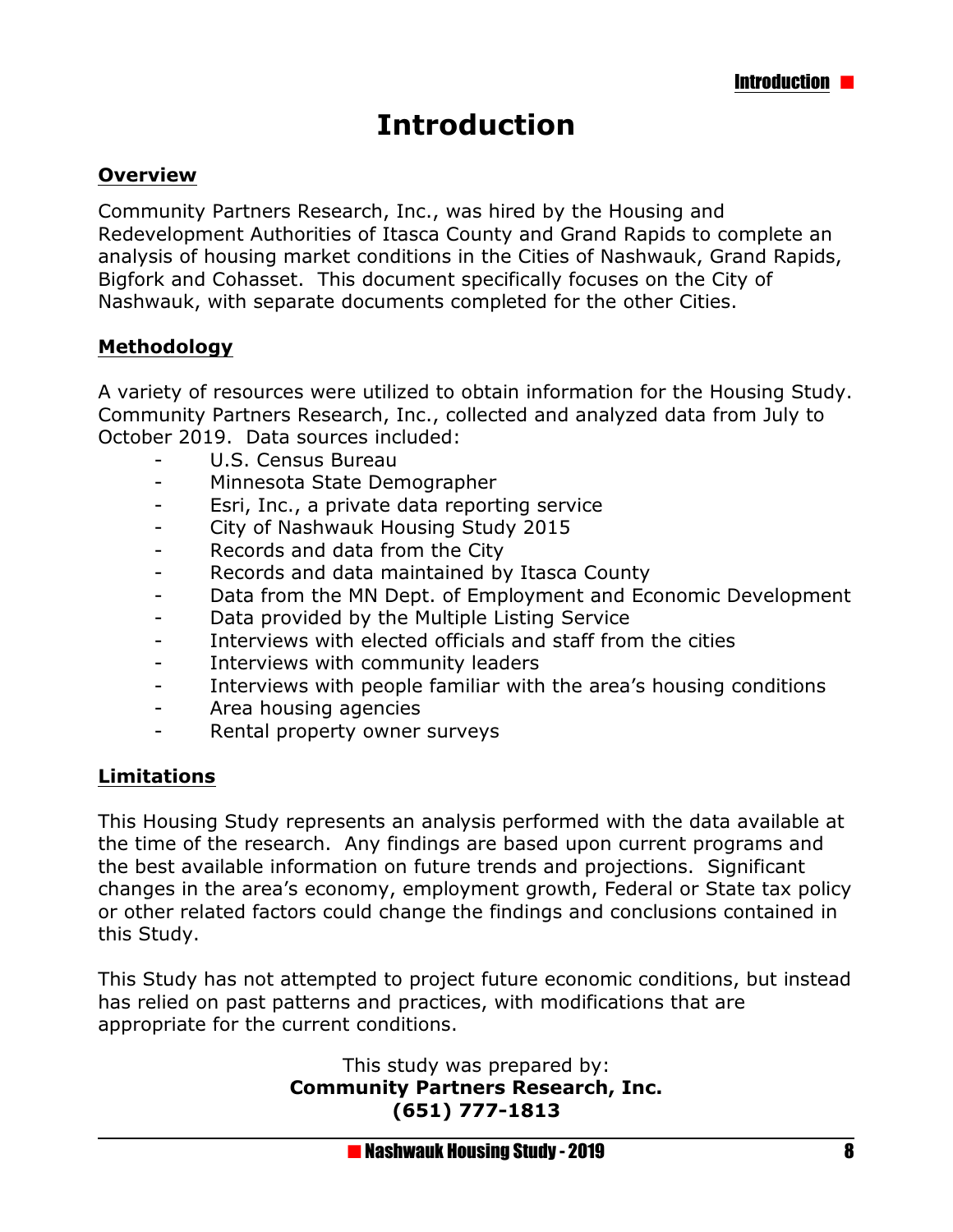## **Section Table of Contents**

|                                                           | Page |
|-----------------------------------------------------------|------|
| Demographic Data Overview                                 | 10   |
| Population Data and Trends                                | 11   |
| Population by Age Trends: 2010 to 2019                    | 13   |
| Population Projections: 2019 to 2024                      | 15   |
| <b>Household Data and Trends</b>                          | 16   |
| Average Household Size                                    | 18   |
| Household Characteristics: Age Trends: 2010 to 2019       | 19   |
| Household Projections                                     | 21   |
| Household Projections by Age of Householder: 2019 to 2024 | 22   |
| 2017 Median Income Data                                   | 23   |
| Income Distribution by Tenure - 2017                      | 25   |
| Renters Housing Cost Burden - 2017                        | 27   |
| Ownership Housing Cost Burden - 2017                      | 28   |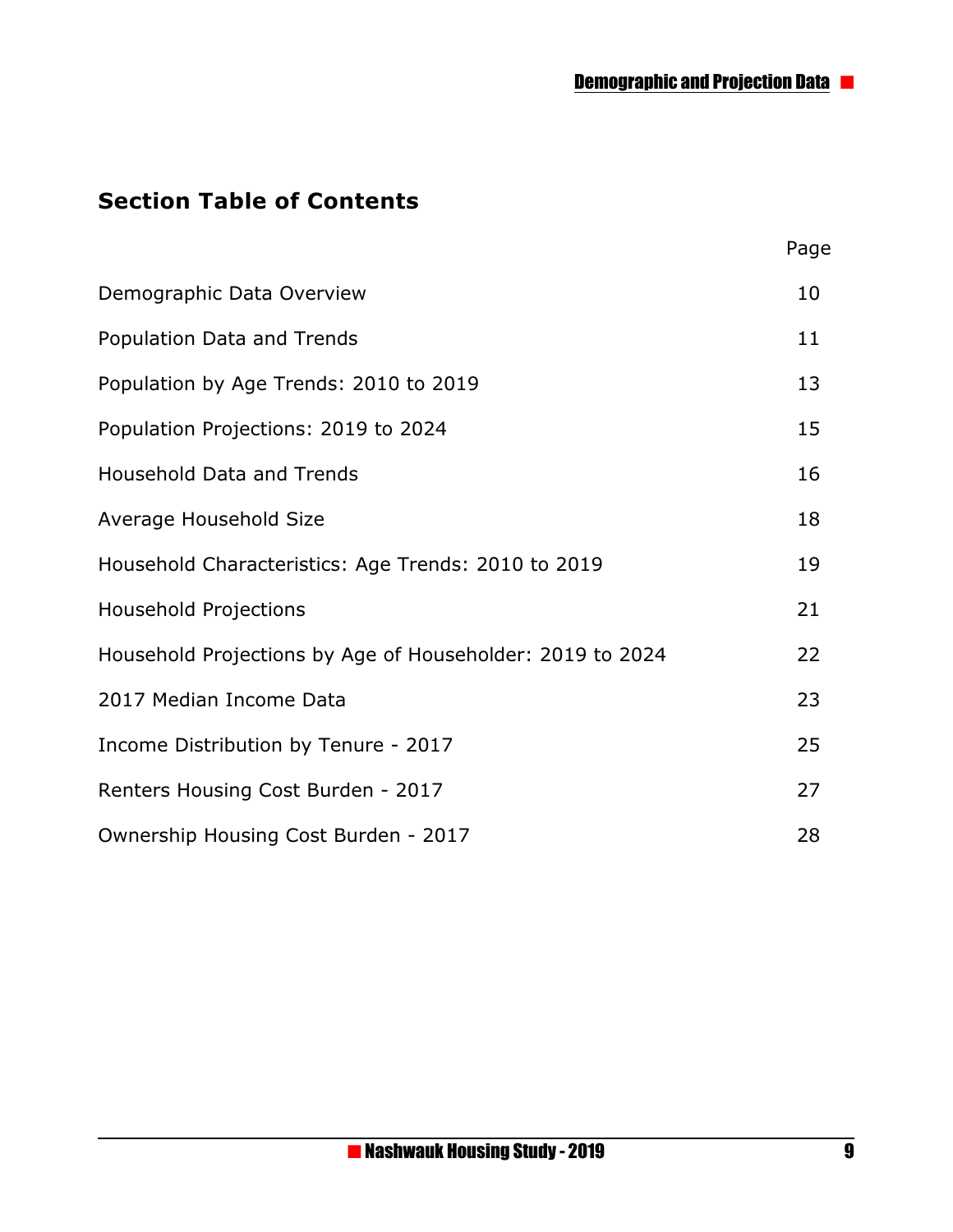## **Demographic and Projection Data**

#### **Sources of Data**

A variety of data sources have been reviewed for this Update. One of the primary sources is the U.S. Census Bureau, which produces annual population estimates and annual detailed reports through the American Community Survey. However, there is a data lag on the release and the most recent estimates from the American Community Survey are for 2017, based on surveys collected over a five-year period from 2013 to 2017.

The annual population and household estimates from the Minnesota State Demographer, effective for 2018, have also been reviewed. While these are available for cities, townships and counties, they are not provided for specific Unorganized Territories (UT).

An additional data provider, Esri, Inc., has been used for the current-year, 2019 estimates. Esri is a private company that produces demographic data reports that are often used by financial institutions and the Minnesota Housing Finance Agency. Esri's 5-year projections extend to 2024.

#### **Market Area Designations**

In addition to presenting demographic information for Nashwauk, the analysts have also examined an aggregated Market Area that surrounds the City. Given Nashwauk's location between the substantially larger Cities of Hibbing and Grand Rapids, the defined Market Area is rather compact. However, it is recognized by the analysts that there are large population centers near Nashwauk which can offer some potential for housing development within the City.

As used in this Study, the Nashwauk Market Area includes the Cities of Nashwauk and Keewatin, and the Townships of Greenway, Lone Pine and Nashwauk. All of these jurisdictions are in Itasca County.

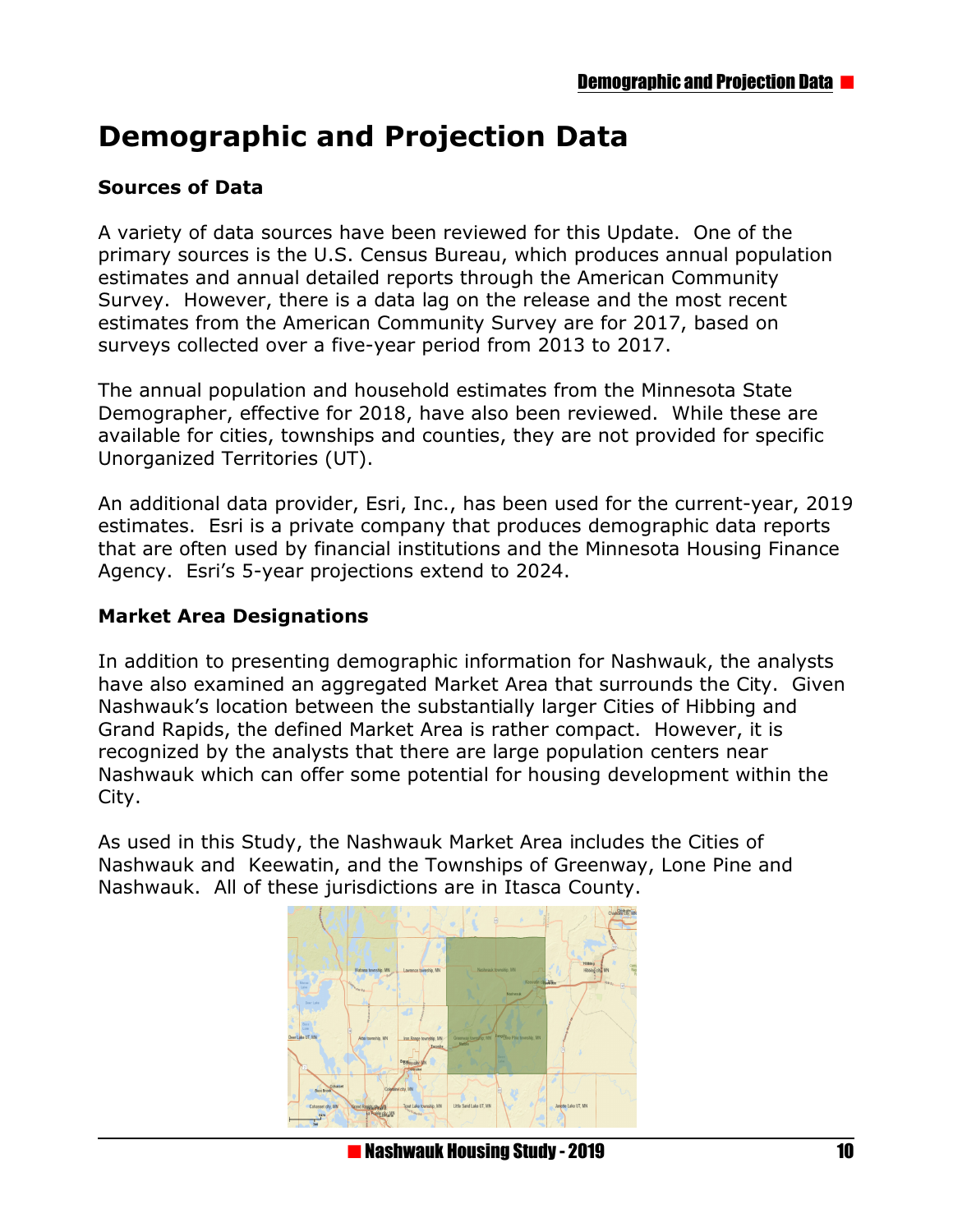## **Population Trends Analysis**

The following table tracks population change over time, using the decennial censuses data back to the year 1990. The current-year estimate is from Esri, Inc., a private data reporting service. Other recent estimates are provided in the text that follows.

| Table 1 Population Trends - 1990 to 2019                                                                        |        |        |         |        |         |        |  |
|-----------------------------------------------------------------------------------------------------------------|--------|--------|---------|--------|---------|--------|--|
| 1990 Census<br>2000 Census<br>% Change<br>2010 Census<br>% Change<br>2019<br>1990-2000<br>2000-2010<br>Estimate |        |        |         |        |         |        |  |
| Nashwauk                                                                                                        | 1,026  | 935    | $-8.9%$ | 983    | 5.1%    | 1,028  |  |
| Market Area                                                                                                     | 5,335  | 5,374  | 0.5%    | 5,098  | $-5.1%$ | 5,234  |  |
| Itasca Co.                                                                                                      | 40,863 | 43,992 | 7.7%    | 45,058 | 2.4%    | 46,530 |  |

Source: U.S. Census Bureau; Esri

Esri's 2019 population estimate shows 1,028 people living in the City of Nashwauk, up by 45 residents from the count recorded in the 2010 Census. This estimate is higher than other available data sources, although the effective date is one year forward from the other estimates.

The most recent estimate from the Minnesota State Demographer's Office has an effective date in 2018. It showed 962 people living in Nashwauk. When compared to the 2010 Census benchmark, the City had lost 21 residents between 2010 and 2018. A third estimate source, the Census Bureau's annual population estimates program, placed the City's population at 952 people in 2018, down by 31 people from 2010.

Although some differences do exist between the recent estimates, they tend to show limited population change so far this decade. If reduced to an annual average, the City has experienced a range from  $-4$  to  $+5$  people per year since 2010. Some of the variation is due to differences in the average household size estimates for the community, which has then impacted the total population estimates presented.

The Market Area aggregation, which includes the adjoining cities and townships had experienced changes from decade to decade, but over a longer time period has largely maintained a stable population level. If Esri's 2019 estimate is compared to the 1990 Census count, the Market Area's population has only decreased by approximately 100 people.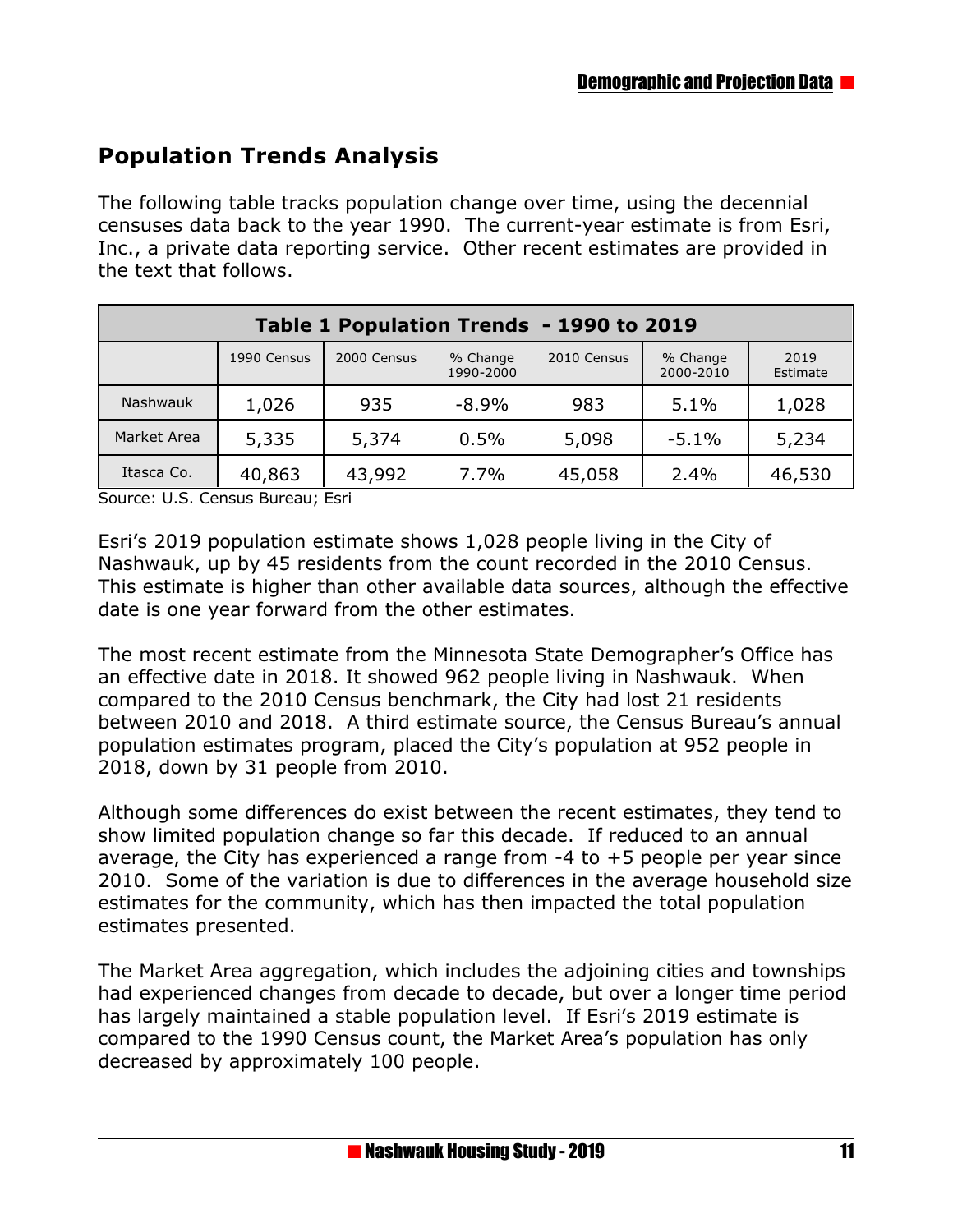However, the State Demographer's 2018 estimate for the combined Market Area jurisdictions was only 4,924 residents, down by 174 people from the 2010 Census count.

There are also some differences between the available estimates for all of Itasca County. Esri is showing fairly strong population growth Countywide, while both the Minnesota State Demographer and the Census Bureau show very little change this decade for Itasca County. Part of the difficulty of making population estimates for the County is the impact of seasonal versus permanent residents.

Esri believes that growth has been occurring within the jurisdictions outside of Grand Rapids. Based on Esri's 2019 estimate, the County has added 1,472 people since 2010, with 893 of these residents living outside of Grand Rapids.

According to the State Demographer, there were 45,191 County residents in 2018, an increase of only 133 people since 2010. The remainder of Itasca County has actually lost population in the current decade if the City of Grand Rapids is removed.

The Census Bureau's County level estimate for 2018 was even lower, showing all of Itasca County adding only added 50 people from 2010. Consistent with the Demographer's estimate, the Census Bureau also shows a population decrease in the remaining County jurisdictions outside of Grand Rapids and Nashwauk.

#### **Population by Race/Ethnicity**

Historically, Nashwauk has had a relatively small population within racial and ethnic minority groups. According to the 2010 Census, more than 96% of the City's residents were White for race, and more than 99% were not of Hispanic/Latino ethnicity. Due to the limited diversity evident in the official data sources, no further demographic details have been provided by race/ethnicity.

#### **Group Quarters**

At the time of the 2010 Census there was only one group quarters resident identified in Nashwauk, living in a noninstitutionalized home. There has been no identified increase in group quarters residents since that time.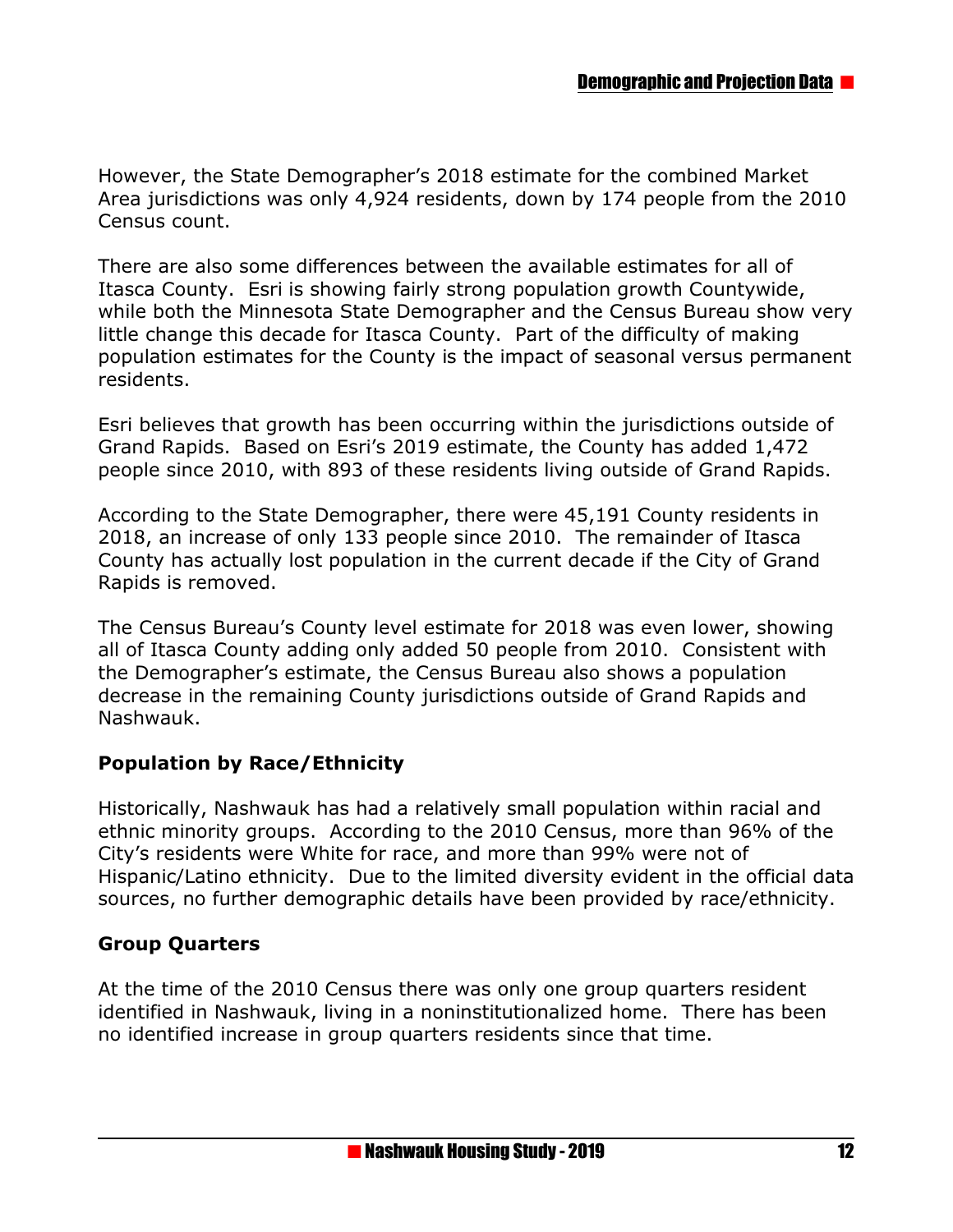## **Population by Age Trends: 2010 to 2019**

The following table compares population by age changes in the Nashwauk Market Area between 2010 and 2019, using the 2010 Census and 2019 estimates from Esri.

| Table 2 Population by Age - 2010 to 2019 |             |       |        |  |  |
|------------------------------------------|-------------|-------|--------|--|--|
|                                          | Market Area |       |        |  |  |
| Age                                      | 2010        | 2019  | Change |  |  |
| $0 - 14$                                 | 889         | 787   | $-102$ |  |  |
| $15 - 19$                                | 315         | 272   | -43    |  |  |
| $20 - 24$                                | 232         | 223   | -9     |  |  |
| $25 - 34$                                | 542         | 584   | $+42$  |  |  |
| $35 - 44$                                | 574         | 565   | -9     |  |  |
| 45-54                                    | 811         | 674   | $-137$ |  |  |
| 55-64                                    | 833         | 936   | $+103$ |  |  |
| 65-74                                    | 491         | 718   | $+227$ |  |  |
| 75-84                                    | 296         | 350   | $+54$  |  |  |
| $85+$                                    | 115         | 125   | $+10$  |  |  |
| Total                                    | 5,098       | 5,234 | $+136$ |  |  |

Source: U.S. Census; Esri

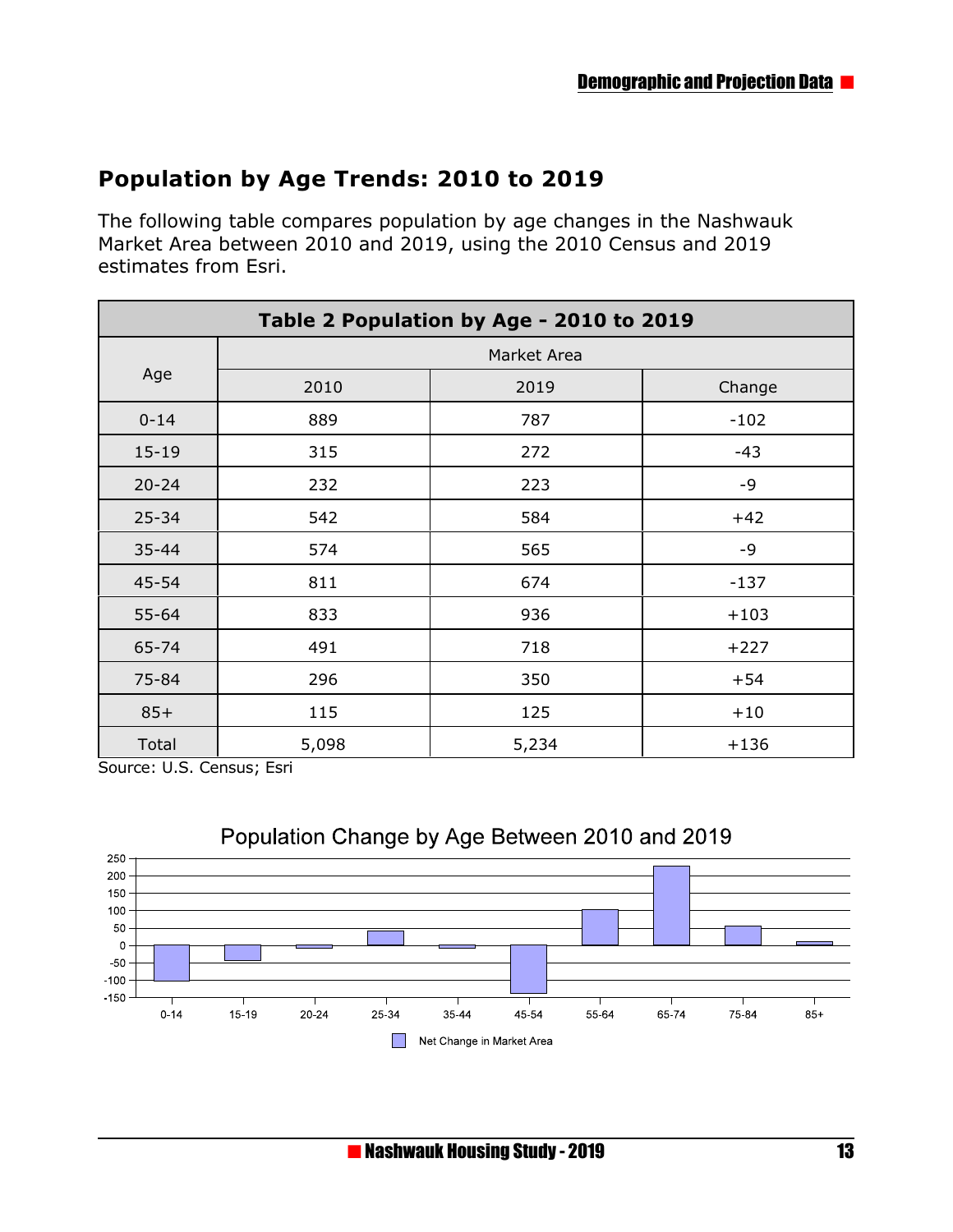According to Esri, the Market Area has added population from 2010 through 2019, but many of the defined age groups actually decreased in size over this time period.

Nearly all of the net population growth can be attributed to an increase in the 20-year age range between 55 and 74 years old. This group, largely reflecting the baby boom generation, added 330 people according to Esri. Trailing behind the advancing baby boomers was a smaller demographic group, resulting in a decrease in the population age 45 to 54 years old. Changes were much more limited in most of the other age ranges.

Overall, the Esri estimates show an increase of nearly 400 people age 55 and older, but a net decrease of more than 250 people age 54 and younger. This included a decrease of more than 140 children and young adults under the age of 20.

The aging trends can be tracked back to the year 2010 to see the advancing "wave" created by the movement of the baby boom generation.

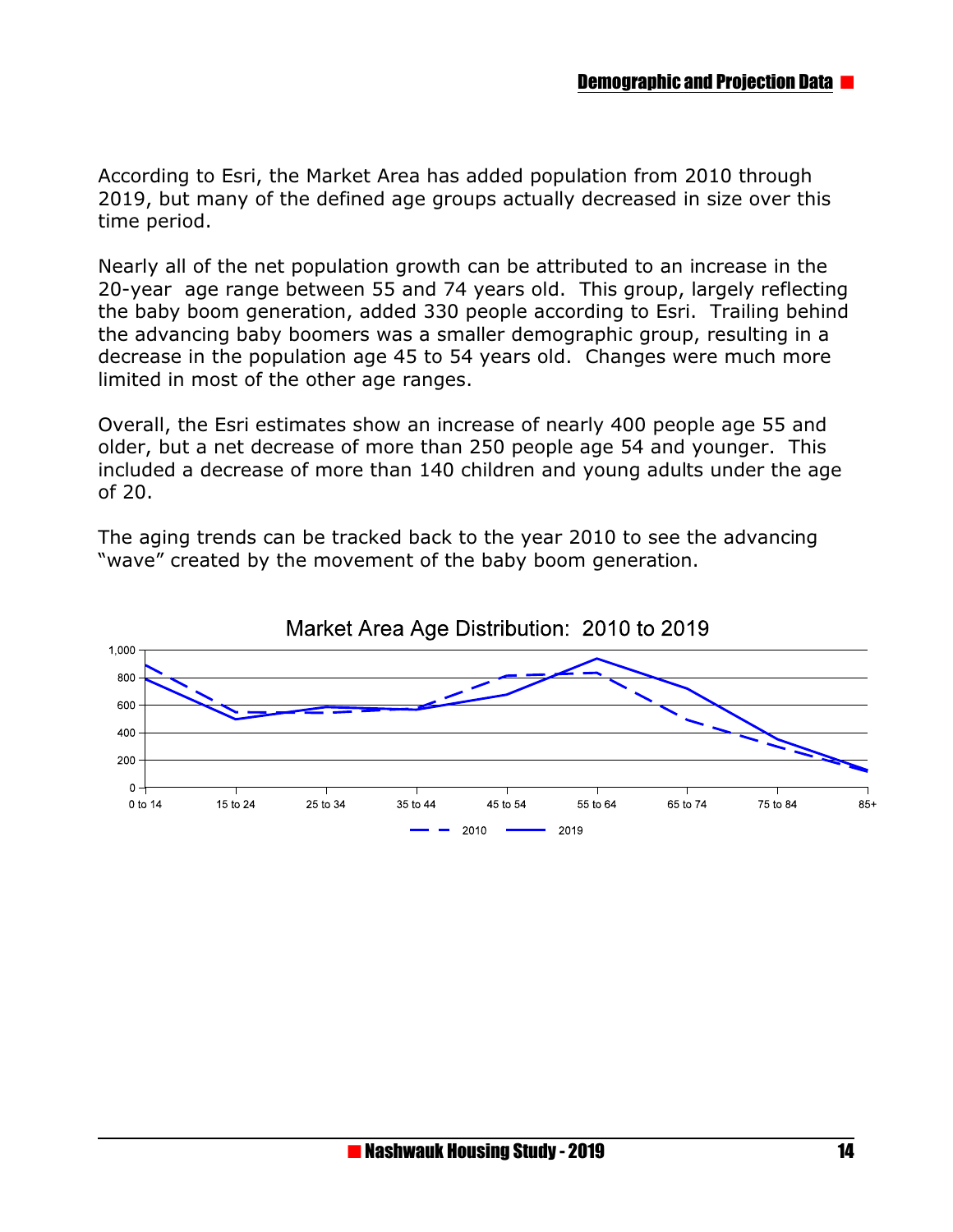## **Population Projections**

The following table presents population projections generated by Esri, and span the five-year period from 2019 to 2024.

| <b>Table 3 Population Projections Through 2024</b>             |        |        |               |  |  |  |
|----------------------------------------------------------------|--------|--------|---------------|--|--|--|
| 2024 Projection Esri<br>Projected Change<br>2019 Estimate Esri |        |        |               |  |  |  |
| Nashwauk                                                       | 1,028  | 1,052  | 14 / 2.3%     |  |  |  |
| Market Area                                                    | 5,234  | 5,317  | 83/1.6%       |  |  |  |
| Itasca County                                                  | 46,530 | 47,462 | $932 / 2.0\%$ |  |  |  |

Source: Esri

Esri's projection for Nashwauk expects the City to continue growing, but at a low numeric pace between 2019 and 2024. On an average annual basis, the City would be expected to add approximately three people in a typical year. This forecast is consistent with Esri's estimated change in the past, as they believe that the City's population has been growing by approximately five people per year so far in the current decade.

Very limited growth is also being projected for the entire Market Area, with the expected addition of 83 residents over the next five years. On an annual average basis, this equates to approximately 17 people per year.

Esri is more optimistic about future growth Countywide, expecting more than 600 permanent residents to be added in the remainder of the County outside of Grand Rapids. As stated previously, this forecast would generally differ from other sources, as both the State Demographer and the Census Bureau have been tracking recent population losses in the areas outside of Grand Rapids. However, Itasca County has a large volume of seasonal/recreational properties, and it is very possible that more of these housing units will be converted to permanent resident use over time.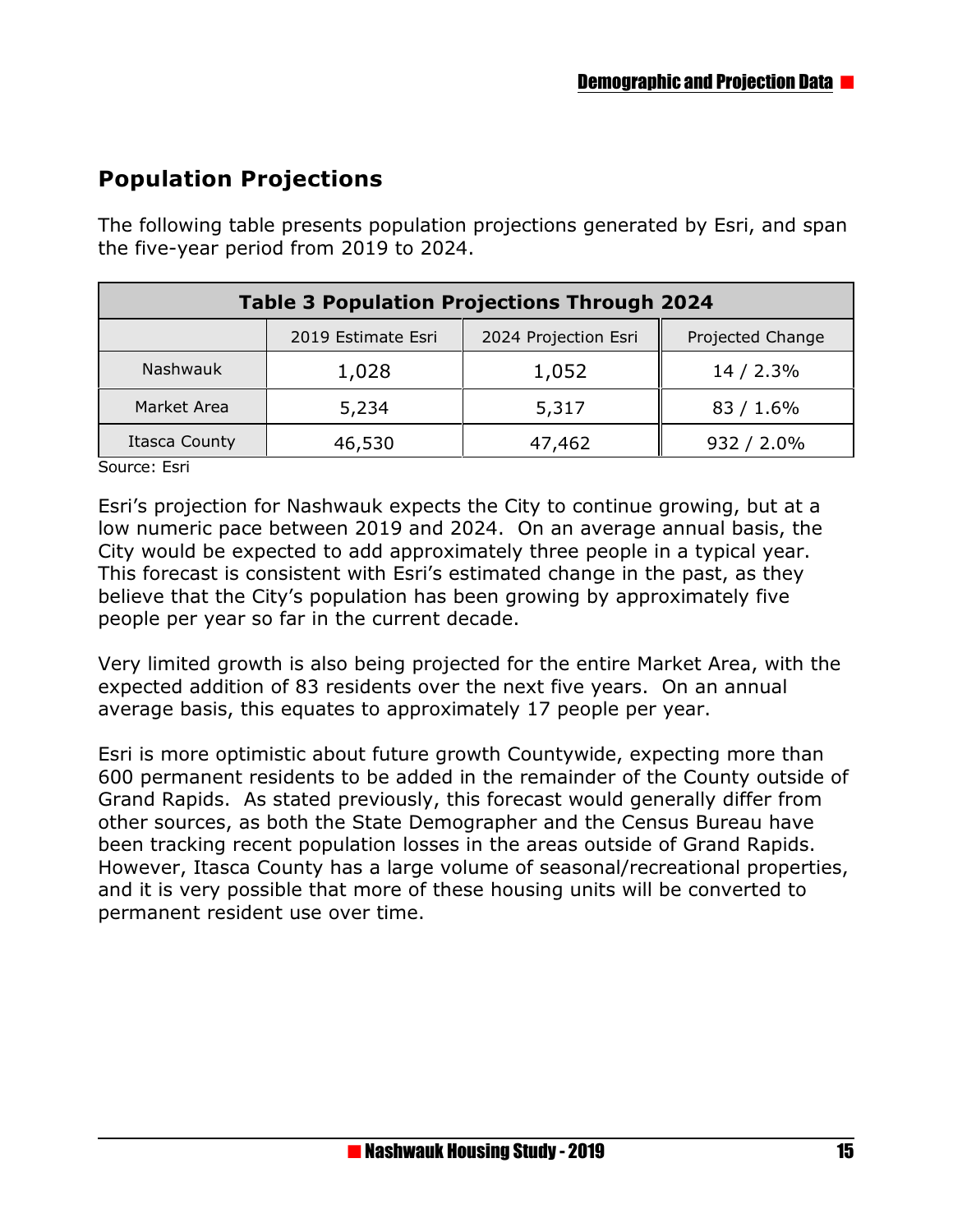## **Household Trends Analysis**

The following table tracks household change over time, using the decennial census data back to the year 1990. The current-year estimate is from Esri, a private data reporting service. Other recent estimates are provided in the text that follows.

| Table 4 Household Trends - 1990 to 2019                                                                         |        |        |         |        |         |        |  |
|-----------------------------------------------------------------------------------------------------------------|--------|--------|---------|--------|---------|--------|--|
| 2000 Census<br>2010 Census<br>1990 Census<br>% Change<br>% Change<br>2019<br>2000-2010<br>1990-2000<br>Estimate |        |        |         |        |         |        |  |
| Nashwauk                                                                                                        | 436    | 434    | $-0.5%$ | 452    | 4.1%    | 473    |  |
| Market Area                                                                                                     | 2,168  | 2,306  | 6.4%    | 2,248  | $-2.5%$ | 2,308  |  |
| Itasca County                                                                                                   | 15,461 | 17,789 | 15.1%   | 18,773 | 5.5%    | 19,371 |  |

Source: U.S. Census; Esri

Esri's 2019 estimate for Nashwauk shows the City adding 21 households since 2010. This estimated increase in households exceeds the identified growth in the City's housing stock during that same time period. While it is possible that Esri has overestimated household growth in the community, Nashwauk did have between 40 and 50 vacant rental and owner-occupancy units in 2010. To the extent these were later occupied by permanent residents, the addition of 21 households is also possible.

According to the State Demographer, there were only 453 resident households in the City in 2018. When compared to the 2010 Census, the City had added only one household so far this decade. This estimate is a better match to the known growth of the housing stock, but would also imply that the units recorded as vacant in the 2010 Census are still not occupied.

The Census Bureau does not issue annual household estimates, but based on the population in 2018, this source would have shown a household count that was slightly lower than the State Demographer's, and would indicate almost no change in recent years.

For the Market Area, Esri shows that 2,308 households are present in 2019, up by 60 households from 2010. Once again, this estimate is higher than the State Demographer's, which showed 2,228 households in the aggregated Market Area in 2018. The Demographer's latest estimate shows 20 fewer households than were counted in 2010.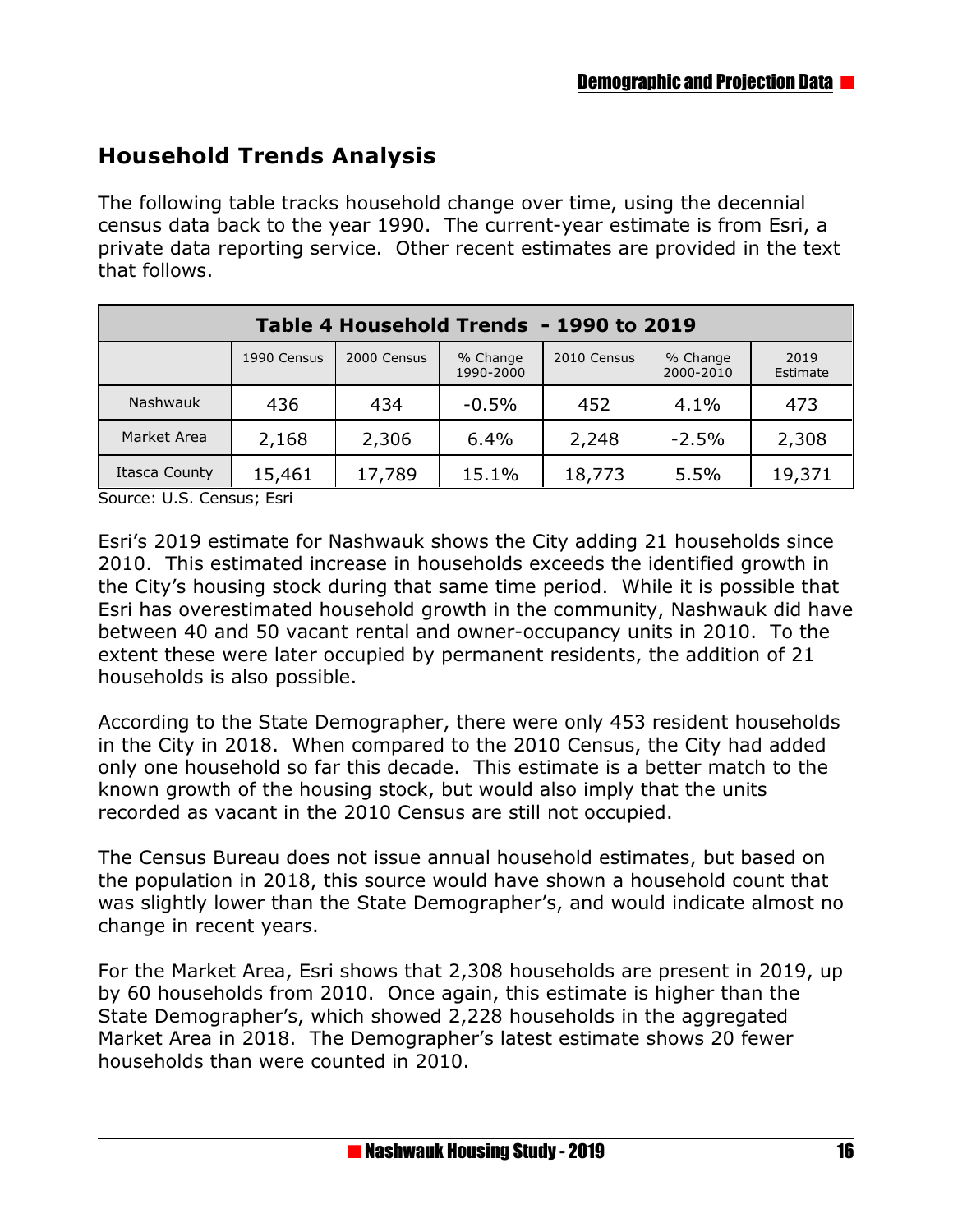The primary estimating sources had similar opinions on the level of growth countywide. According to Esri, there are 19,371 households in 2019. When compared to the 2010 Census, this shows average annual growth of more than 66 households per year.

According to the State Demographer, there were 19,321 households in Itasca County in 2018. When compared to the 2010 Census, this shows average annual growth of nearly 69 households per year.

If used to form a range, both Esri and the Demographer see average annual growth of approximately 66 to 69 households Countywide during the current decade. However, these sources differ on the location of this growth, as the State Demographer places most of the net growth within Grand Rapids, while Esri places most of the growth outside the City.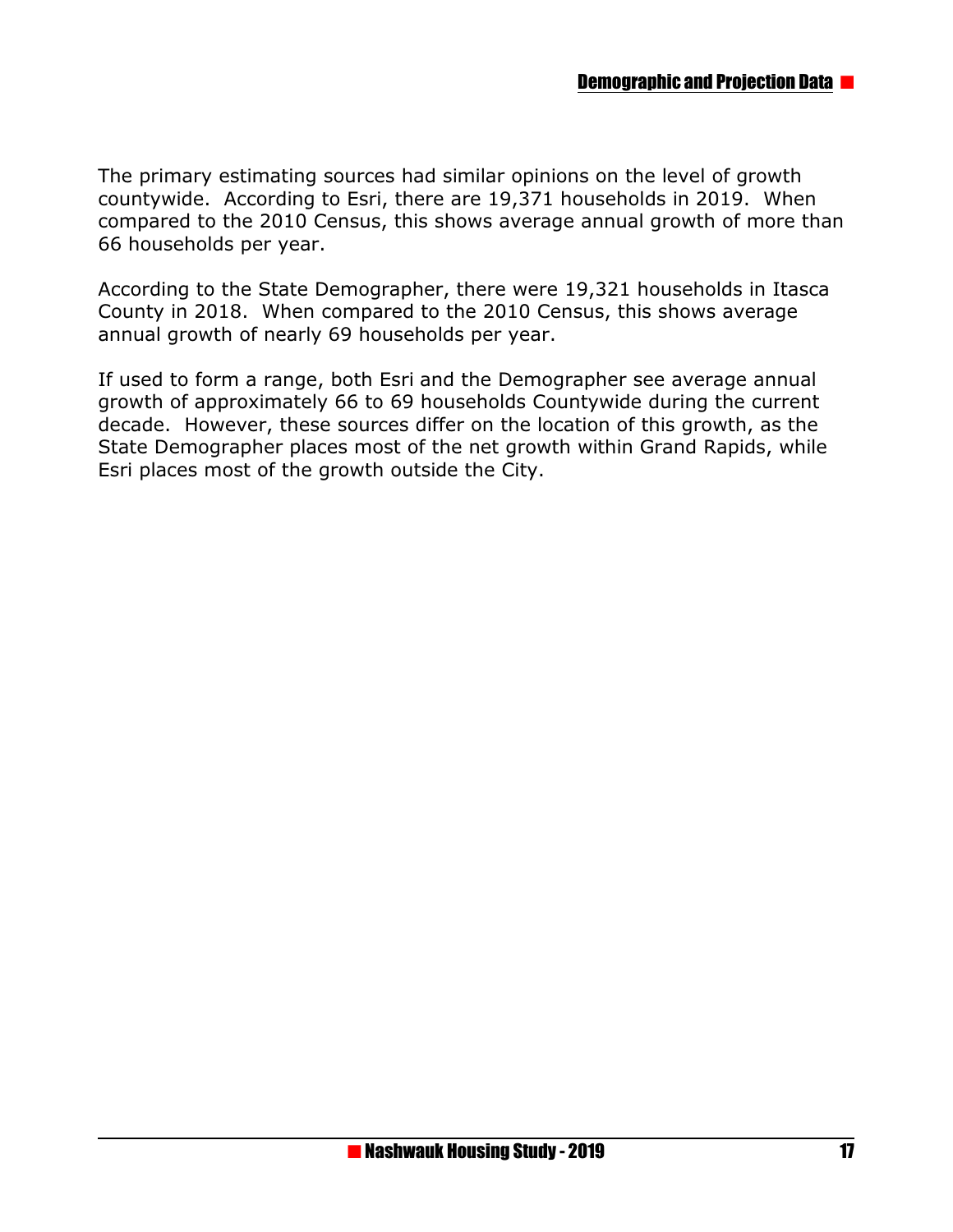## **Average Household Size**

The following table provides decennial Census information on average household size dating back to 1990. The 2019 estimates from Esri are also provided.

| Table 5 Average Number of Persons Per Household 1990 to 2019 |             |             |             |               |  |  |
|--------------------------------------------------------------|-------------|-------------|-------------|---------------|--|--|
|                                                              | 1990 Census | 2000 Census | 2010 Census | 2019 Estimate |  |  |
| Nashwauk                                                     | 2.35        | 2.15        | 2.17        | 2.17          |  |  |
| Market Area                                                  | 2.46        | 2.33        | 2.26        | 2.26          |  |  |
| Itasca County                                                | 2.60        | 2.47        | 2.40        | 2.35          |  |  |

Source: U.S. Census; Esri

In most communities, household formation has been occurring at a different rate than population change in recent decades due to a steady decrease in average household size. This has been caused by household composition changes, such as more single person and single parent families, fewer children per family, and more senior households due to longer life spans.



According to Esri, this trend has largely stabilized in Nashwauk as the City's average household size in 2019 was unchanged from 2010. However, other data sources, including the State Demographer's Office, have been tracking a reduction, with an estimated household size of 2.12 persons in Nashwauk in 2018.

The average household sizes for both the Market Area and all of Itasca County have been gradually growing smaller in recent decades, but remain larger than in Nashwauk.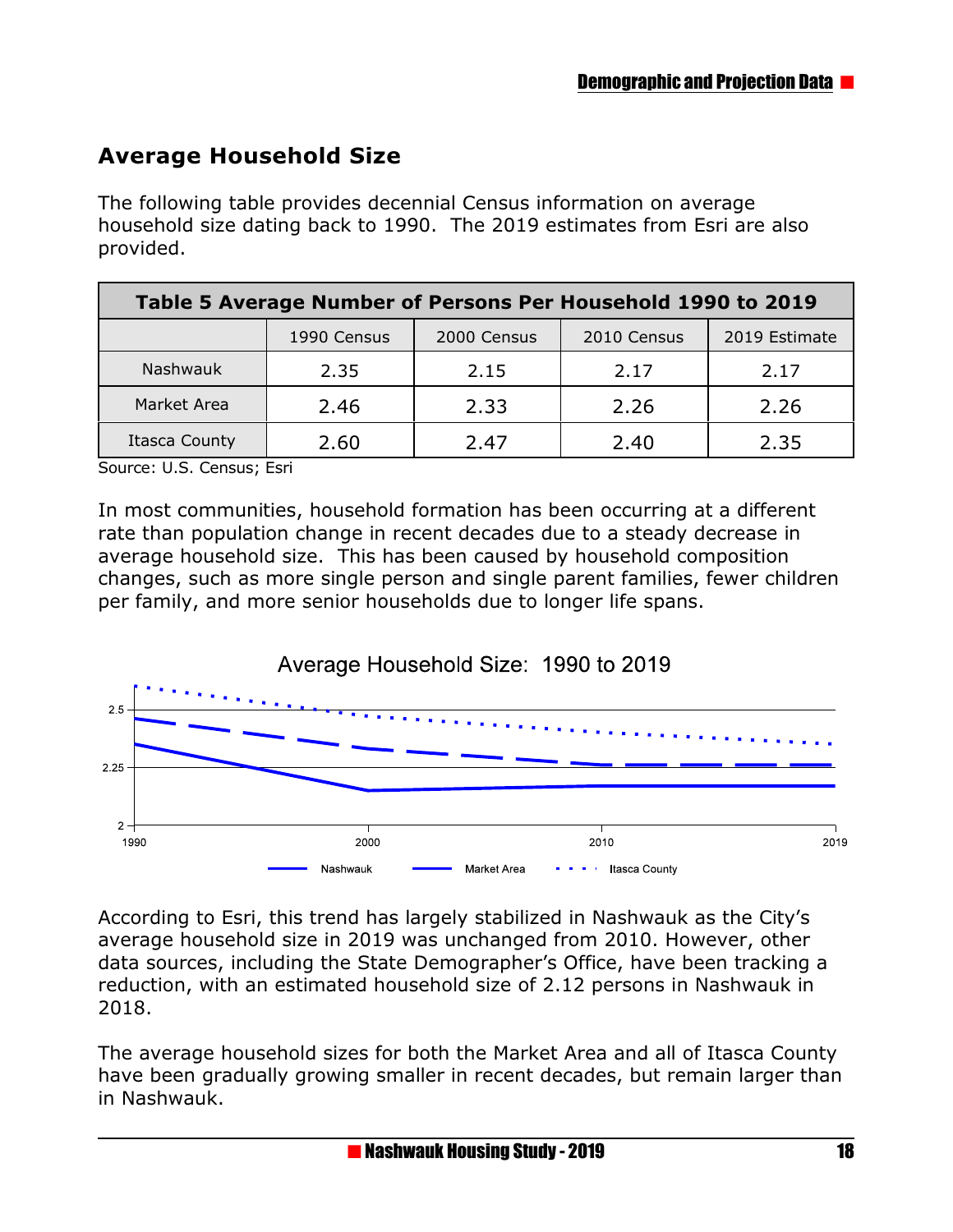## **Household Characteristics: Age Trends**

The following table examines the area's changing age patterns. The 2019 agebased estimates from Esri are compared to the 2010 Census to track recent changes. This information has been analyzed is for the entire Nashwauk Market Area.

| Table 6 Market Area Households by Age - 2010 to 2019 |             |       |        |  |
|------------------------------------------------------|-------------|-------|--------|--|
|                                                      | Market Area |       |        |  |
| Age                                                  | 2010        | 2019  | Change |  |
| $15 - 24$                                            | 65          | 51    | $-14$  |  |
| $25 - 34$                                            | 268         | 271   | $+3$   |  |
| $35 - 44$                                            | 298         | 278   | $-20$  |  |
| 45-54                                                | 467         | 364   | $-103$ |  |
| 55-64                                                | 514         | 548   | $+34$  |  |
| 65-74                                                | 323         | 453   | $+130$ |  |
| $75+$                                                | 313         | 343   | $+30$  |  |
| Total                                                | 2,248       | 2,308 | $+60$  |  |

Source: U.S. Census; Esri

So far this decade, the Nashwauk Market Area has added 60 households, according to Esri. While the overall increase is somewhat limited, there have been fairly large changes within some of the defined 10-year age ranges.

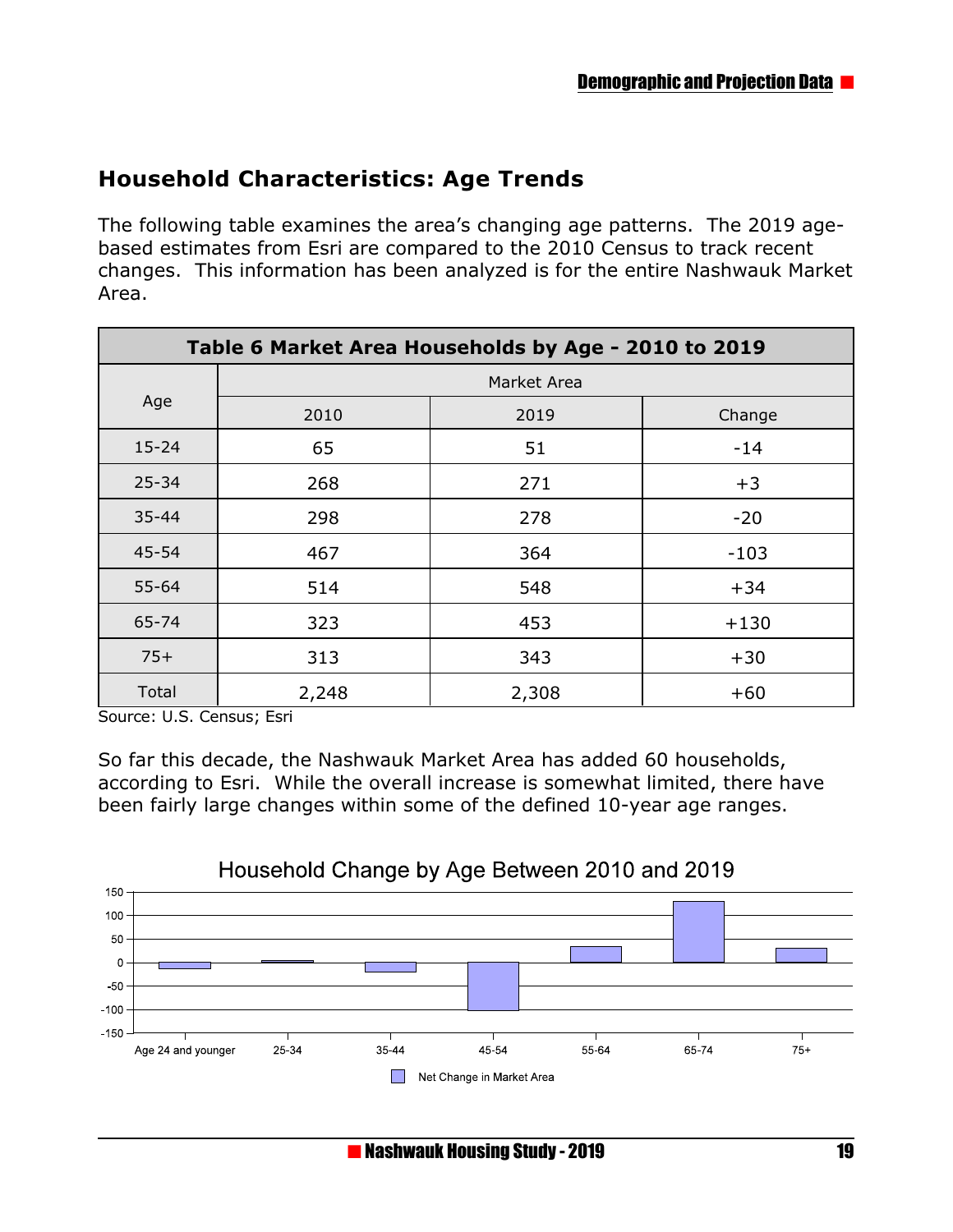Much of the positive change occurred in the prime "baby boomer" age groups, between 55 and 74, with especially strong growth in households age 65 to 74 years old.

The age group trailing behind the baby boomers was much smaller in size, with an estimated reduction of more than 100 households in the age group between 45 and 54 years old.

Only one of the younger age ranges, between 25 and 34 years old, has increased in size according to Esri, and this numeric change was limited. Overall, Esri shows a decrease of 134 households age 54 and younger so far this decade, but an increase of 194 households age 55 and older.

It is possible to track the "wave" progression of the baby boomer households in Market Area back to the year 2010, using information for households by the age of householder.

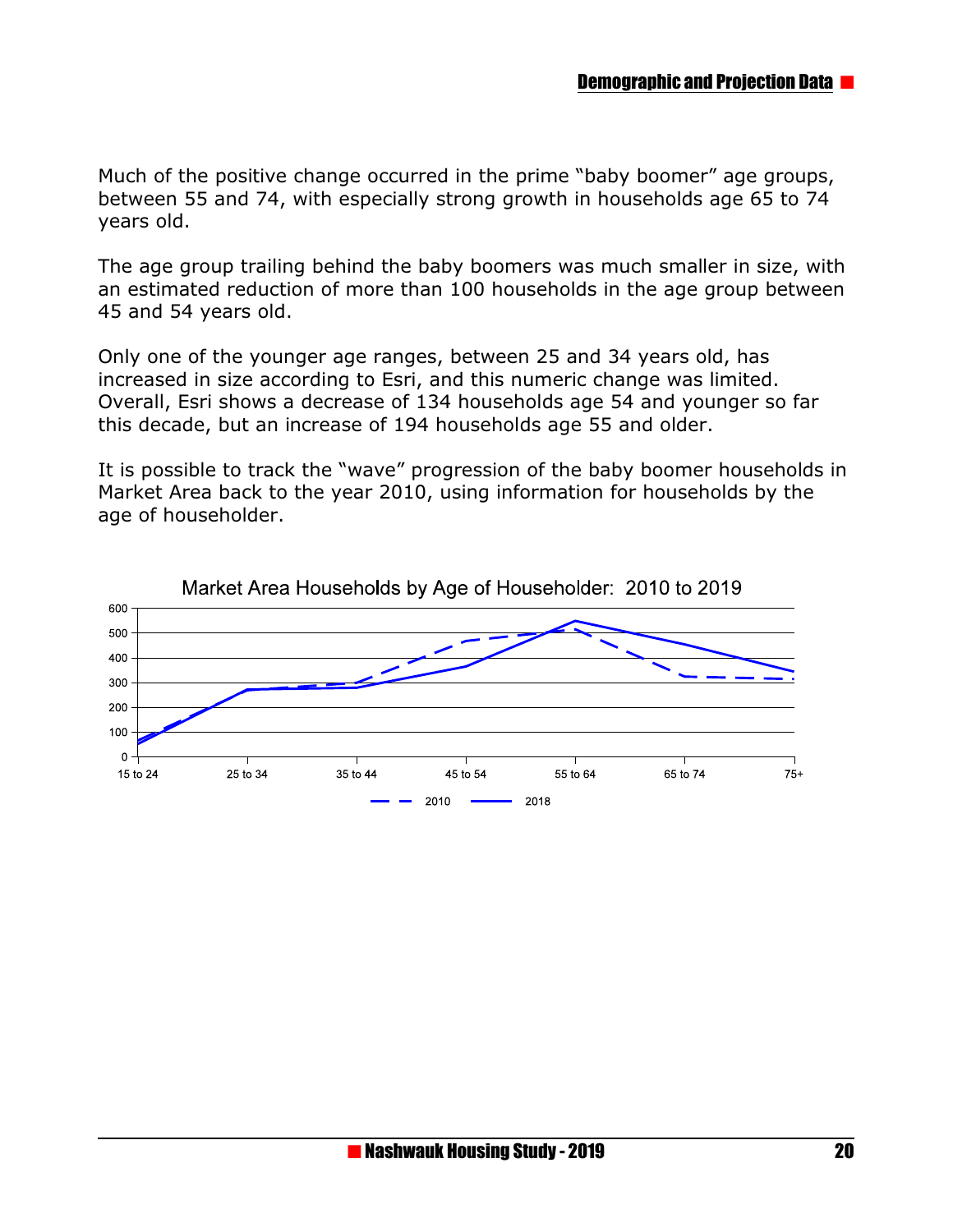## **Household Projections**

The following table presents household projections from Esri, for the period between 2019 and 2024.

| <b>Table 7 Household Projections Through 2024</b>              |        |        |            |  |  |  |
|----------------------------------------------------------------|--------|--------|------------|--|--|--|
| 2024 Projection Esri<br>Projected Change<br>2019 Estimate Esri |        |        |            |  |  |  |
| Nashwauk                                                       | 473    | 485    | $12/2.5\%$ |  |  |  |
| Market Area                                                    | 2,308  | 2,348  | 40 / 1.7%  |  |  |  |
| Itasca County                                                  | 19,371 | 19,758 | 387 / 2.0% |  |  |  |

Source: Esri

Esri's projection for the Nashwauk expects modest growth, with 12 resident households added over the next five years. This annual growth, averaging between two and three households per year, would be very consistent with Esri's estimate of past patterns.

However, other data sources including the Minnesota State Demographer, have been tracking almost no recent household growth in Nashwauk. To reach the projected annual level of up to three households per year would require a change in this pattern, if accurate.

Esri is also optimistic about the Market Area, projecting an increase of 40 households, or an average of eight per year over the projection period. Once again, this pattern of growth would differ from the State Demographer's most recent estimates, which show a small decrease in the number of households.

Esri's projection for all of Itasca County is more optimistic, with the expectation that nearly 390 households will be added over a five-year period. To reach this projection, the County would need to average approximately 77 households per year. This projection is generally consistent with past patterns, as the County has probably been averaging annual growth of 66 to 69 households per year since 2010.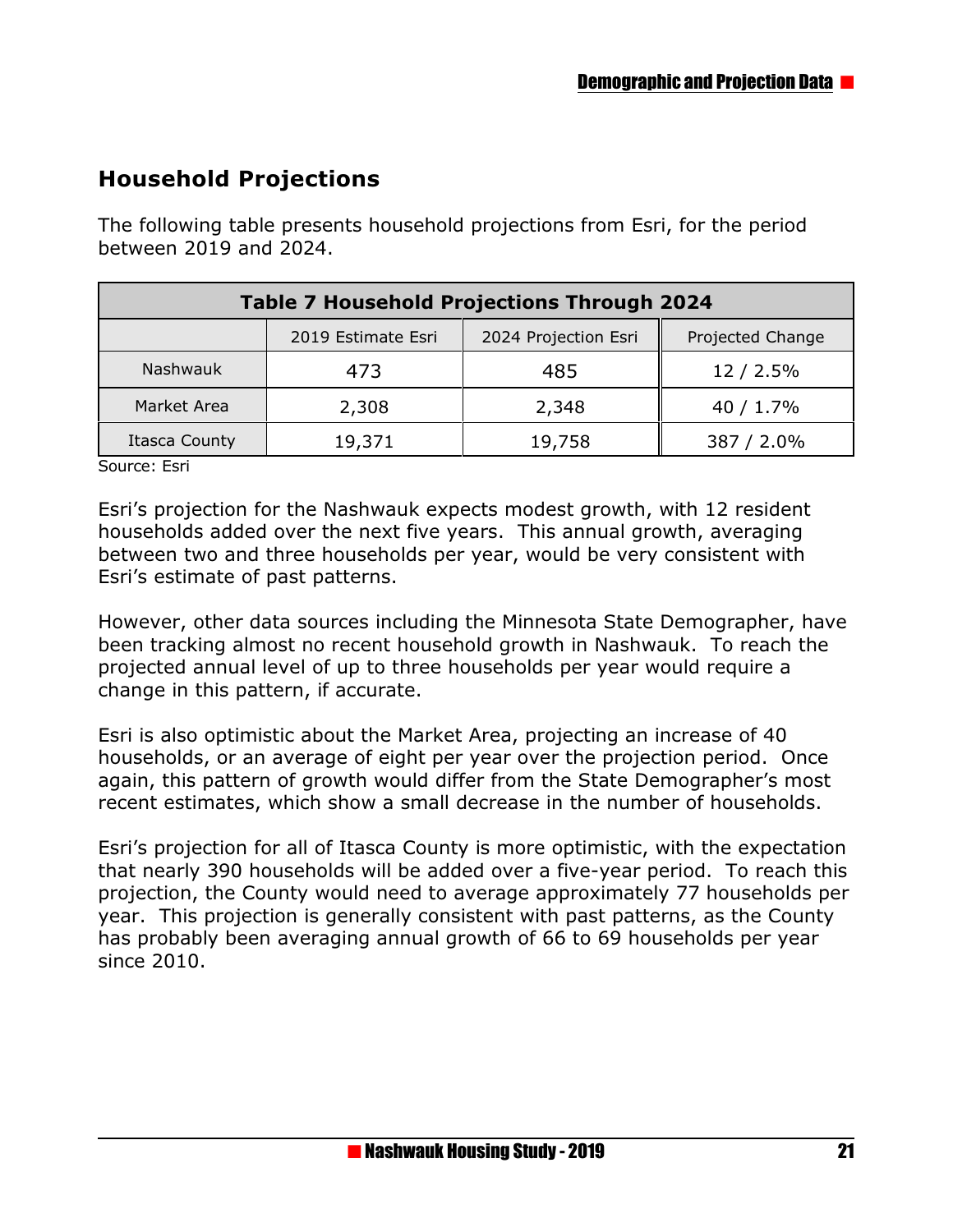## **Projected Households by Age**

Esri provides projection data within defined 10-year age groups, which can be used to anticipate future changes in the demographic composition. The following table is for the entire Nashwauk Market Area.

| Table 8 Market Area Projected Households by Age: 2019 to 2024 |               |                 |        |  |  |
|---------------------------------------------------------------|---------------|-----------------|--------|--|--|
| Age Range                                                     | 2019 Estimate | 2024 Projection | Change |  |  |
| $15 - 24$                                                     | 51            | 49              | $-2$   |  |  |
| $25 - 34$                                                     | 271           | 244             | $-27$  |  |  |
| $35 - 44$                                                     | 278           | 284             | $+6$   |  |  |
| 45-54                                                         | 364           | 341             | $-23$  |  |  |
| $55 - 64$                                                     | 548           | 517             | $-31$  |  |  |
| 65-74                                                         | 453           | 505             | $+52$  |  |  |
| $75+$                                                         | 343           | 408             | $+65$  |  |  |
| Total                                                         | 2,308         | 2,348           | $+40$  |  |  |

Source: Esri

The age-based projections to 2024 expect most of the net increase in households to occur from households age 65 and older in the Nashwauk Market Area. Households age 75 years old and older will show the largest numeric increase of any age cohort, adding 75 households. The other senior age group, 65 to 74 years old, is projected to grow by nearly 52 households.

Although the number of younger adult households in the 35 to 44 age group is also expected to increase slightly, losses are projected within all of the other ranges below age 65. As a result, approximately 117 additional households are projected in the combined age groups age 65 and older, but 77 fewer households are expected in the age groups 64 and younger.

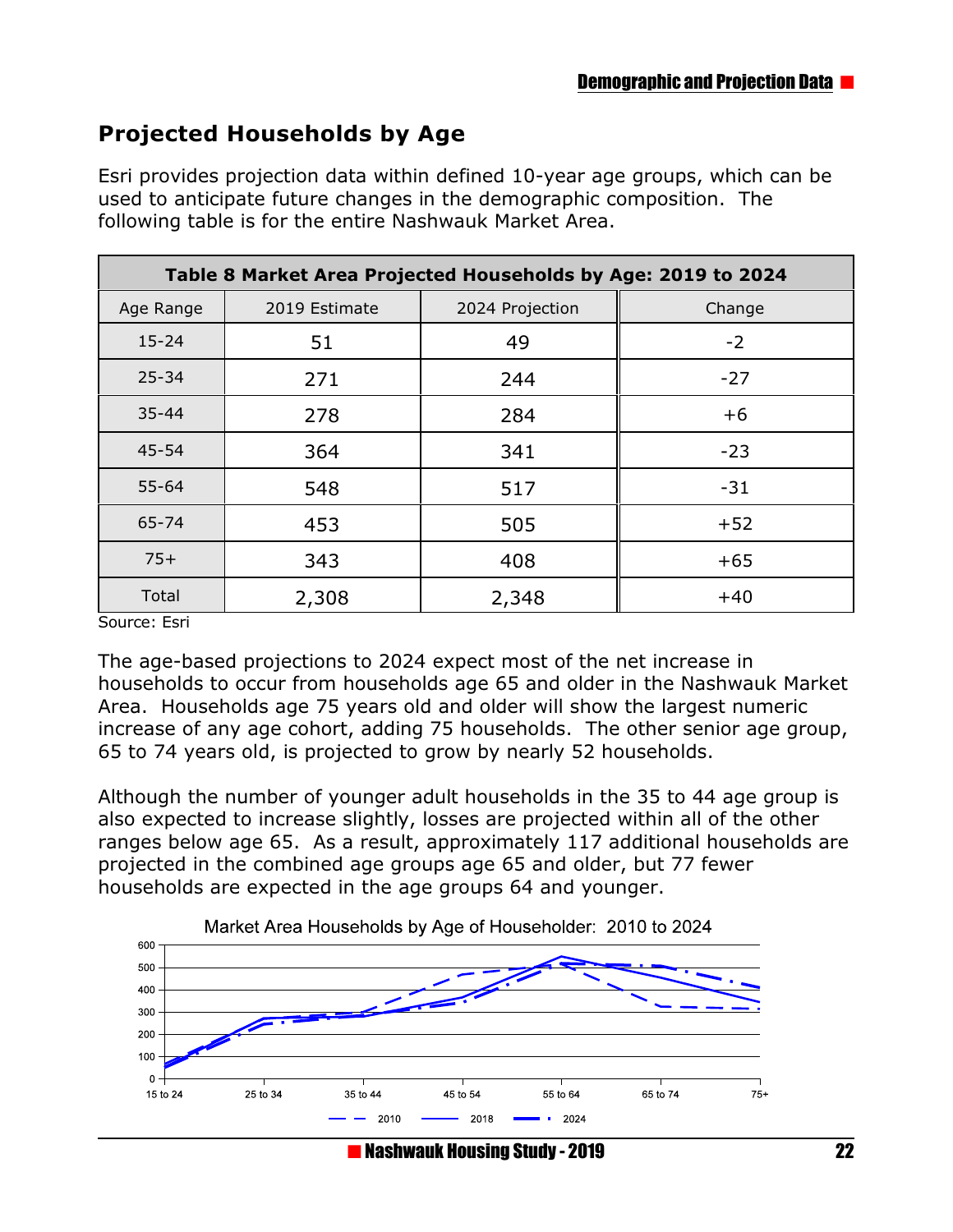## **2017 Median Income Data**

Annual median income estimates are available at the city, township and county level through the American Community Survey. Since the Market Area represents an aggregation of individual jurisdictions, no median levels are available.

In 2014, Community Partners Research, Inc., had completed a housing study for Nashwauk that included income estimates for 2013. In the table below, information from 2017 has been compared to 2013 to track recent income trends.

Household income represents all independent households, including people living alone and unrelated individuals together in a housing unit. Families are two or more related individuals living in a household. Family incomes tend to be higher than the overall household median, as families have at least two household members, and potentially more income-earners, while many nonfamily households have only one household member.

| Table 9 Median Household Income - 2013 to 2017 |                 |             |          |  |  |  |
|------------------------------------------------|-----------------|-------------|----------|--|--|--|
|                                                | 2013 Median     | 2017 Median | % Change |  |  |  |
|                                                | Households      |             |          |  |  |  |
| Nashwauk                                       | \$36,250        | \$52,083    | 43.7%    |  |  |  |
| <b>Itasca County</b>                           | \$46,912        | \$52,050    | 14.1%    |  |  |  |
| Minnesota                                      | \$59,836        | \$65,699    | 14.8%    |  |  |  |
|                                                | <b>Families</b> |             |          |  |  |  |
| Nashwauk                                       | \$43,625        | \$56,250    | 28.9%    |  |  |  |
| <b>Itasca County</b>                           | \$56,705        | \$61,216    | 7.6%     |  |  |  |
| Minnesota                                      | \$74,683        | \$82,785    | 16.1%    |  |  |  |

Source: ACS

Information contained in the 2017 American Community Survey showed that the City's median household income level had increased substantially since 2013, and was very similar to the Countywide median for 2017. The City's median family income had also increased at a substantial rate, but was still nearly \$5,000 lower than the median for all of Itasca County.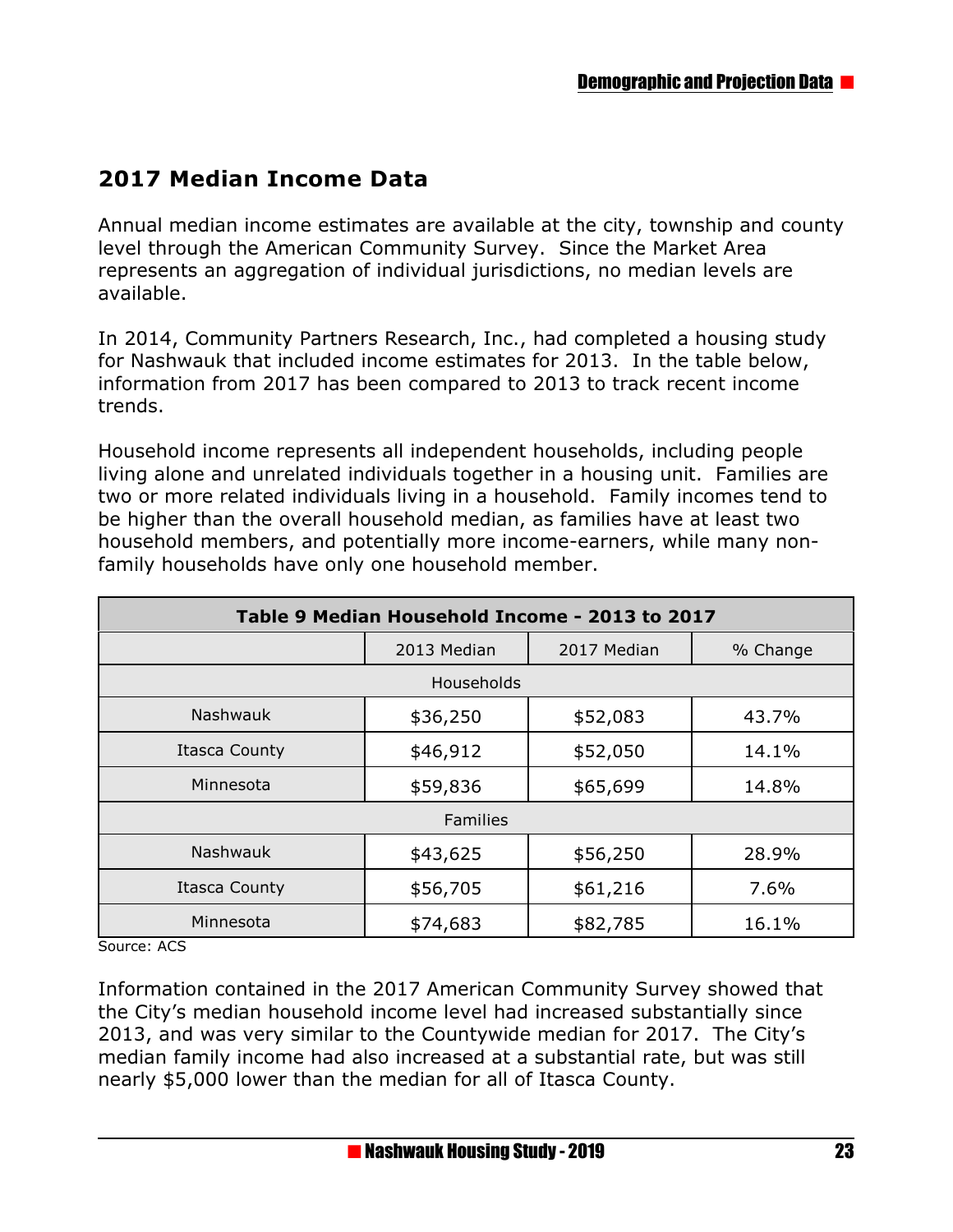There was also some growth between 2013 and 2017 for the County's median income levels, especially for households. However, the medians for Itasca County were well below the comparable Statewide medians in 2017.

A general standard is that 30% of income can be applied to housing costs. At this level, a median income household in Nashwauk could apply nearly \$1,300 per month, and a median income family could apply approximately \$1,405 per month. However, as will be detailed later, there is often a significant difference between renter and owner household income levels, with many renter households in the lower income ranges, with significantly less income that can be applied to housing costs.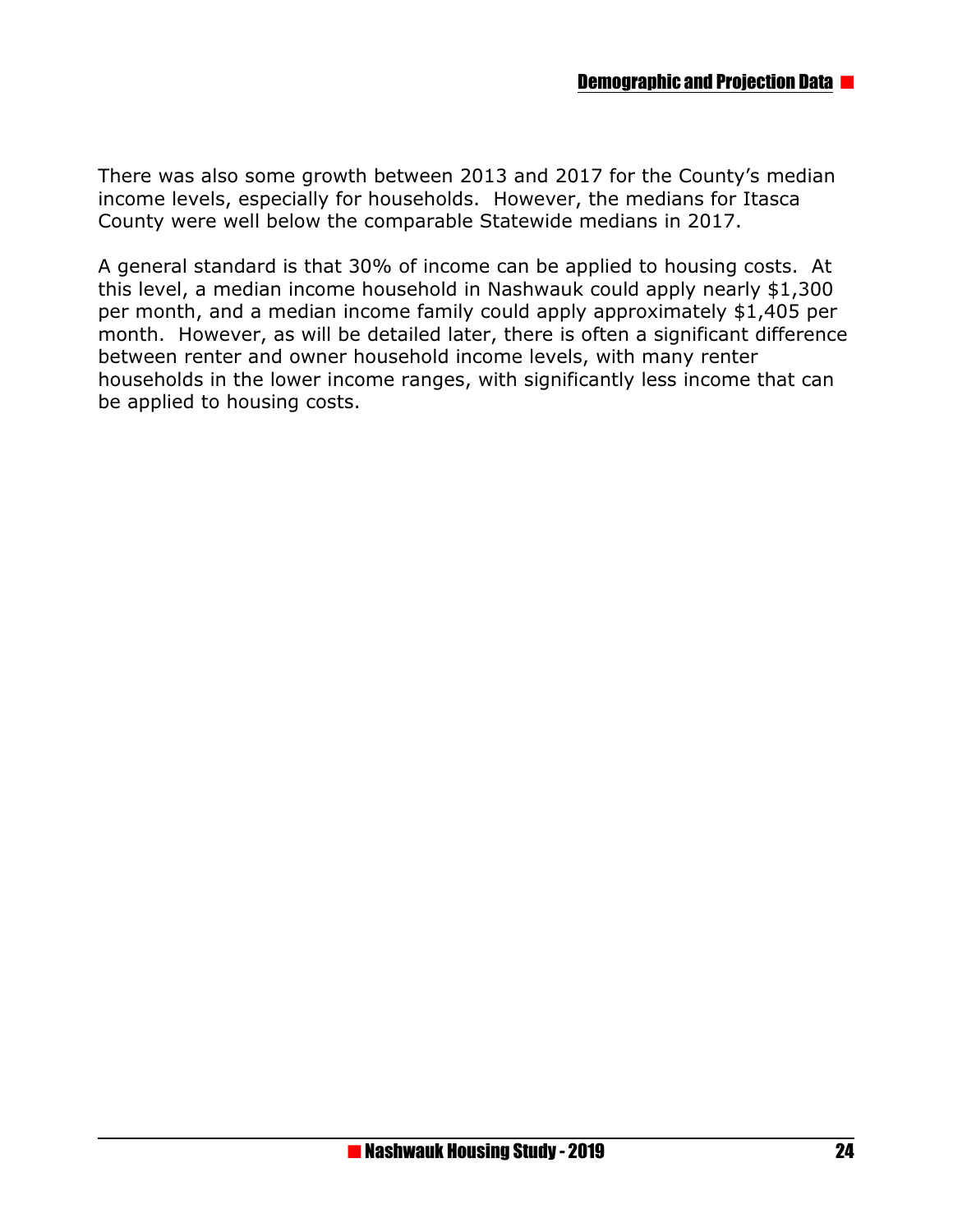## **Household Income Distribution by Tenure: 2017**

Although median income information is not available for the aggregated Market Area, the American Community Survey does contain household income distribution estimates. This information is available by ownership or renter status.

The 2017 American Community Survey estimates for the Nashwauk Market Area show more households than any of the other available data sources. However, this still represents the best information on household income by housing tenure.

| Table 10 Market Area Income Distribution by Tenure: 2017 |                               |                                |                         |  |  |
|----------------------------------------------------------|-------------------------------|--------------------------------|-------------------------|--|--|
| Household Income                                         | Number of Owner<br>Households | Number of Renter<br>Households | <b>Total Households</b> |  |  |
| $$0 - $14,999$                                           | 156                           | 101                            | 257                     |  |  |
| $$15,000 - $24,999$                                      | 250                           | 81                             | 331                     |  |  |
| $$25,000 - $34,999$                                      | 243                           | 52                             | 295                     |  |  |
| \$35,000 - \$49,999                                      | 280                           | 65                             | 345                     |  |  |
| \$50,000 - \$74,999                                      | 380                           | 38                             | 418                     |  |  |
| \$75,000 - \$99,999                                      | 273                           | 50                             | 323                     |  |  |
| $$100,000+$                                              | 366                           | 48                             | 414                     |  |  |
| Total                                                    | 1,948                         | 435                            | 2,383                   |  |  |

Source: American Community Survey



#### Market Area Household Income Distribution by Tenure: 2017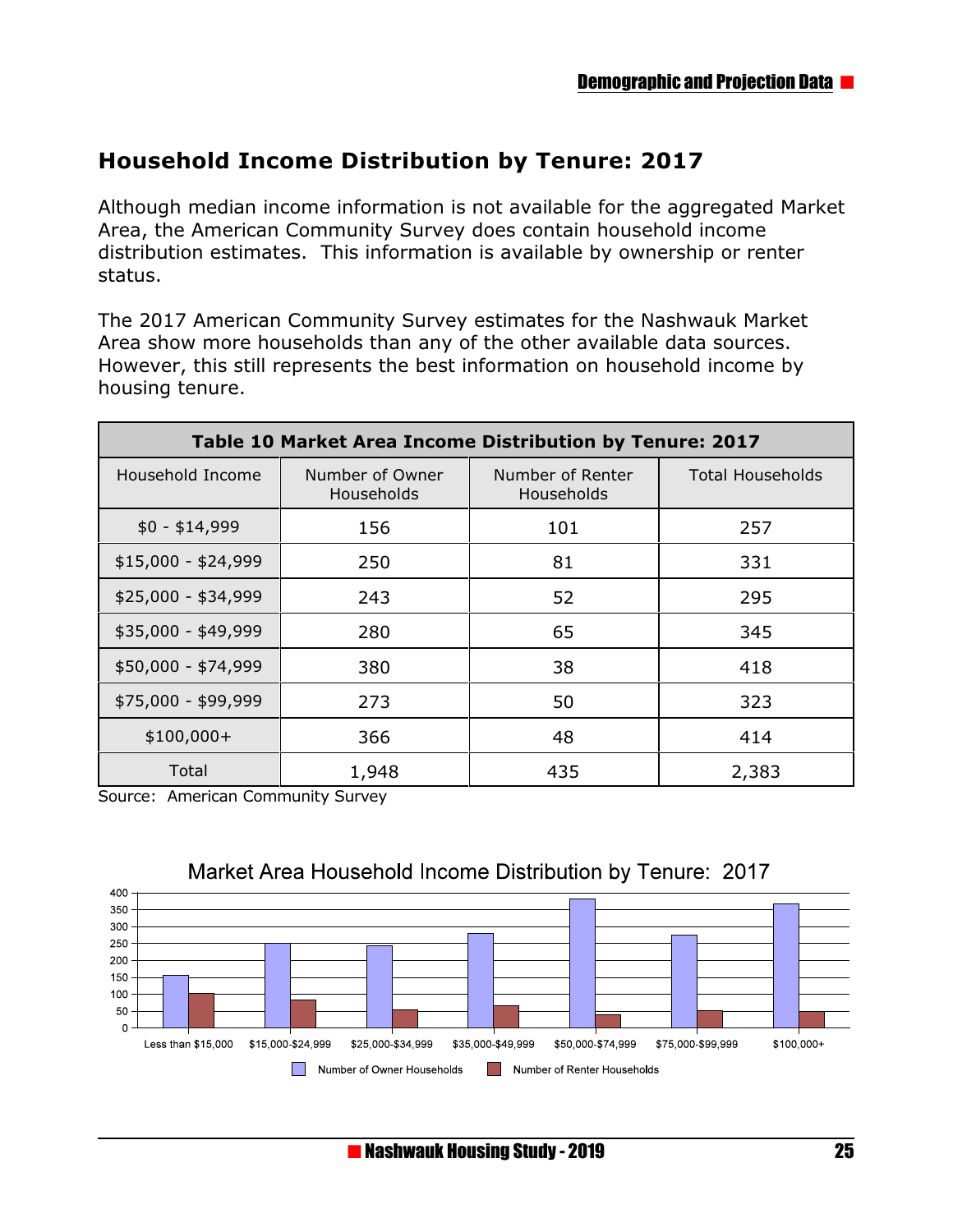Within the moderate to higher income ranges, there was a strong preference for home ownership. For households with an annual income of \$50,000 or more, the rate of home ownership was above 88%, with fewer than 12% of these households renting their unit.

This pattern changed somewhat in the lower and moderate income ranges. For all households with an annual income below \$35,000, the rental rate was nearly 27%. For low income households below \$25,000 for annual income the rental rate was approximately 31%.

Since the Nashwauk Market Area is an assembled geography, the American Community Survey does not provide an estimated median income by housing tenure. However, an approximate median can be extrapolated from the distribution data.

For all renter households, the estimated median income level in 2017 was approximately \$31,826. For all home owners, the estimated median income was approximately \$52,960.

For just the City of Nashwauk, the estimated median renter household income was \$30,938 in 2017, compared to a median of \$59,333 for home owners.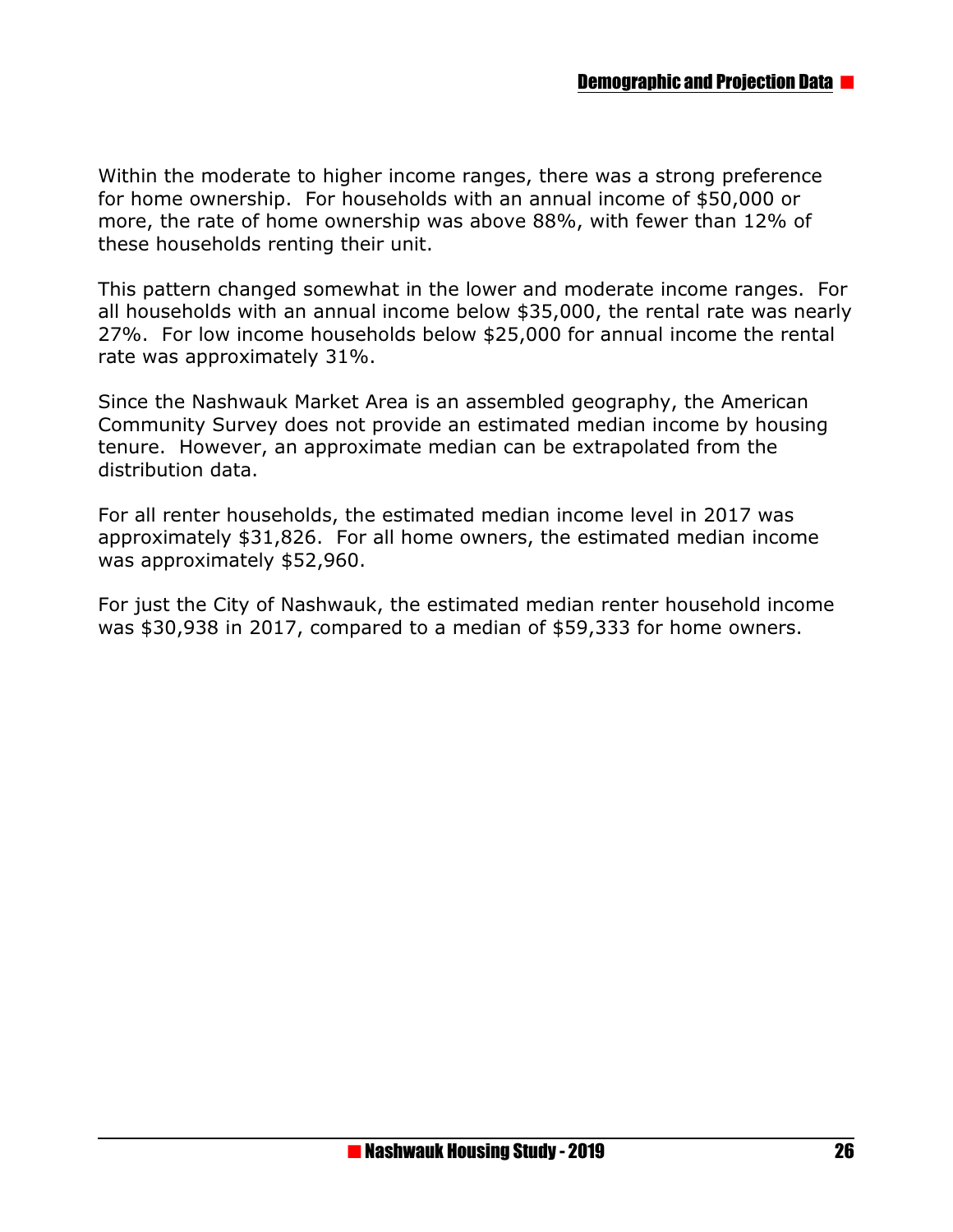## **Renter Housing Cost Burden**

The 2017 American Community Survey includes information on housing costs for renter households. Generally, it is the goal of housing assistance programs to limit housing costs to no more than 30% of household income. This is especially true for lower income households, with limited amounts of income available for discretionary spending. This information is only for the City of Nashwauk.

| Table 11 Nashwauk Renter Household Cost Burden - 2017 |                      |                           |  |
|-------------------------------------------------------|----------------------|---------------------------|--|
| Percent of Income for Housing                         | Number of Households | Percentage of All Renters |  |
| Less than 20%                                         | 65                   | 34.4%                     |  |
| 20% to 29.9%                                          | 34                   | 18.0%                     |  |
| 30% to 34.9%                                          | 2                    | 1.1%                      |  |
| 35% or more                                           | 53                   | 28.0%                     |  |
| Not Computed                                          | 35                   | 18.5%                     |  |
| Total                                                 | 189                  | 100%                      |  |

Source: American Community Survey

Using a standard that 30% of income for housing defines a cost burden, most renter households in Nashwauk did not have a cost burden for rental housing in 2017. However, this was partly due in part to a relatively high number of households where the cost to income percentage was not computed. Overall, more than 29% of all renters were paying 30% or more of their income for housing.

Cost burden was generally the result of a lower household income. The large majority of all households that were paying 30% or more of their income for housing had a household income that was below \$35,000 per year.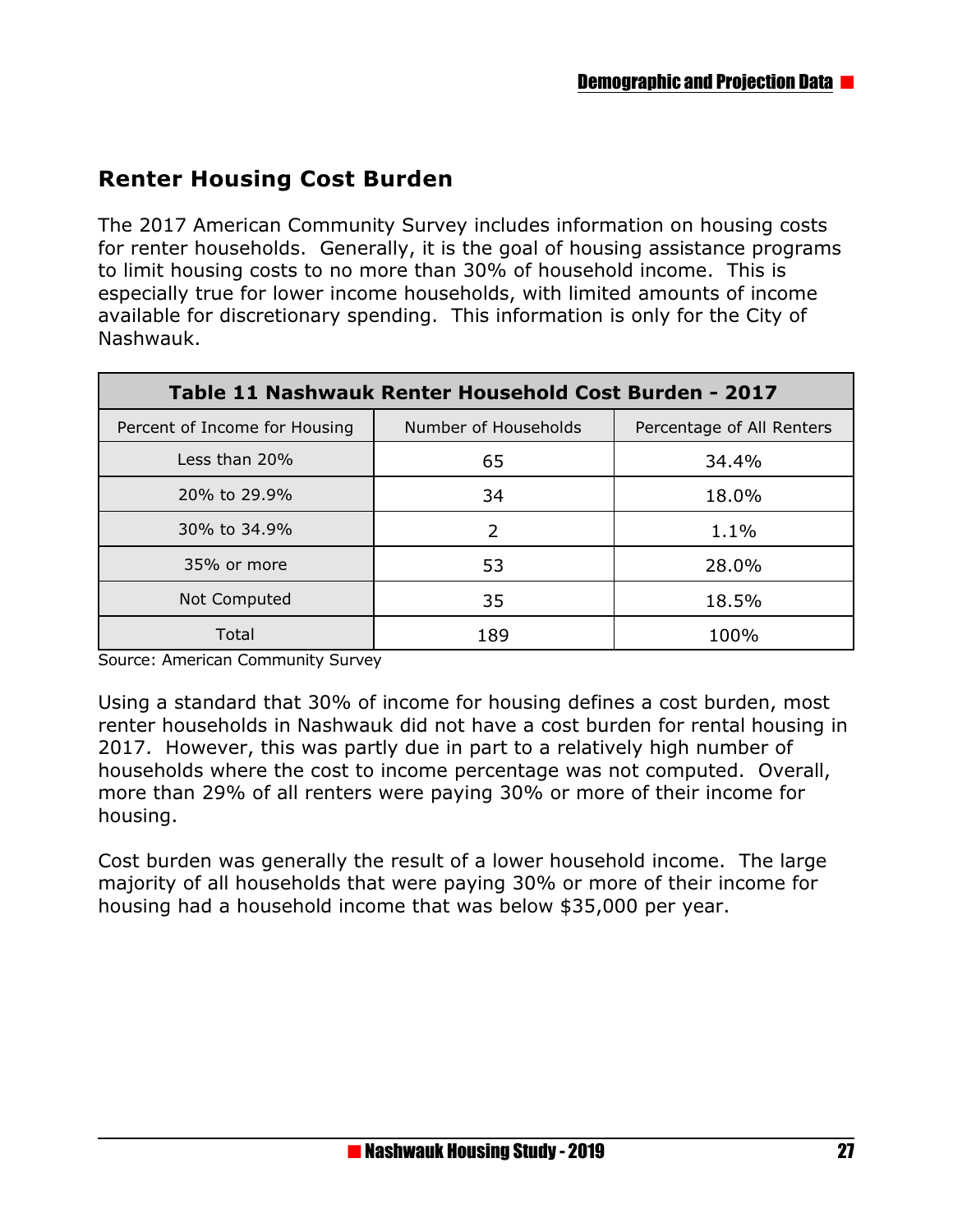## **Owner Housing Cost Burden**

The American Community Survey also includes information on housing costs for home owners. The following table examines the percentage of income required by Nashwauk owner households for monthly housing costs. Information is provided for owner households with and without a mortgage on their home. Percentages are calculated for each column.

| Table 12 Nashwauk Owner Household Cost Burden - 2017 |                               |                                  |       |  |
|------------------------------------------------------|-------------------------------|----------------------------------|-------|--|
| Percent of Income for<br>Housing                     | Households with a<br>Mortgage | Households without<br>a Mortgage | Total |  |
| Less than 20%                                        | 96                            | 109                              | 205   |  |
| 20% to 29.9%                                         | 42                            | O                                | 42    |  |
| 30% to 34.9%                                         |                               |                                  |       |  |
| 35% or more                                          | 22                            |                                  | 29    |  |
| Not Computed                                         | 11                            |                                  | 11    |  |
| Total                                                | 178                           | 116                              | 294   |  |

Source: American Community Survey

Most owner-occupants, which would include both households with or without a mortgage, reported paying less than 30% of their income for housing. Mortgage lending practices generally attempt to keep monthly payments below this level of household income.

However, more than 12% of all home owners reported that they paid more than 30% of their income for housing, and most of these households were actually paying more than 35% of income for housing costs.

Most of the cost-burdened home owners had a mortgage, but some did not have a mortgage on their home. In these cases, it was generally a low annual income that has caused the cost burden, such as a retiree that owned their home but lived on a fixed income.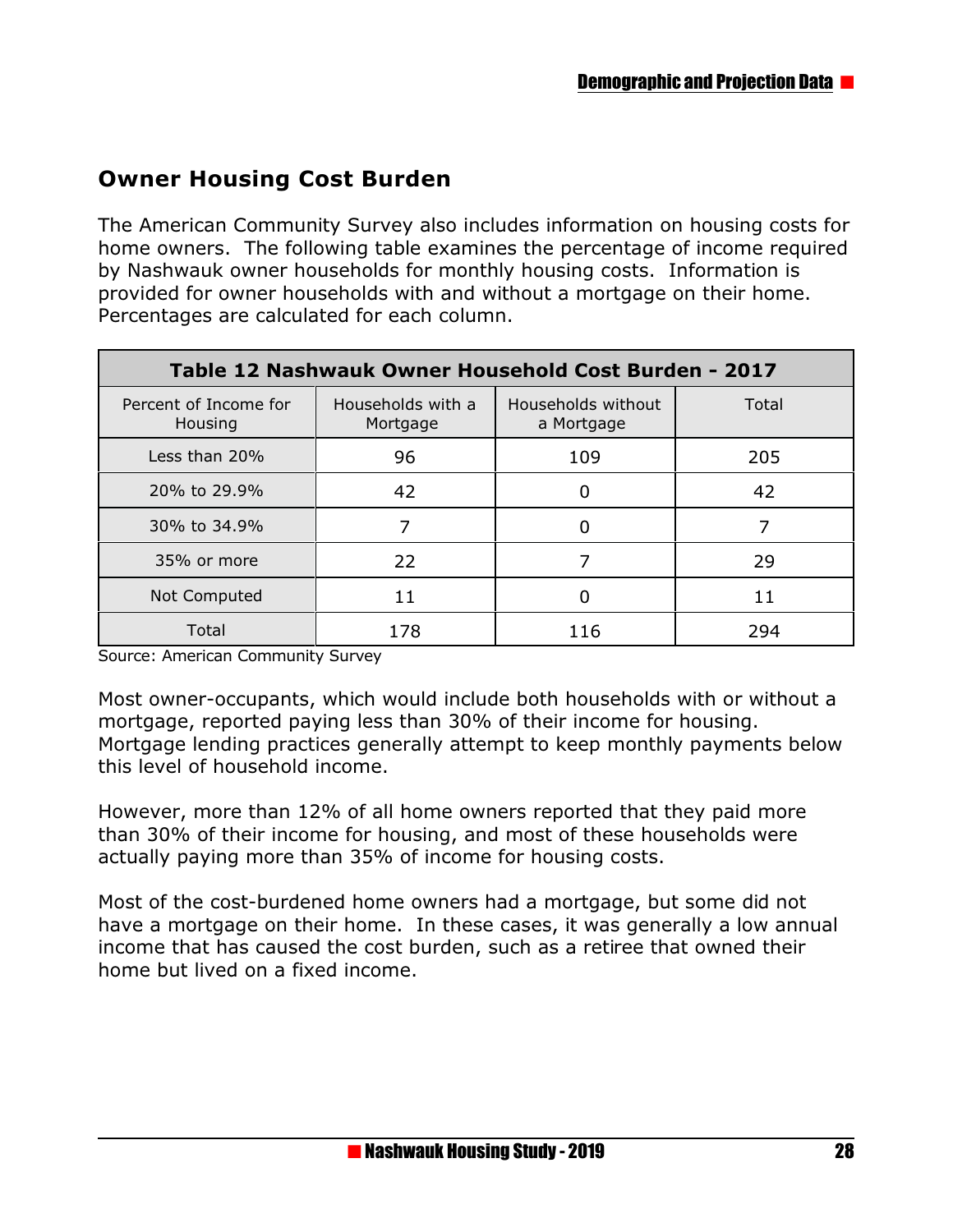## **Building Permit Trends**

The following table identifies new housing units that have been issued a building permit since the year 2010.

| Table13 Nashwauk Housing Construction Activity: 2010 to 2019* |                |                    |              |
|---------------------------------------------------------------|----------------|--------------------|--------------|
| Year                                                          | Single Family  | Multifamily Rental | <b>TOTAL</b> |
| 2019*                                                         | O              | $\Omega$           | 0            |
| 2018                                                          |                | 0                  |              |
| 2017                                                          | $\overline{0}$ | $\mathbf 0$        | 0            |
| 2016                                                          | 0              | 0                  | 0            |
| 2015                                                          | 1              | 0                  |              |
| 2014                                                          | 0              | $\mathbf 0$        | O            |
| 2013                                                          | 0              | $\overline{0}$     | $\mathbf 0$  |
| 2012                                                          | $\overline{0}$ | 0                  | 0            |
| 2011                                                          | 0              | 0                  | 0            |
| 2010                                                          |                | O                  |              |
| <b>TOTAL</b>                                                  | 3              | 0                  | 3            |

Source: City of Nashwauk, Census Bureau

\* Partial-year

Based on available records, it is probable that only three new single family houses have been constructed in the City so far in the current decade. However, it is possible that one additional house was moved into Nashwauk, with the potential that the housing stock has increased by four units, before adjusting for any unit losses.

The previous housing study completed for Nashwauk had tracked a much greater level of new construction activity in the 2000s, with 26 single family houses constructed in the years from 2002 through 2009. The 42-unit Hillcrest senior project was also built in 2008. Hillcrest provides specialized care, including assisted living and housing for people with memory loss.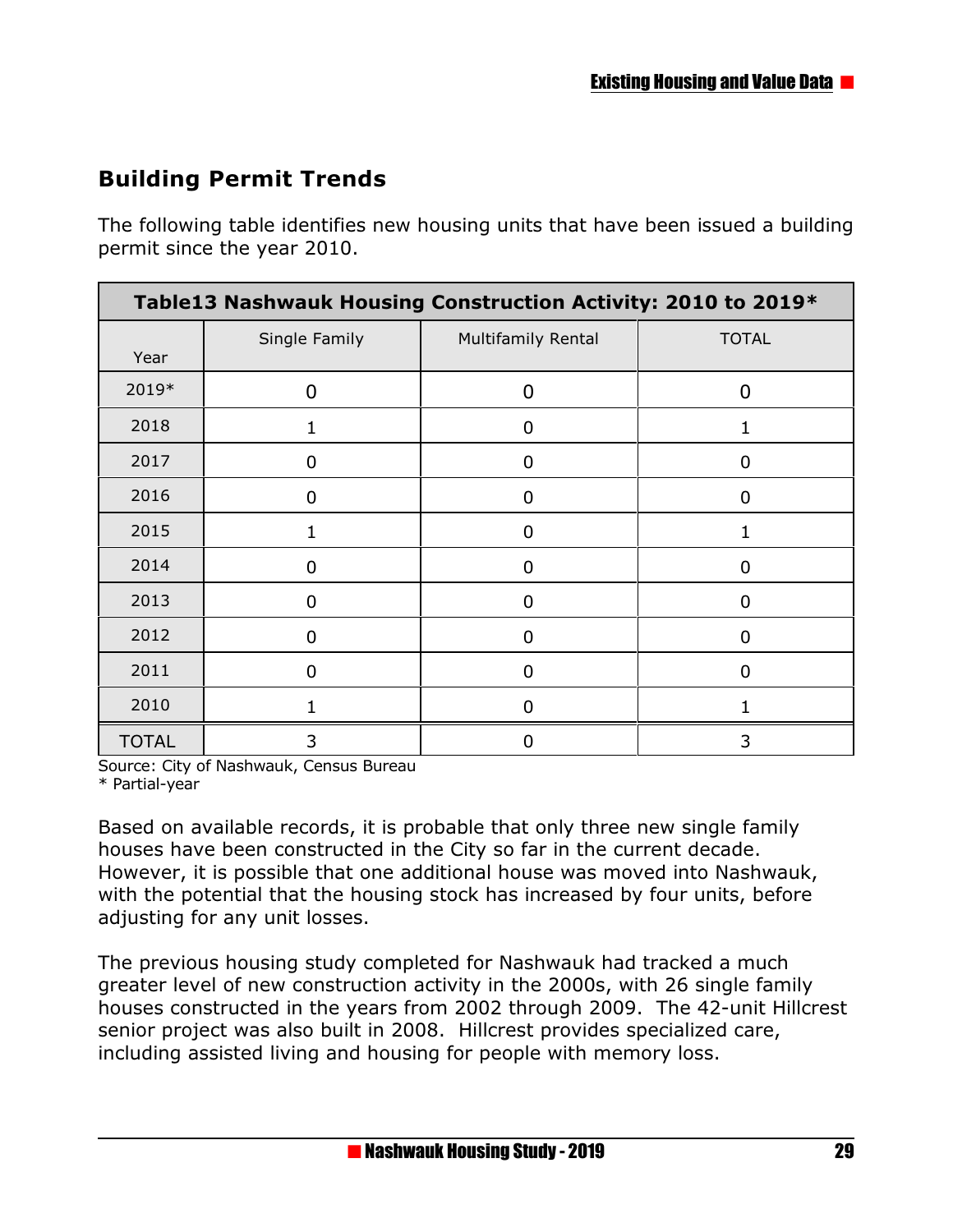## **Lots and Land**

In recent years the City developed a publicly-owned residential subdivision with 11 lots, known as Bozich Addition. IRRRB assistance was used in this land development project. These lots are priced at \$5,500. One has been sold and a new modular home has been constructed.

There are some identified issues that may be negatively impacting lot sales in Bozich. One is the absence of natural gas service. This requires houses to use electric heat or propane, both viewed as a more expensive option than natural gas. Another issue is a radar tower adjoining the property, which some people may view as potentially lowering the property value.

City staff also indicated that approximately five infill lots may be available around the community. These may also be suitable for new home construction.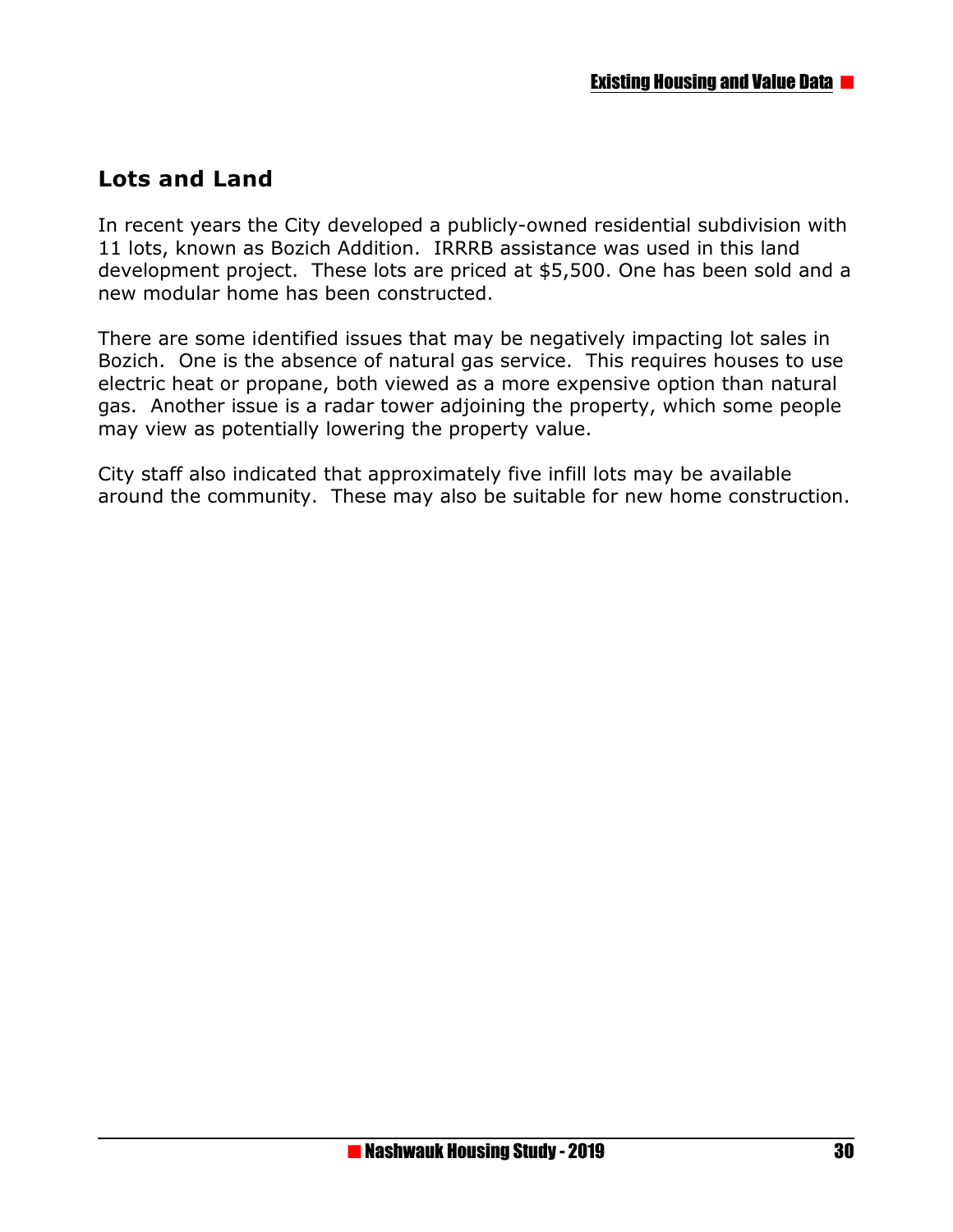## **Existing Home Sales**

This section examines houses that have been sold within recent years in the City of Nashwauk. Information was obtained from the Itasca County Assessor's Office.

Itasca County collects and utilizes information from residential sales for the County's sales ratio study. The County compares the fair market sale price to the estimated taxable value for each home. As a result, the County information for sales primarily reflects existing homes that have an established tax value. New construction sales activity would generally not be recorded in the data that was used for this analysis, unless the house had been constructed some time ago and did have an established tax value.

The County also sorts the sales data into "qualified" and "unqualified" groupings. Qualified sales are also referred to as good sales, because they are fair market transactions. Unqualified sales are rejected because they are not considered to be fair market transactions. There are multiple reasons for rejecting a sale, but include sales of "bank-owned" properties and foreclosures/short sales. Additional reasons for rejection would include transfers between related parties, or sales that were not conducted in the open market.

It is important to note that the sales records that are available do not contain detailed information on each recorded transaction. The sales were identified as "improved residential" parcels, but this does not guarantee that an actual house was sold. Sales that appeared to be property other than a house have been excluded.

Information was available for each calendar year, from 2010 through 2018. Partial-year information was also available for 2019, and has been presented, although this will change as additional sales are recorded.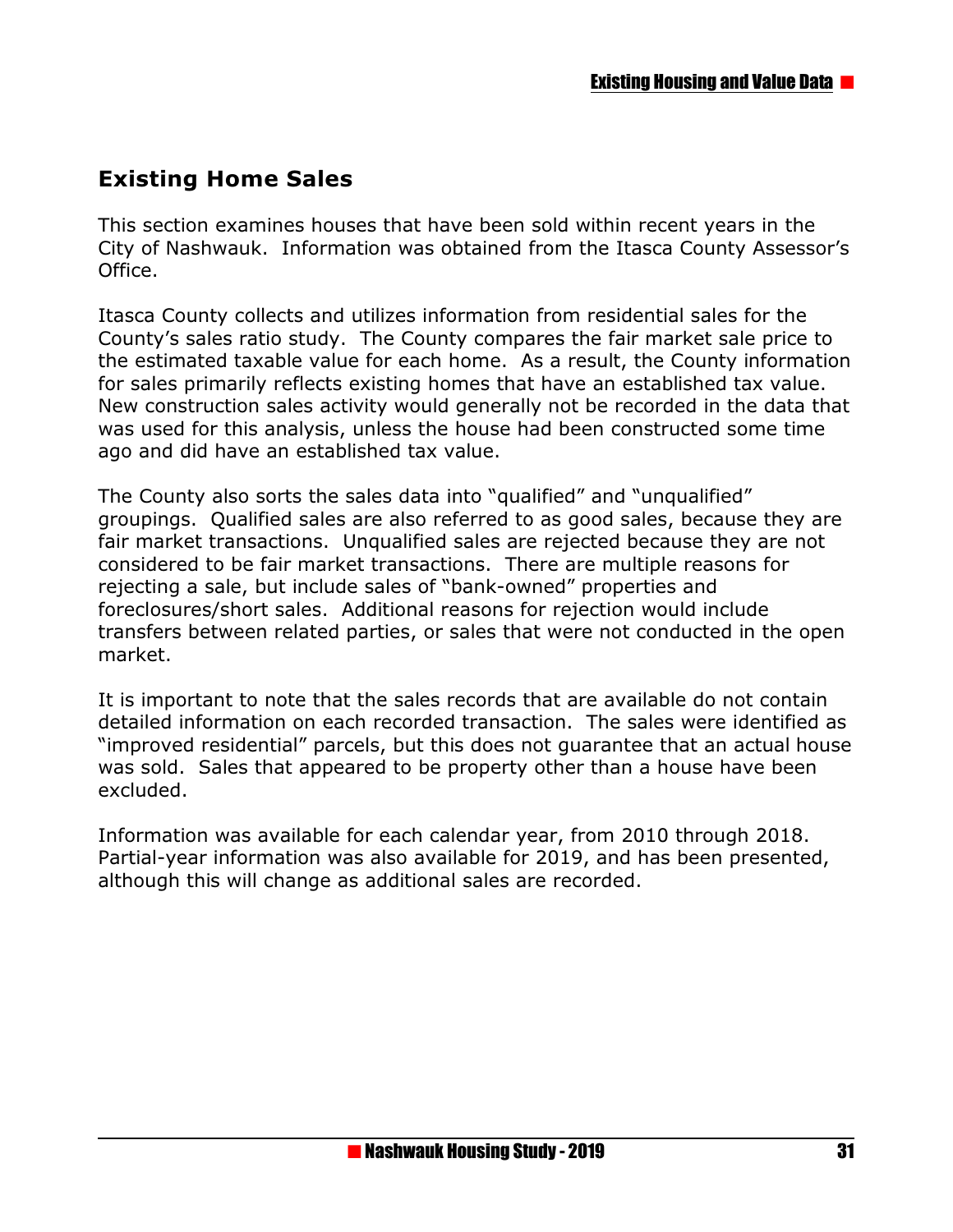| Table 14 Nashwauk Residential Sales Activity - 2010 to 2019* |                         |                             |                     |             |
|--------------------------------------------------------------|-------------------------|-----------------------------|---------------------|-------------|
| Year                                                         | Number of<br>Good Sales | <b>Median Sale</b><br>Price | <b>Highest Sale</b> | Lowest Sale |
| 2019*                                                        | 7                       | \$108,100                   | \$259,500           | \$38,600    |
| 2018                                                         | 15                      | \$75,000                    | \$213,050           | \$16,000    |
| 2017                                                         | 12                      | \$72,500**                  | \$157,774           | \$10,000    |
| 2016                                                         | 9                       | \$75,000                    | \$93,000            | \$10,000    |
| 2015                                                         | 9                       | \$100,000                   | \$177,439           | \$35,000    |
| 2014                                                         | 6                       | \$57,450**                  | \$66,000            | \$25,000    |
| 2013                                                         | 14                      | \$73,725**                  | \$218,500           | \$10,000    |
| 2012                                                         | 9                       | \$78,400                    | \$241,000           | \$20,000    |
| 2011                                                         | 6                       | $$62,250**$                 | \$111,500           | \$32,500    |
| 2010                                                         | 7                       | \$83,500                    | \$300,000           | \$29,000    |

Source: Itasca County Assessor; Community Partners Research, Inc.

\* 2019 is through August

\*\* Extrapolated median from two nearest sales

With a limited number of good sales occurring within any single year, there can be wide variation in the annual median price. In 2018, when 15 sales were recorded, the median price was \$75,000. A similar median was reached in 2016 and 2017. But year-to-date in 2019, a higher median price has been reached, although this may change when a full year of activity is recorded.

Some higher valued home sales can occur in Nashwauk, but since 2013 there have only been three home sales for more than \$200,000. Some lower valued sales also occur, and in each of the years reviewed at least one house was sold for less than \$50,000.

Although not displayed in the table above, the County records also listed some rejected sales. From 2010 through 2014 there were some bank-owned home sales in the community, but since that time only one distressed property sale has been recorded.

An alternate home value estimate exists in the American Community Survey, although the most recent information is for 2017. According to this source, the median owner-occupied home value in Nashwauk was \$85,200, generally similar to the recent sales medians.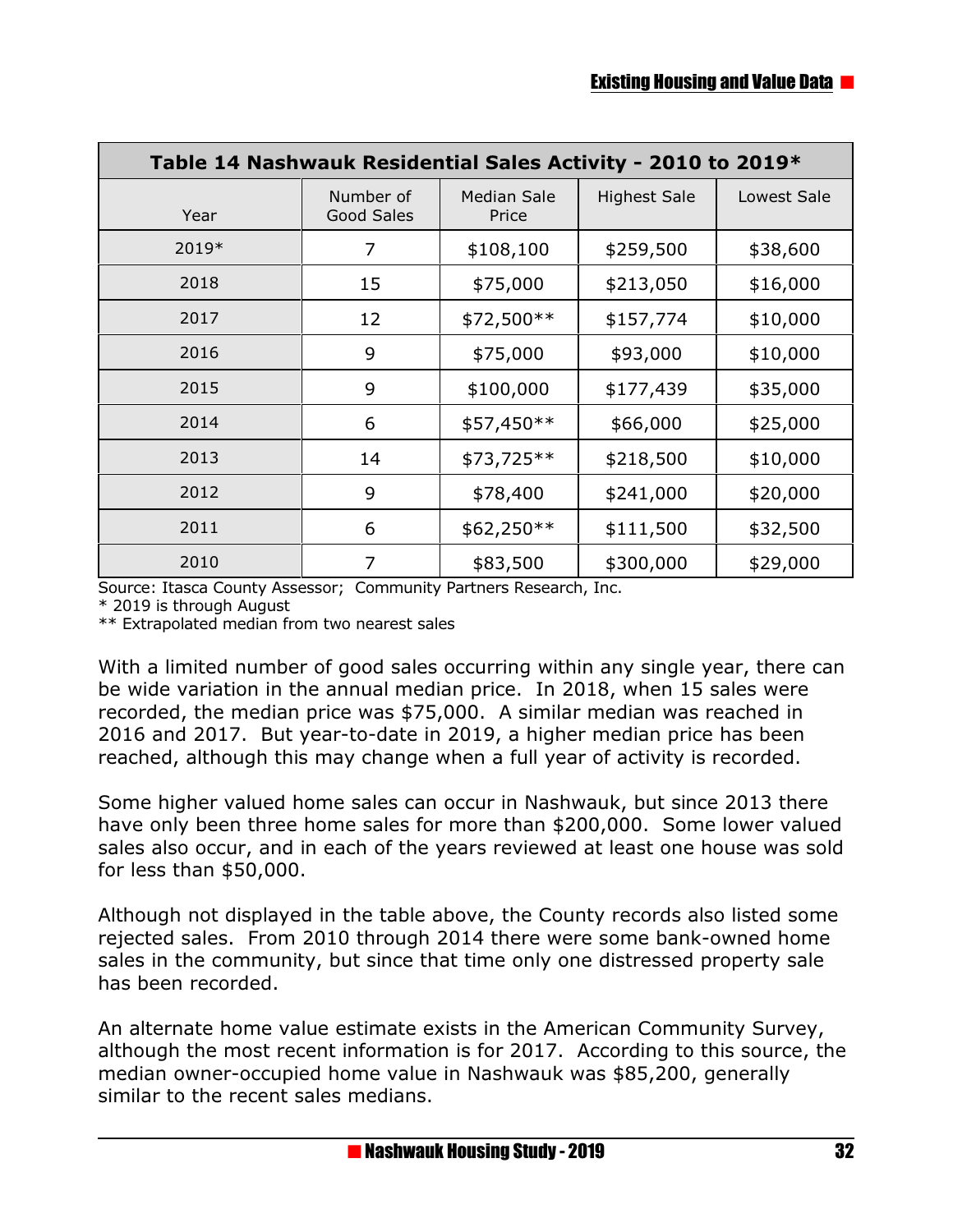## **Active Residential Listings**

The website Realtor.com, maintained by the National Association of Realtors, was used to collect information on active residential real estate listings in Nashwauk. On August 22, 2019, there were eight single family homes that were listed for sale in the City limits of Nashwauk. The following table examines the MLS listings by listing price, as posted on Realtor.com.

It is important to note that the active properties are those included in the Multiple Listing Service (MLS) and would generally be offered through a real estate agent. There are other properties that are posted for sale that would not be part of the MLS, including most homes being offered "for sale by owner".

| Table 15 Nashwauk Active MLS Listings by Price Range - August 2019 |                    |                     |  |  |
|--------------------------------------------------------------------|--------------------|---------------------|--|--|
| <b>Asking Price</b>                                                | Number of Listings | Percent of Listings |  |  |
| Less than \$75,000                                                 |                    | 12.5%               |  |  |
| \$75,000 - \$99,999                                                |                    | 25%                 |  |  |
| $$100,000 - $124,999$                                              | フ                  | 25%                 |  |  |
| $$125,000 - $149,999$                                              |                    | 12.5%               |  |  |
| $$150,000 +$                                                       | っ                  | 25%                 |  |  |
| Total                                                              | ႙                  | 100%                |  |  |

Source: Realtor.com; Community Partners Research, Inc.

Overall, 75% of active listings in were priced at less than \$150,000. The two houses listed above this level were for \$179,000 and \$315,000. The listing with the highest price was on a large 1.63 acre lot, but was connected to City sewer and appeared to be within the city limits.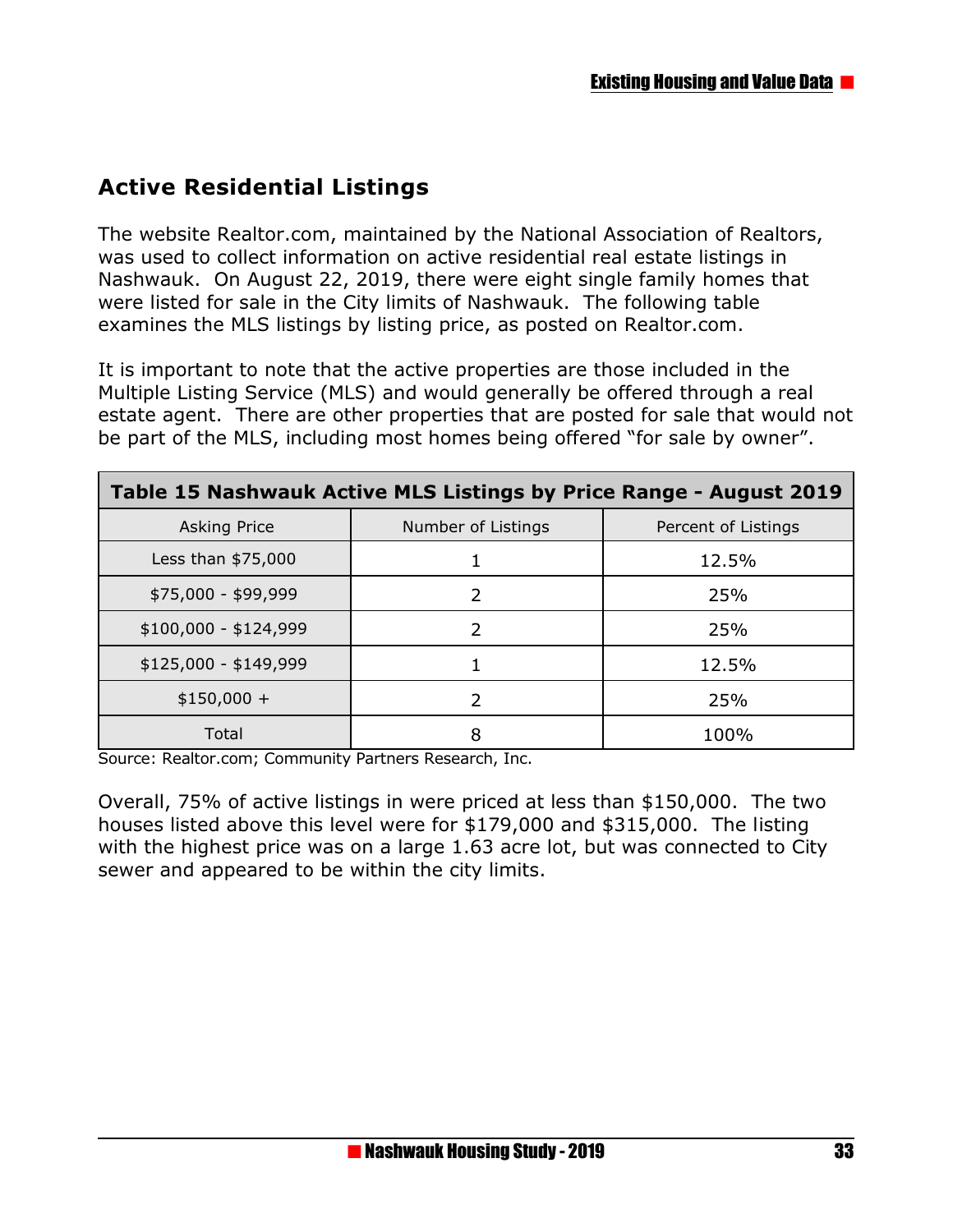### **Nashwauk Housing Condition**

Community Partners Research, Inc. representatives conducted a visual 'windshield' survey of single family/duplex houses in Nashwauk's two oldest neighborhoods.

The boundaries of the two neighborhoods are as follows:

| Neighborhood $#1$ : | North - Hawkins Ave.<br>East - $4th$ St. | South - Roberts Ave.<br>West - 1st St. |
|---------------------|------------------------------------------|----------------------------------------|
| Neighborhood #2:    | North - Roberts Ave.<br>East - 4th $St.$ | South - Hwy 169<br>West - 1st St.      |

Houses that appeared to contain three or more residential units were excluded from the survey. Houses were categorized in one of four levels of physical condition, Sound, Minor Repair, Major Repair, and Dilapidated as defined below. The visual survey analyzed only the physical condition of the visible exterior of each structure. Exterior condition is assumed to be a reasonable indicator of the structure's interior quality.

Dilapidated was the lowest rating used. These houses need major renovation to become decent, safe and sanitary housing. Some Dilapidated properties may be abandoned and may be candidates for demolition and clearance.

Major Rehabilitation is defined as a house needing multiple major improvements such as roof, windows, sidings, structural/foundation, etc. Houses in this condition category may or may not be economically feasible to rehabilitate.

Minor Repair houses are judged to be generally in good condition and require less extensive repair, such as one major improvement. Houses in this condition category will generally be good candidates for rehabilitation programs because they are in a salable price range and are economically feasible to repair.

Sound houses are judged to be in good, 'move-in' condition. Sound houses may contain minor code violations and still be considered Sound.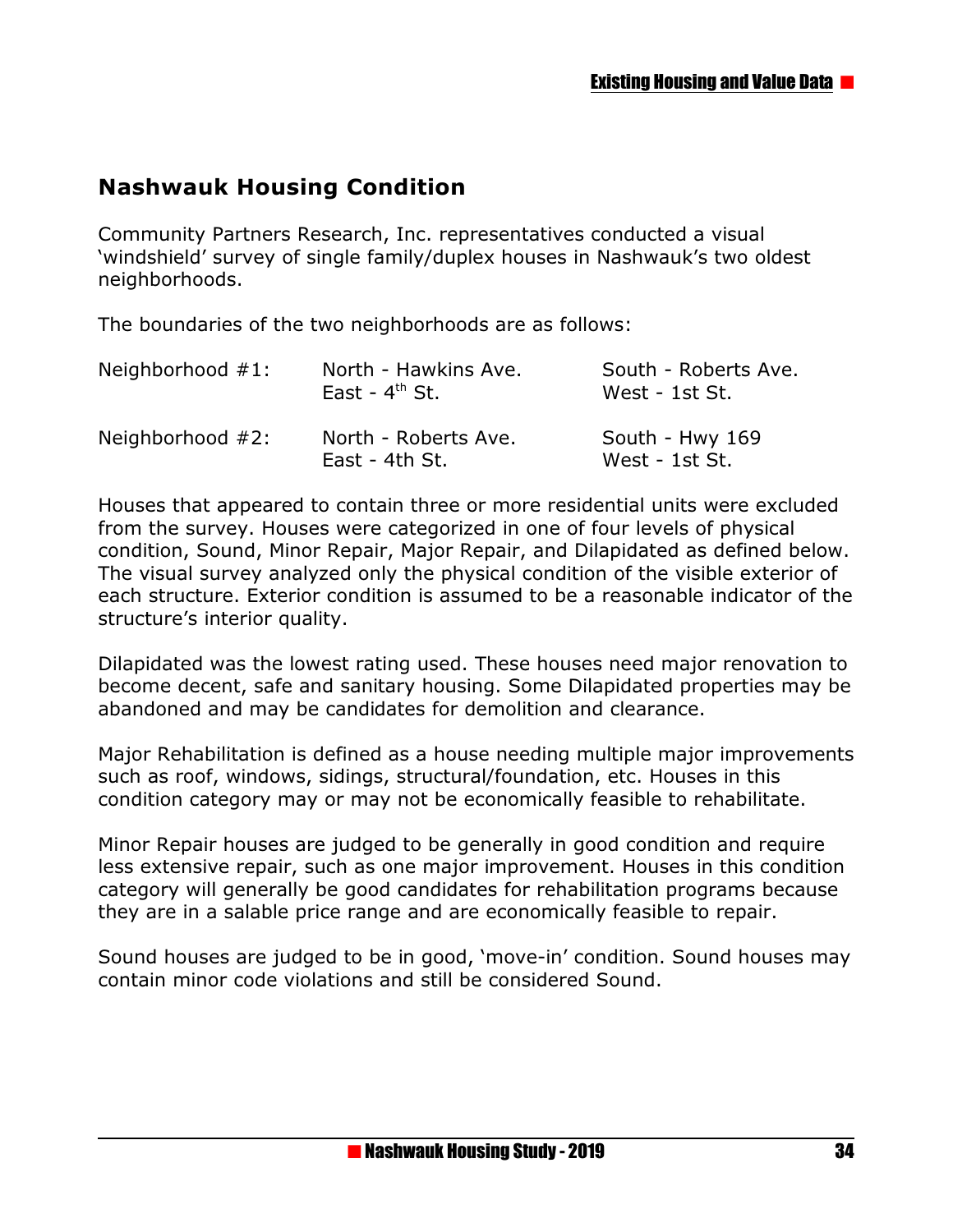| Table 16 Windshield Survey Condition Estimate - 2019 |            |              |              |             |       |
|------------------------------------------------------|------------|--------------|--------------|-------------|-------|
|                                                      | Sound      | Minor Repair | Major Repair | Dilapidated | Total |
| Neighborhood $#1$                                    | 54 / 22.7% | 110 / 46.2%  | 63/26.5%     | $11/4.6\%$  | 238   |
| Neighborhood #2                                      | 38 / 33.5% | 56 / 52.3%   | 13/12.2%     | $0/0\%$     | 107   |
| Total                                                | 92 / 26.7% | 166 / 48.1%  | 76 / 22.0%   | 11/3.2%     | 345   |

Source: Community Partners Research, Inc.

- < Overall, approximately 27% of the houses that were viewed in the City's two older neighborhoods were rated as sound, with no significant exterior repairs identified.
- $\blacktriangleright$  More than 48% of the houses needed only minor repair, while 22% needed major repairs.
- $\blacktriangleright$  There were 11 houses rated in the dilapidated category, and are possibly not economically feasible to repair. All of the dilapidated houses were in Neighborhood #1.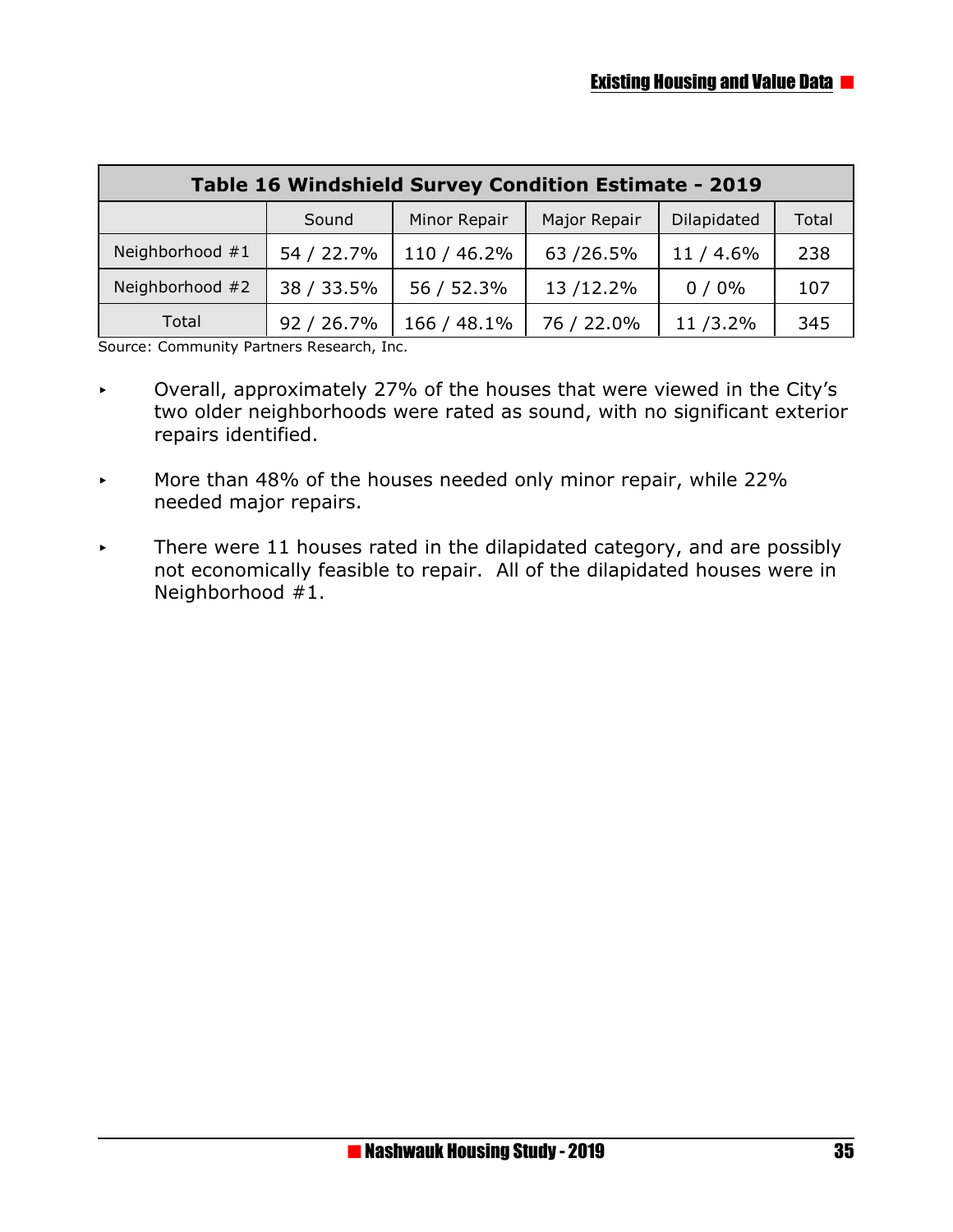# **Nashwauk Mobile Home Housing Condition**

Community Partners Research, Inc. representatives conducted a visual 'windshield' survey of 24 mobile homes located in the mobile home court.

Mobile homes were categorized in one of four levels of physical condition, Sound, Minor Repair, Major Repair, and Dilapidated as defined below. The visual survey analyzed only the physical condition of the visible exterior of each structure. Exterior condition is assumed to be a reasonable indicator of the structure's interior quality.

Dilapidated was the lowest rating used. Dilapidated mobile homes need major renovation to become decent, safe and sanitary housing. Some Dilapidated properties may be abandoned and may be candidates for demolition and clearance.

Major Rehabilitation is defined as a mobile home needing multiple major improvements such as roof, windows, sidings, structural/foundation, etc. Houses and mobile homes in this condition category may or may not be economically feasible to rehabilitate.

Minor Repair mobile homes are judged to be generally in good condition and require less extensive repair, such as one major improvement. Mobile homes in this condition category may be good candidates for rehabilitation programs because they are in a salable price range and are economically feasible to repair.

Sound mobile homes are judged to be in good, 'move-in' condition. Mobile homes may contain minor code violations and still be considered Sound.

| Table 17 Windshield Survey Condition Estimate - 2019 |         |              |              |             |       |  |
|------------------------------------------------------|---------|--------------|--------------|-------------|-------|--|
|                                                      | Sound   | Minor Repair | Major Repair | Dilapidated | Total |  |
| Mobile homes                                         | $0/0\%$ | 5/20.8%      | 10 / 41.7%   | 9/37.5%     | 24    |  |

Source: Community Partners Research, Inc.

The mobile homes in Nashwauk are generally in poor condition. No mobile homes were rated as sound and fewer than 21% were rated as needing only minor repair. Nearly 42% were rated as needing major repair and nine mobile homes were viewed as dilapidated and probably beyond repair.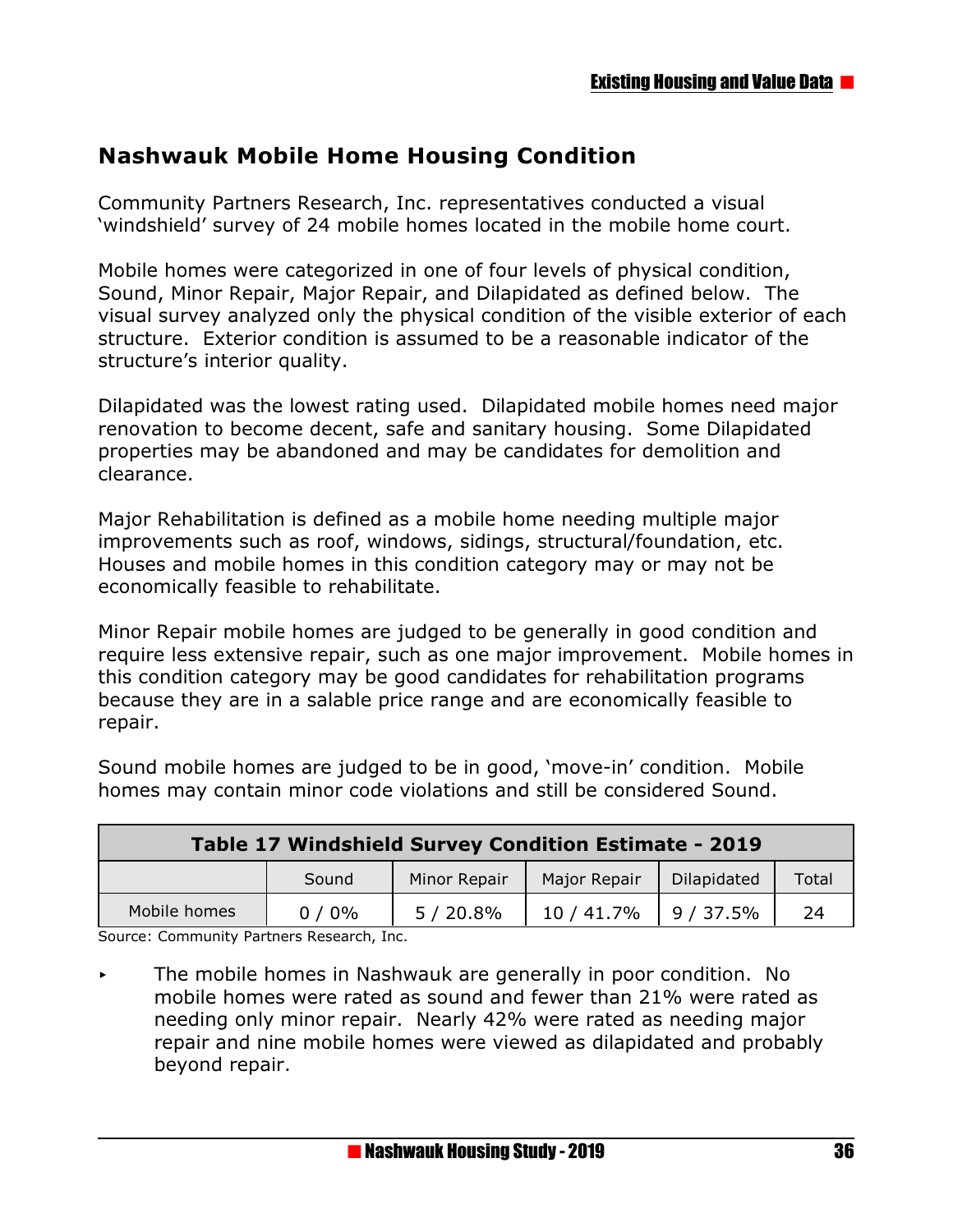# **Age of Housing**

The American Community Survey includes an estimate of the age of the housing stock.

For owner-occupancy units in Nashwauk, the estimated median year of construction is 1946. Approximately 68% of the stock was constructed before 1960.

For rental housing, the estimated median year of construction was listed as 1968. Approximately 47% of the rental units were constructed prior to 1960.

The housing stock in Nashwauk is relatively old. For comparison, the median age for owner-occupancy units Countywide is 1976, and 1977 for rental housing.

#### **Mobile Home Data**

The American Community Survey also provides some details on the mobile homes in the City. According to this source, the median value for home homes in the community was \$61,000 in 2017. While this estimate may be accurate, it would be inconsistent with the mobile home condition information provided earlier. That review had found that most of the mobile homes in the City are in poor physical condition.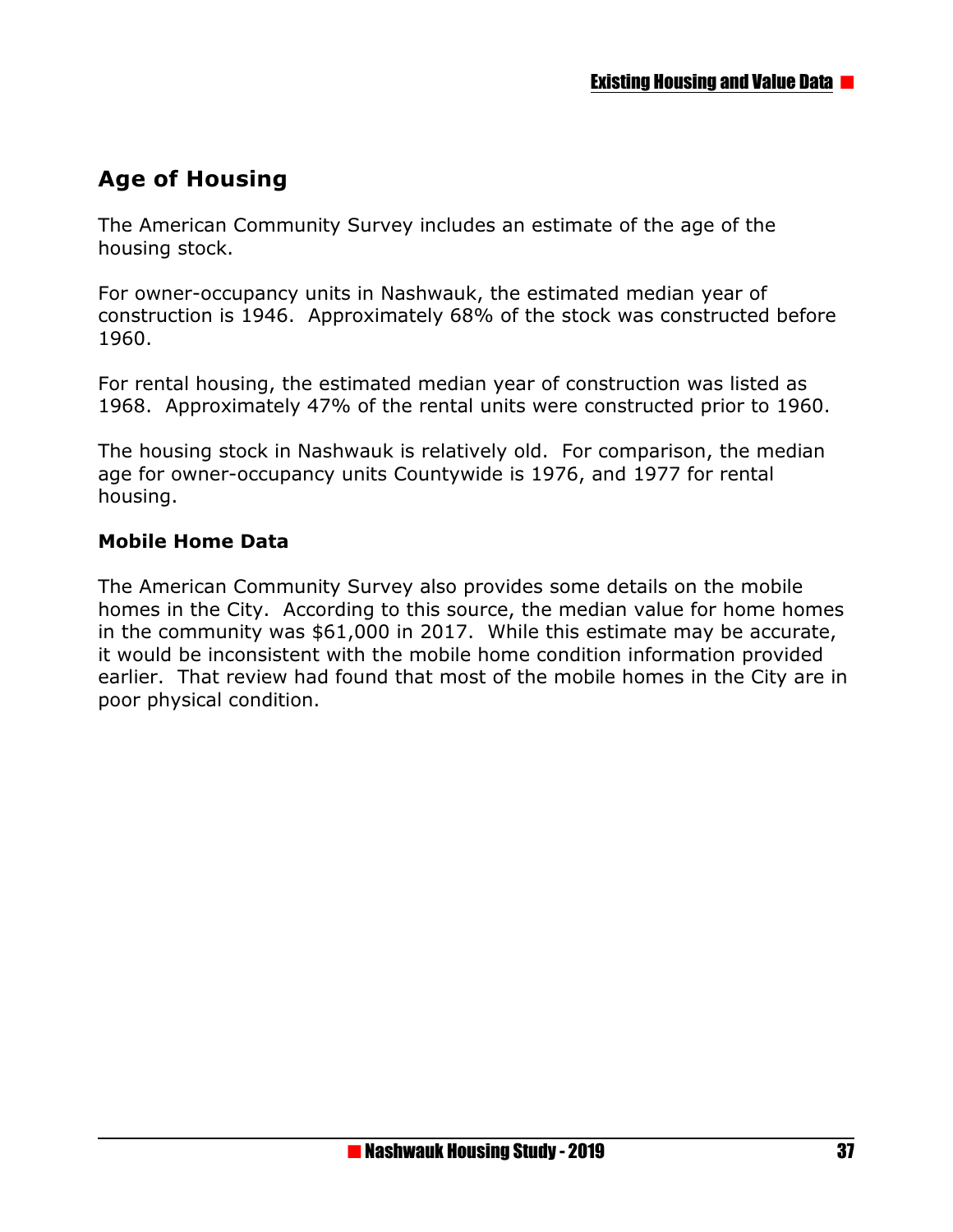# **Rental Housing Data**

#### **Census Bureau Rental Inventory**

According to the 2010 U.S. Census, there were 118 occupied rental units and 39 unoccupied rental units in Nashwauk, for a total estimated rental inventory of 157 units. The City's rental tenure rate was 26.1%, slightly below the Statewide rental rate of 27.0% in 2010. However, with nearly 40 vacant rental units, the rental tenure rate would have been higher if more of these units had been occupied.

Based on available records, no new rental housing has been constructed in the City since 2010. It is possible that some level of tenure conversion may have occurred. According to City staff, there has been some increased use of single family houses for rentals.

# **Rental Housing Survey**

As part of this housing study, a telephone survey was conducted of multifamily projects in the City of Nashwauk. Information was tallied separately for different rental market segments. The survey was conducted August 2019.

Very few multifamily rental projects could be identified in Nashwauk. For the purposes of planning additional projects in the future, multifamily properties represent the best comparison of market potential.

The units that were successfully contacted include:

- **D** market rate units
- $\rightarrow$  41 federally subsidized units in Nashwauk
- 35 federally subsidized units in Keewatin
- 40 senior with services units/beds

The findings of the survey are provided below.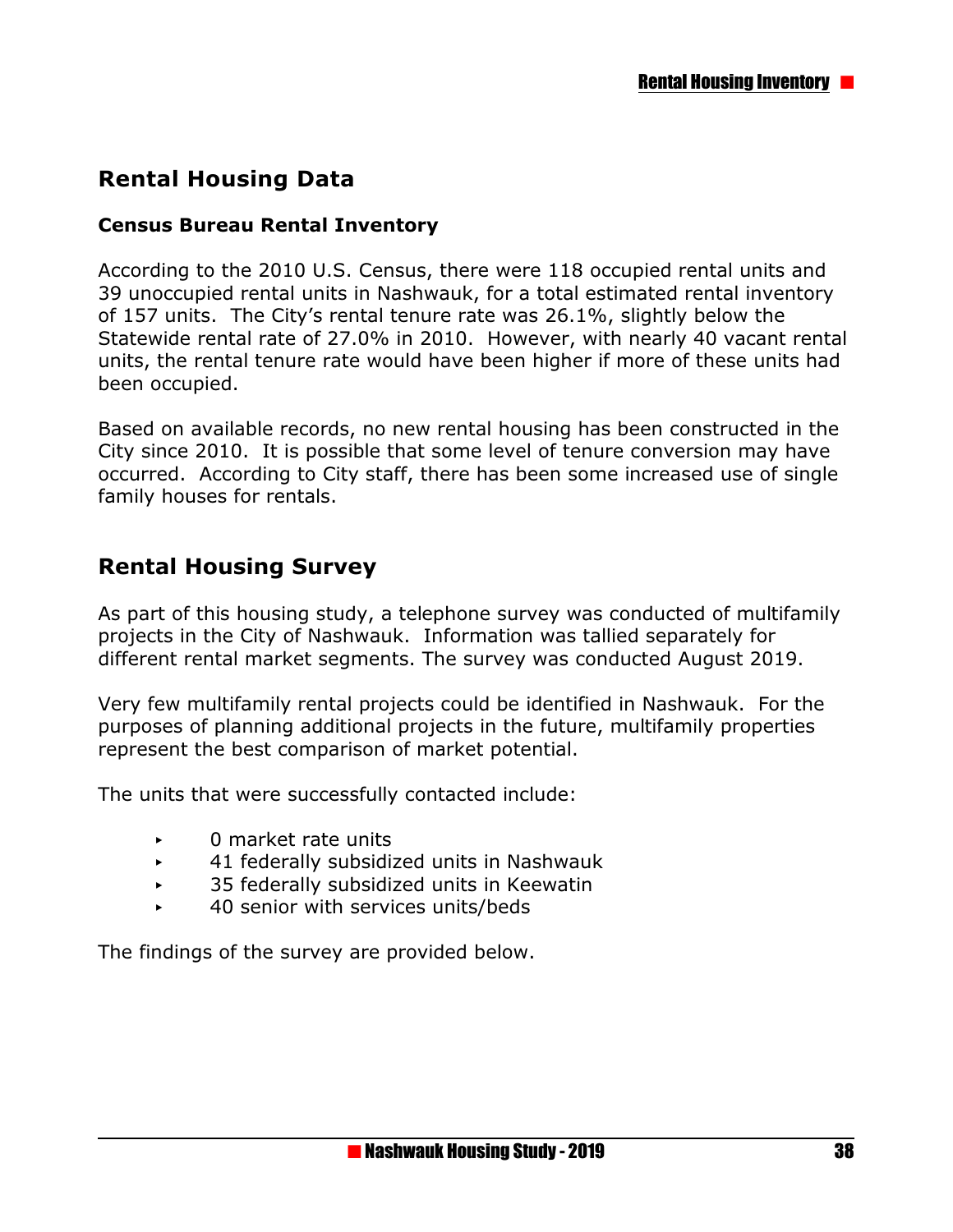## **Market Rate Summary**

There are no market rate rental units in multifamily (4+ units) that could be identified in Nashwauk. Nearly all of the market rate inventory exists in single family houses used for rentals or in rented mobile homes.

The estimated median gross rent for all units in Nashwauk in 2017 was \$789, according to the American Community Survey.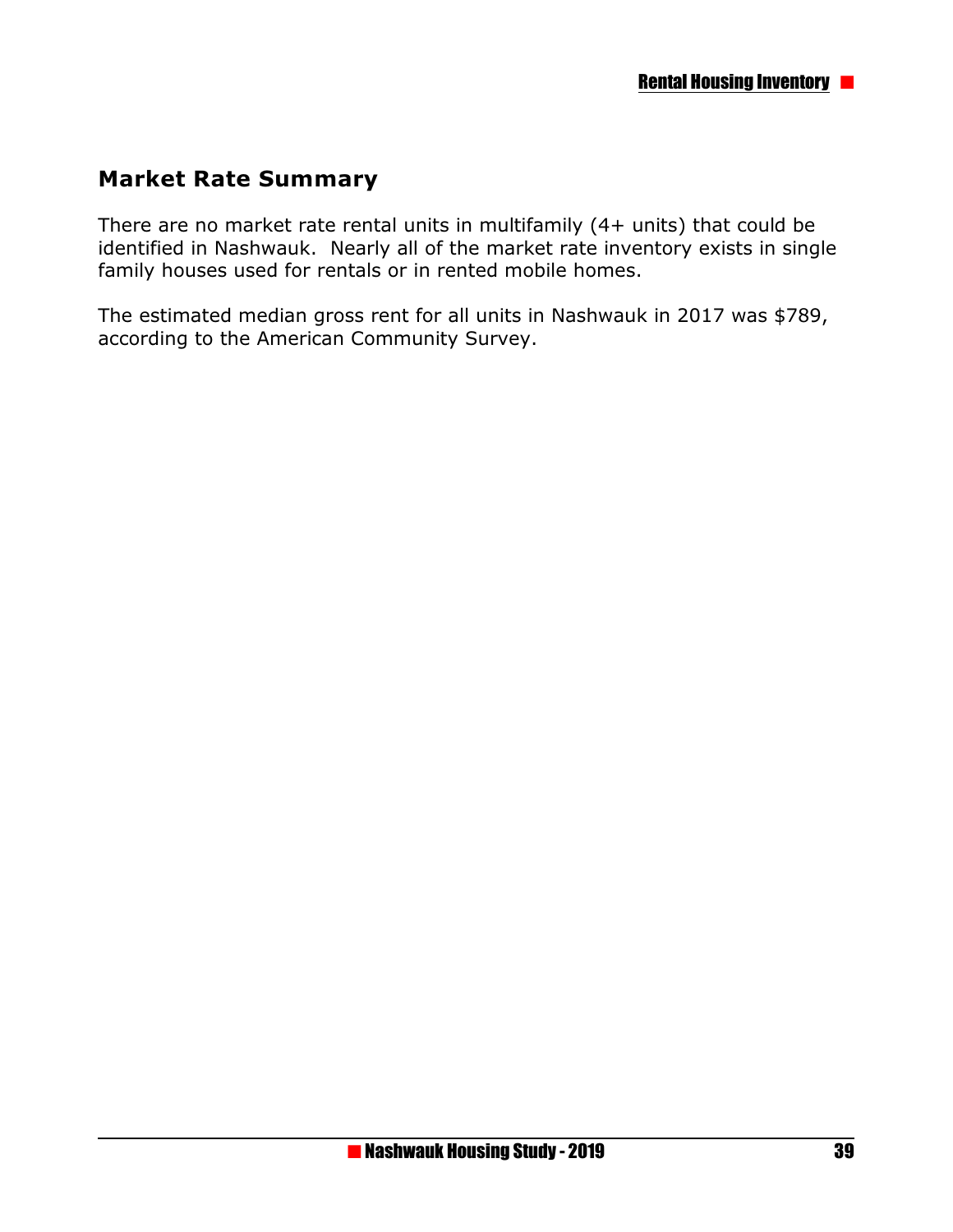# **Subsidized Summary**

There is one federally subsidized rental project in Nashwauk. Deering Manor has 41 units and is designated for senior and/or disabled tenant occupancy. In the neighboring community of Nashwauk there is a 35-unit project, Keewatin Apartments, that provides general occupancy housing. Both of these buildings were contacted in the rental survey.

#### **Rental Rates**

All of the units in both Deering Manor and Keewatin Apartments have access to project-based rent assistance. These units charge rent based on 30% of the tenant's household income. For more moderate income tenants, a maximum rent cap applies.

#### **Unit Mix**

In Deering Manor there are 40 one-bedroom apartments and one two-bedroom unit. This project is designated for senior/disabled tenant occupancy.

Although Keewatin Apartments is designated as general occupancy housing, 33 of the 35 total units have only one bedroom. There are also two two-bedroom apartments.

#### **Occupancy / Vacancy**

There were 12 vacant units in Deering Manor at the time of the 2019 survey. The survey completed as part of the 2015 Study had found 15 vacancies. According to the property manager most seniors want to live in the larger cities in the region, with limited demand in Nashwauk from senior households. Approximately 70% of the current tenants are younger people with a disability.

A much higher occupancy rate was reported in the Keewatin Apartments. Only one unit was vacant at the time of the survey and was in the process of being filled from a waiting list.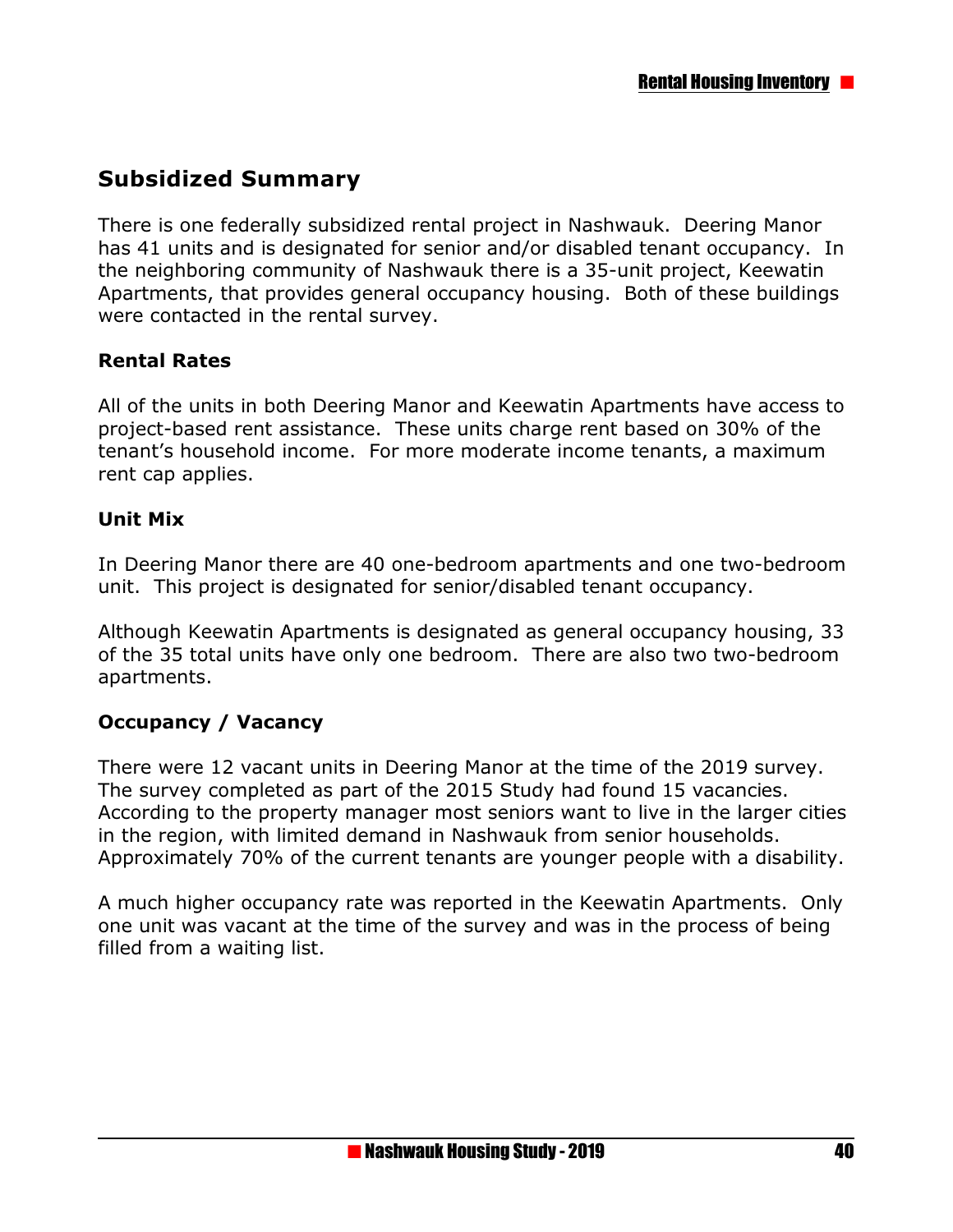#### **Subsidized Housing Gains/Losses**

Federal subsidy sources for low income rental housing have been very limited for the past few decades. Most subsidized projects were constructed in the 1960, 1970s and 1980s. Some of the older projects around the State have completed their compliance requirements and have the opportunity to leave their subsidy program and convert to conventional rental housing. Neither Deering Manor nor Keewatin Apartments are in the process of leaving their subsidy program.

# **Housing Choice Vouchers**

In addition to subsidized rental projects, Nashwauk households have access to the Housing Choice Voucher Program. The Itasca County HRA administers the Housing Voucher Program in Nashwauk and Itasca County.

The Housing Choice Voucher Program provides portable, tenant-based rent assistance to lower income households. The program requires participating households to contribute approximately 30% to 40% of their adjusted income for rent, with the rent subsidy payment making up the difference. Tenants may lease any suitable rental unit in the community, provided that it passes a Housing Quality Standards inspection, and has a reasonable gross rent when compared to prevailing rents in the community.

At the time of the research for this Study there were five households with a Nashwauk mailing address and four households with a Keewatin address receiving Voucher assistance. Since this rent assistance is tenant-based, and moves with the household, the actual number of participating renters within each City can vary from month to month.

There are 248 traditional Vouchers in the Itasca County Program. In 2019, 28 additional Mainstream Vouchers were awarded, targeted to non-elderly households with a disabled person. In total, authority exists for 276 tenantbased Vouchers.

The waiting list for the Voucher program had 355 names in September 2019.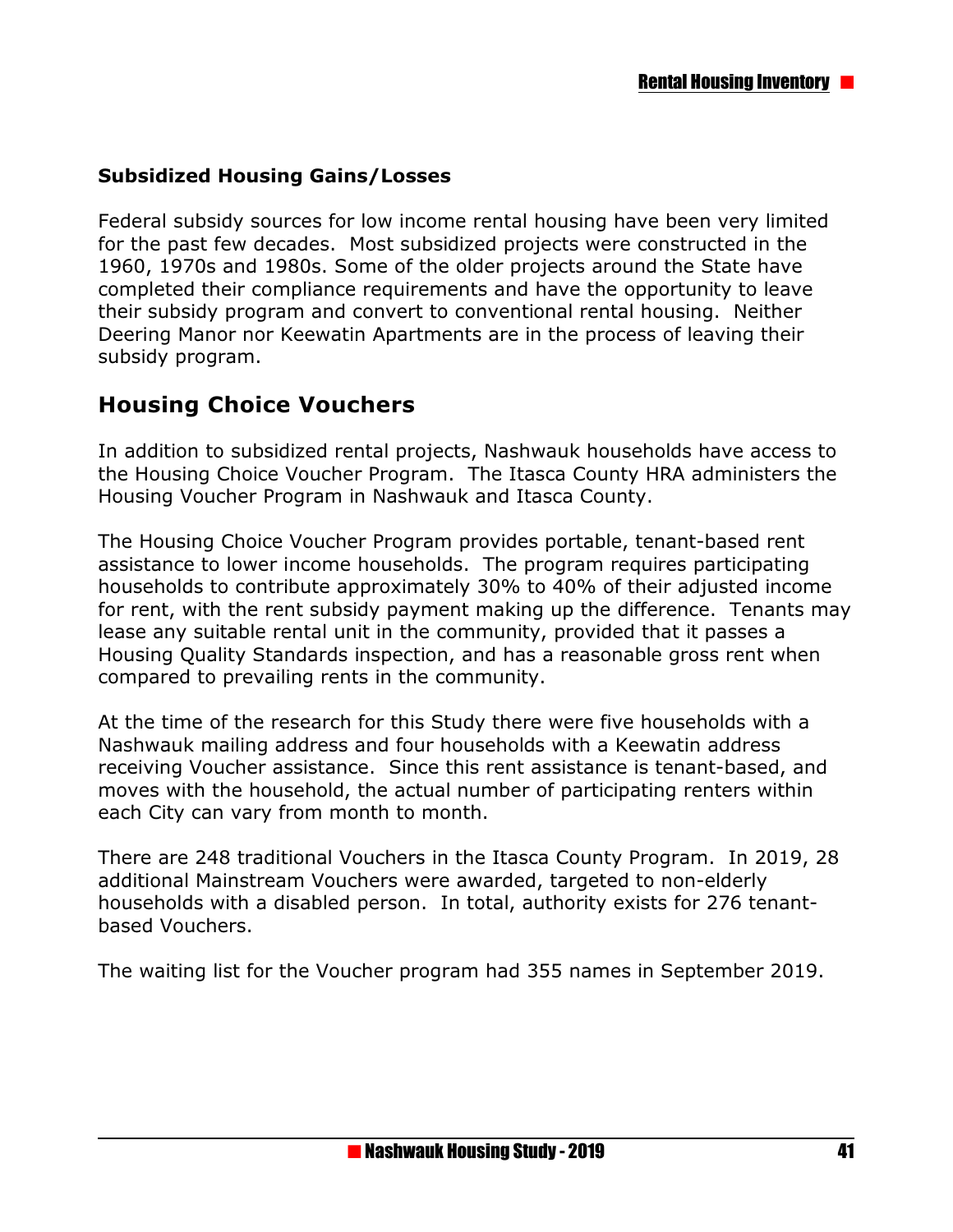# **Senior Housing with Services**

Hillcrest Nashwauk Assisted Living is located in Nashwauk and was constructed in 2008. The facility includes 40 one-bedroom units and provides housing with services.

Hillcrest has 24-hour staffing and assisted living services can be provided. All tenants receive basic services such as laundry and housekeeping assistance, 3 meals daily and access to staffing. Higher levels of care can then be purchased as needed.

#### **Rental Rates**

The lowest entry point is approximately \$3,000 per month for the basic service package. Additional services are then acquired as needed.

The facility will accept County assistance programs such as Elderly Waiver, and the number of recipients is not capped. These types of programs allow lower income residents the ability to acquire needed services.

#### **Occupancy/Vacancy**

There were eight units that were unoccupied at time of survey, but seven applications were in process.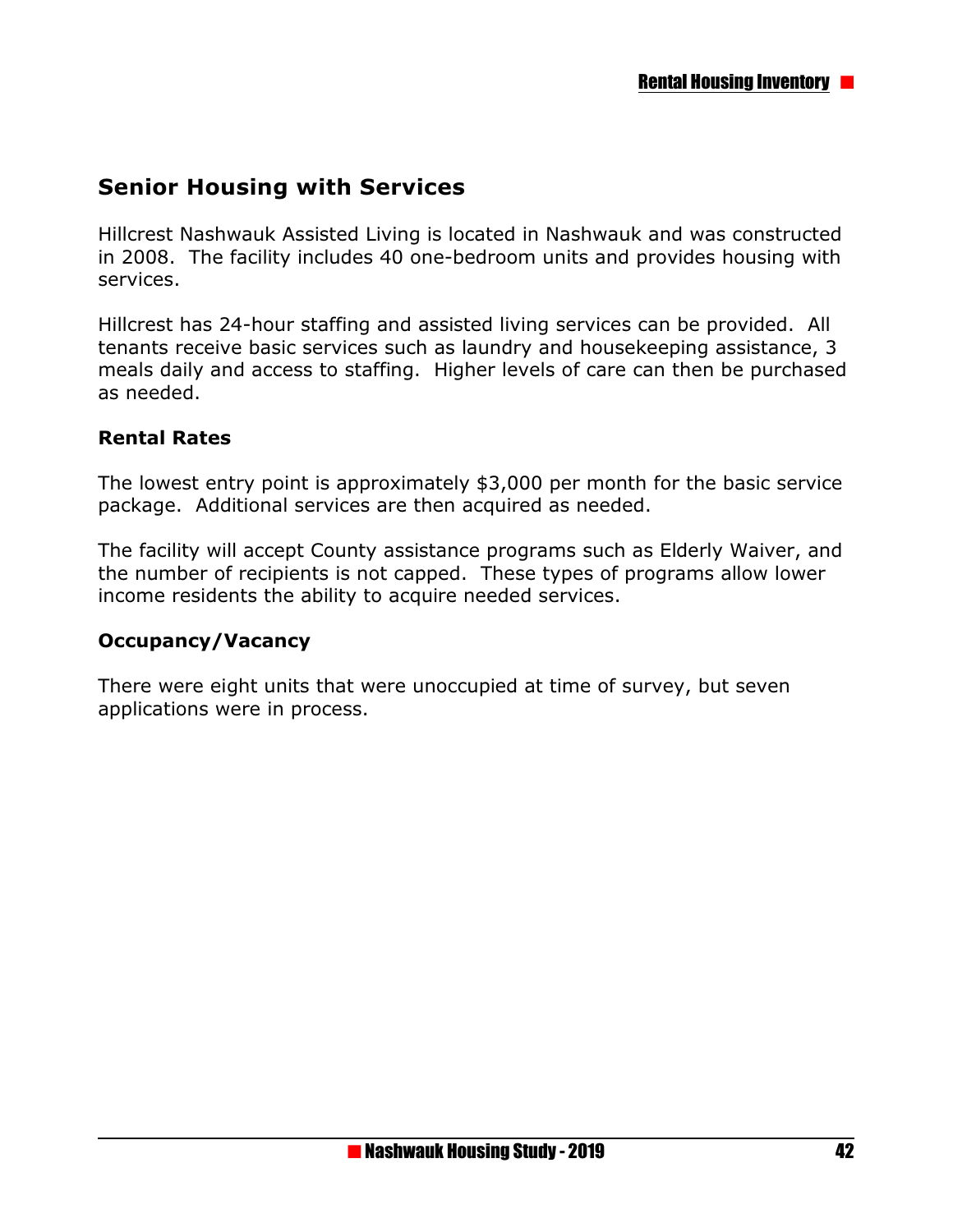| Table 18 Nashwauk Market Rate Multifamily Rental Housing Inventory |                                                       |                                    |                                              |                                  |                                                                                                                                                                                                                                                                                                                                                                                                                                                                                    |  |
|--------------------------------------------------------------------|-------------------------------------------------------|------------------------------------|----------------------------------------------|----------------------------------|------------------------------------------------------------------------------------------------------------------------------------------------------------------------------------------------------------------------------------------------------------------------------------------------------------------------------------------------------------------------------------------------------------------------------------------------------------------------------------|--|
| <b>Name</b>                                                        | <b>Number of Units</b><br>/Bedroom Mix                | Rent                               | Vacancy/<br><b>Wait List</b>                 | <b>Tenant Mix</b>                | <b>Comments</b>                                                                                                                                                                                                                                                                                                                                                                                                                                                                    |  |
|                                                                    |                                                       |                                    | <b>Income-Restricted - General Occupancy</b> |                                  |                                                                                                                                                                                                                                                                                                                                                                                                                                                                                    |  |
| Deering Manor<br>Apartments<br>Nashwauk                            | $40 - 1$ bedroom<br>1 - 2 bedroom<br>41 - total units | \$803<br>30% of<br>income          | 12 vacant<br>units                           | Senior/<br>disabled<br>occupancy | HUD Section 8 apartment project constructed in 1979<br>and designated for senior or disable tenant occupancy.<br>All units have access to rent assistance allowing rent<br>based on 30% of income up to maximum rent listed.<br>12 units were vacant at time of survey but 3<br>applications in process - some level of vacancy is<br>typical. Manager says that most seniors want to be in<br>larger cities - approx. 30% of tenants are seniors and<br>70% younger and disabled. |  |
| Keewatin<br>Apartments<br>Keewatin                                 | $33 - 1$ bedroom<br>2 - 2 bedroom<br>35 total units   | \$586<br>\$600<br>30% of<br>income | 1 vacant unit,<br>waiting list               | General<br>occupancy             | HUD Section 8 subsidized apartments constructed in<br>1980 and designated for general occupancy - but most<br>units have only 1 bedroom. Tenants pay 30% of their<br>income up to market rents listed. Amenities include<br>stove, refrigerator and wall AC. One-bedrooms have<br>665 sq ft and 1 bathroom. One unit vacant at time of<br>survey due to turnover but waiting list exists. Manager<br>reported a mix of tenants.                                                    |  |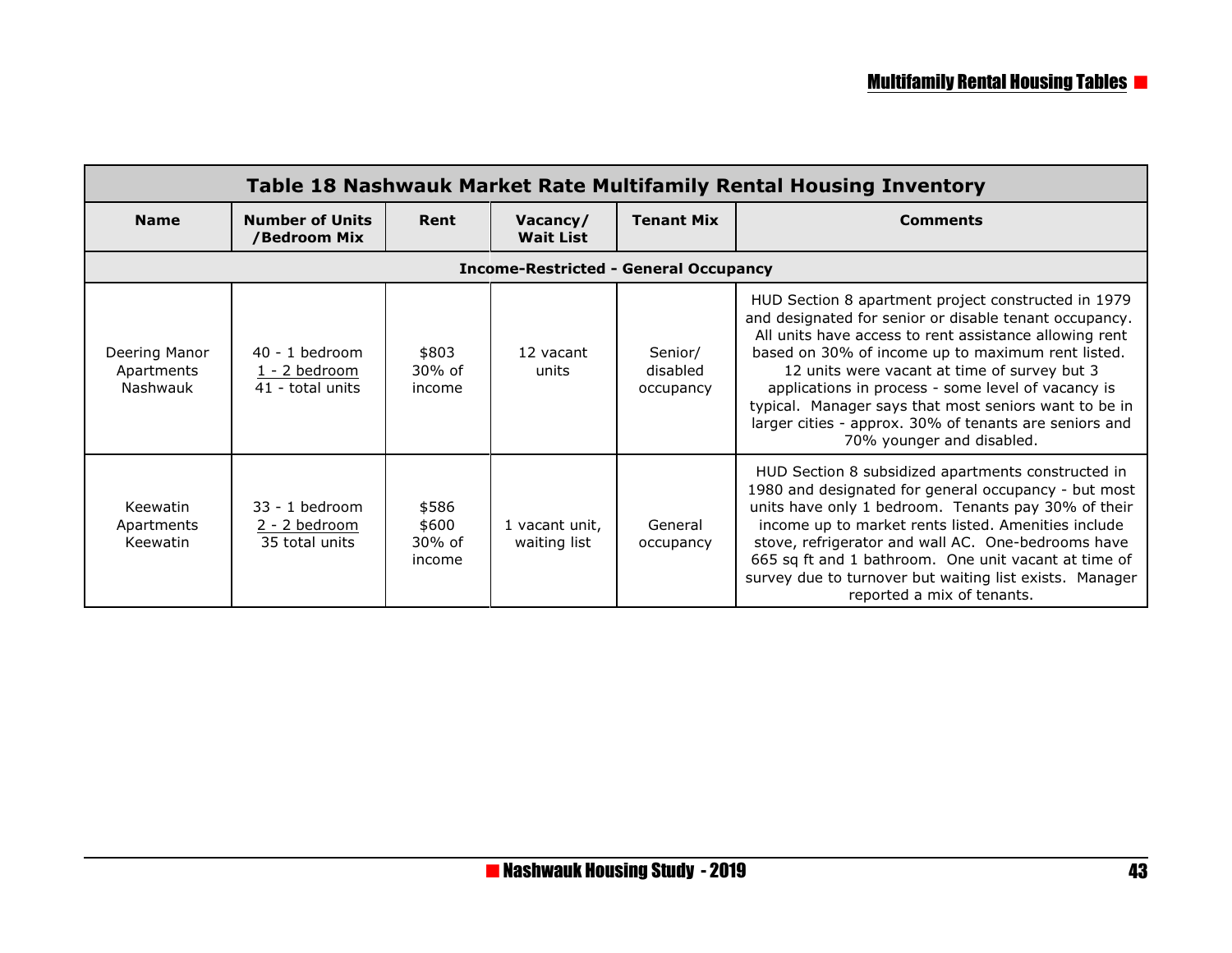| Table 18 Nashwauk Market Rate Multifamily Rental Housing Inventory |                                        |                                                  |                                                       |                          |                                                                                                                                                                                                                                                                                                                                                                                                                                                                                                                                                                                                                                                                                |  |  |
|--------------------------------------------------------------------|----------------------------------------|--------------------------------------------------|-------------------------------------------------------|--------------------------|--------------------------------------------------------------------------------------------------------------------------------------------------------------------------------------------------------------------------------------------------------------------------------------------------------------------------------------------------------------------------------------------------------------------------------------------------------------------------------------------------------------------------------------------------------------------------------------------------------------------------------------------------------------------------------|--|--|
| <b>Name</b>                                                        | <b>Number of Units</b><br>/Bedroom Mix | Rent                                             | Vacancy/<br><b>Wait List</b>                          | <b>Tenant Mix</b>        | <b>Comments</b>                                                                                                                                                                                                                                                                                                                                                                                                                                                                                                                                                                                                                                                                |  |  |
|                                                                    | <b>Housing with Services</b>           |                                                  |                                                       |                          |                                                                                                                                                                                                                                                                                                                                                                                                                                                                                                                                                                                                                                                                                |  |  |
| <b>Hillcrest</b><br>Communities<br>Nashwauk                        | 40 - 1 bedroom<br>40 total units       | $$3,000+$<br>additional<br>services as<br>needed | 8 vacant units<br>but 7<br>applications in<br>process | Housing with<br>services | Hillcrest Nashwauk was constructed in 2009 and is part<br>of the Hillcrest Communities that also has facilities in<br>Hibbing and Chisholm. Apartment-style units with<br>kitchenette and private bathroom. Facility has 24-hour<br>staffing and assisted living services can be provided. All<br>tenants receive basic services such as laundry and<br>housekeeping assistance, 3 meals and access to 24-<br>hour staffing. Higher levels of care can then be<br>purchased as needed. Eight units were unoccupied at<br>time of survey but 7 applications were in process.<br>County assistance is accepted and use is not capped.<br>Many residents come form Nashwauk area. |  |  |

Source: Community Partners Research, Inc.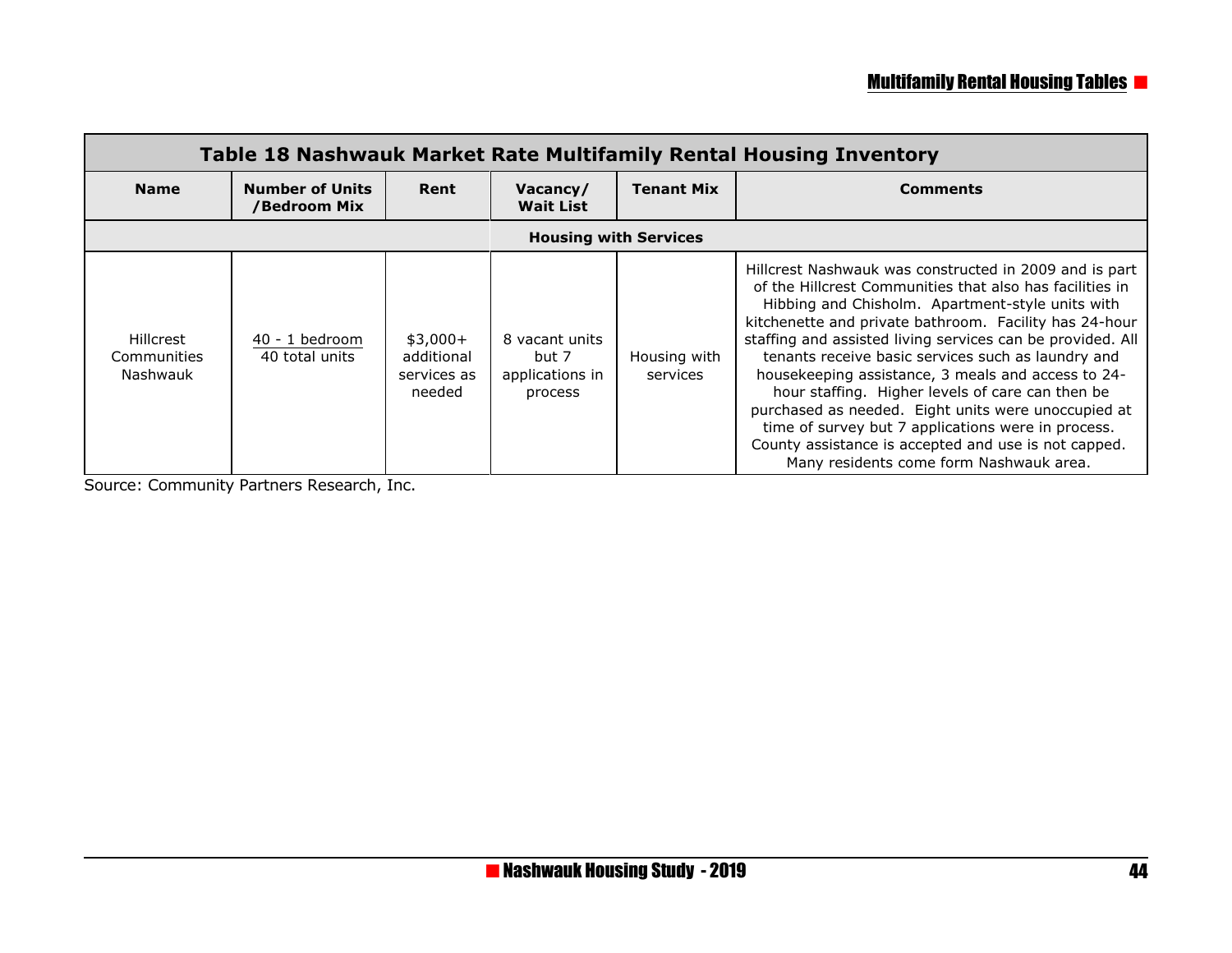# **Employment and Economy**

While many factors influence the need for housing, employment opportunities represent a predominant demand-generator. Without jobs and corresponding wages, the means to afford housing is limited. Employment opportunities are provided by a broad range of private and public business sectors. The type of employment, wage level, and working conditions will each influence the kind of housing that is needed and at what level of affordability.

# **Itasca County Labor Force, Work Force and Unemployment**

The Minnesota Department of Employment and Economic Development does not provide employment information at the City level for Nashwauk. The following table looks at statistics since 2010 for all of Itasca County.

| Table 19 County Labor Force and Employment: 2010 to 2018 |                |          |            |                               |                           |                           |  |
|----------------------------------------------------------|----------------|----------|------------|-------------------------------|---------------------------|---------------------------|--|
| Year                                                     | Labor<br>Force | Employed | Unemployed | Unemployment<br>Rate - County | Unemployment<br>Rate - MN | Unemployment<br>Rate - US |  |
| 2010                                                     | 22,499         | 20,214   | 2,285      | 10.2%                         | 7.4%                      | 9.6%                      |  |
| 2011                                                     | 23,519         | 20,478   | 2,041      | 9.1%                          | 6.5%                      | 8.9%                      |  |
| 2012                                                     | 22,248         | 20,502   | 1,746      | 7.8%                          | 5.6%                      | 8.1%                      |  |
| 2013                                                     | 21,916         | 20,238   | 1,678      | 7.7%                          | 5.0%                      | 7.4%                      |  |
| 2014                                                     | 21,948         | 20,500   | 1,448      | 6.6%                          | 4.2%                      | 6.2%                      |  |
| 2015                                                     | 22,291         | 20,852   | 1,439      | 6.5%                          | 3.7%                      | 5.3%                      |  |
| 2016                                                     | 22,086         | 20,201   | 1,885      | 8.5%                          | 3.9%                      | 4.9%                      |  |
| 2017                                                     | 21,731         | 20,238   | 1,493      | 6.9%                          | 3.4%                      | 4.4%                      |  |
| 2018                                                     | 21,820         | 20,645   | 1,175      | 5.4%                          | 2.9%                      | 3.9%                      |  |

Source: MN Department of Employment and Economic Development

The Local Area Unemployment Statistics (LAUS) tracks employment by place of residence. It shows how many County residents are actively in the labor force, and their employment status, regardless of where they actually work.

When viewed over the current decade, there has been some decrease in the size of Itasca County's available labor force. When comparing 2018 to 2010, the total resident labor force decreased by 679 people, or 3%. However, the labor force actually reached its recent peak in 2011, and since that time has decreased by nearly 1,700 people.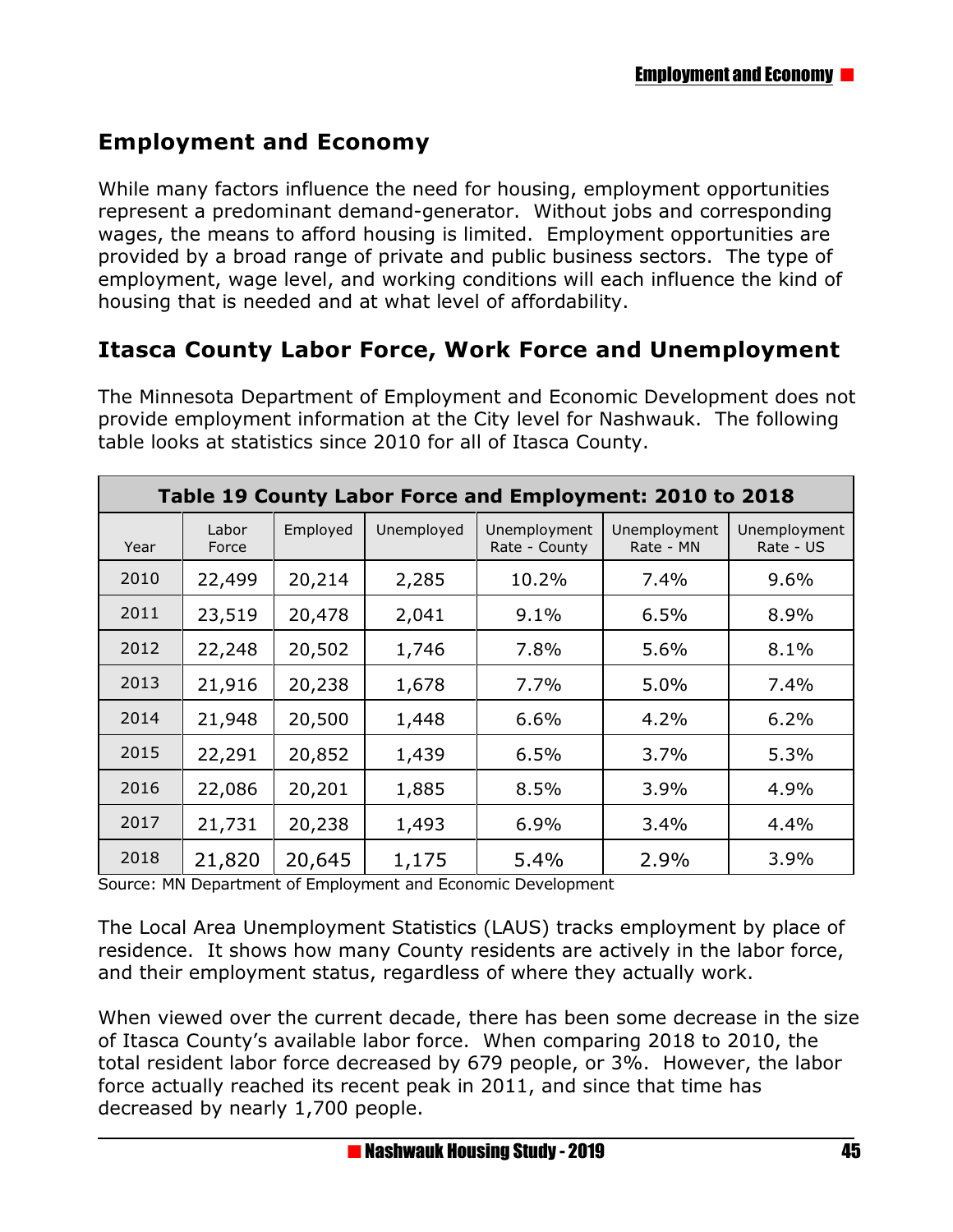

Although the County's labor force has gradually been growing smaller, the employed work force has remained more stable. If 2018 is compared to 2010, there were 431 more County residents that were employed, or an increase of 2.1%. However, the recent peak for employment was reached in 2015, and has since declined slightly since that time.

The County's unemployment rate has fluctuated from year to year, but has generally been on a downward trend. The lowest unemployment rate was reached in the year 2018 at 5.4%. The highest rate was reached in 2010 at 10.2%. During the entire time period reviewed, Itasca County's unemployment rate has remained higher than the Statewide average, and since 2013 has been higher than the national rate.



Itasca County Area Labor Force and Employed Work Force: 2010 to 2018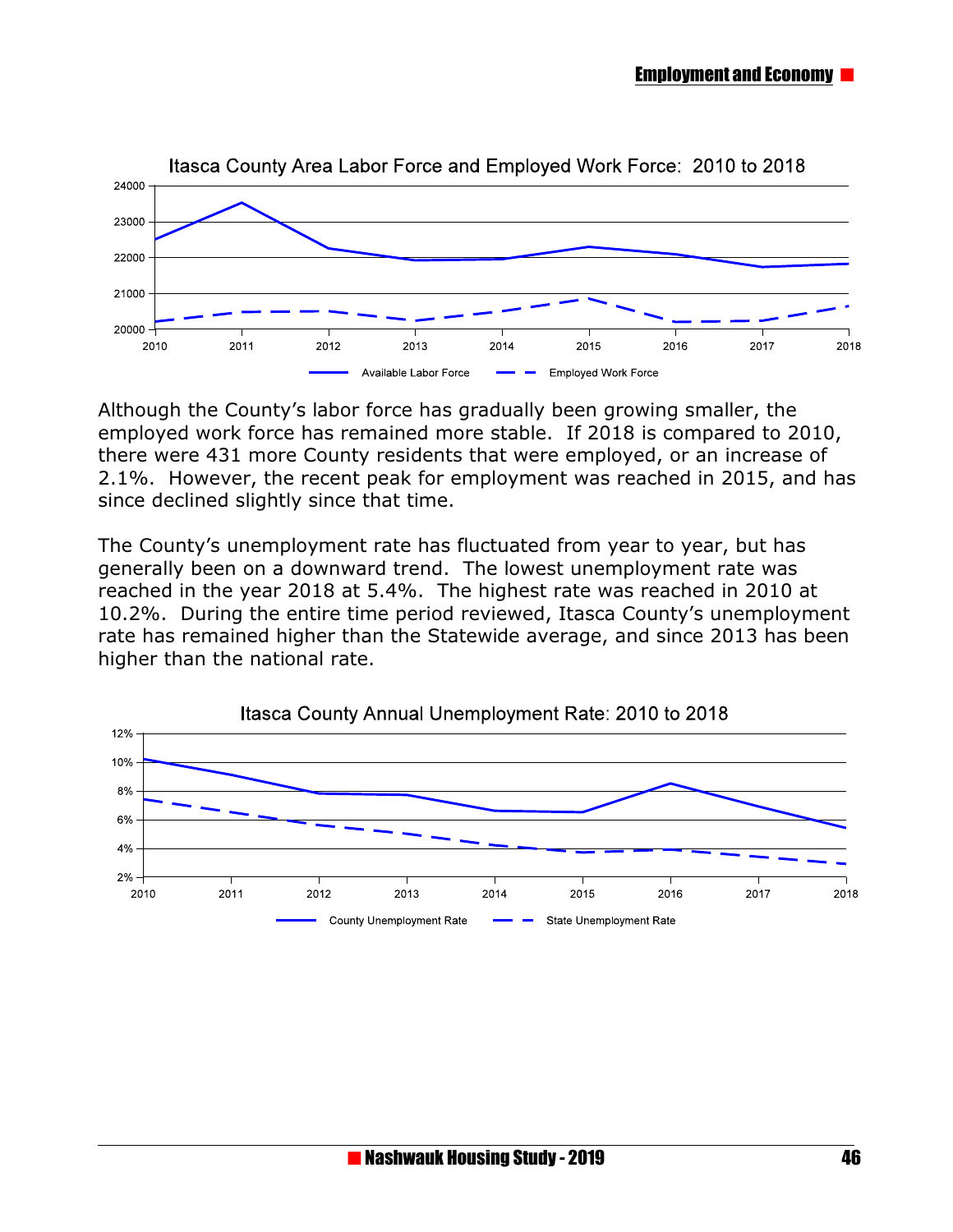# **Employment and Wages by Industry**

The following table shows the annual employment and average annual wages by major employment sector for 2018, the last full year of data. Because of the size of the community, only a few industry sectors are listed.

The table only provides information for the City of Nashwauk. The previous table, which provided information on the County's labor force, represents the location of the worker by their home residence. The following table, represents the location of the job.

| Table 20 Nashwauk Average Annual Wages by Industry - 2018 |            |                     |  |  |  |
|-----------------------------------------------------------|------------|---------------------|--|--|--|
| Industry                                                  | Employment | Average Annual Wage |  |  |  |
| <b>Total All Industry</b>                                 | 381        | \$37,908            |  |  |  |
| Trade, Transportation, Utilities                          | 39         | \$29,900            |  |  |  |
| <b>Financial Activities</b>                               | 46         | \$51,792            |  |  |  |
| Leisure and Hospitality                                   | 28         | \$7,800             |  |  |  |
| <b>Public Administration</b>                              | 52         | \$16,224            |  |  |  |

Source: MN Department of Employment and Economic Development

For all industry, the average annual wage was \$37,908 in 2018. For comparative purposes, the average annual wage for all employment Countywide was approximately \$41,600 in 2018.

Due to the limited number of covered workers in the City, the detailed reporting on industry sectors showed only four subgroups. Public Administration was the largest defined industry sector for employment. However, the average annual wage was only \$16,224, the second lowest of any industry sector. Financial Activities had the highest wage, at nearly \$51,800 for full-time employment in 2018.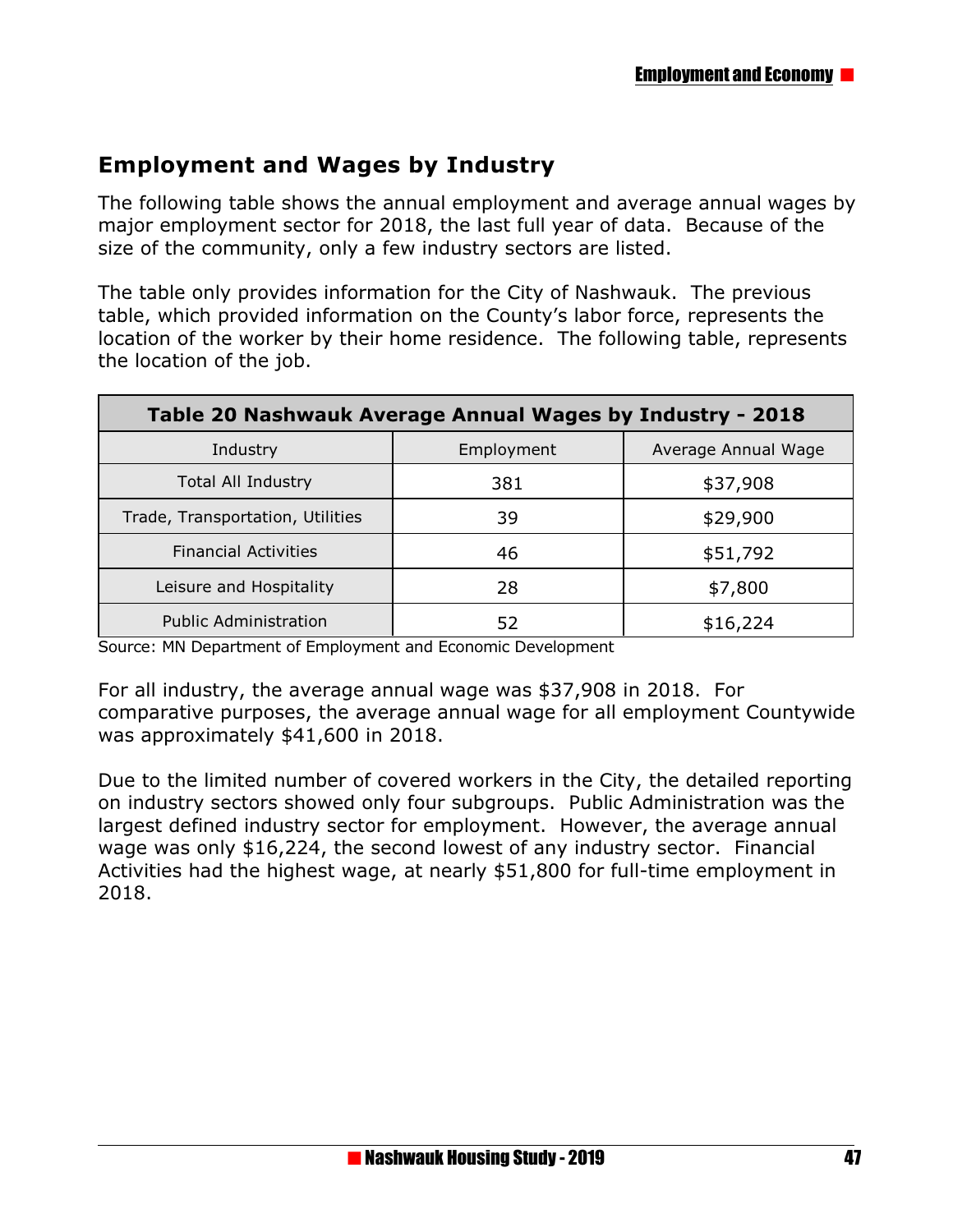# **Nashwauk Annual Covered Employment**

Since the Quarterly Census of Covered Workers (QCEW) tracks employees covered by unemployment insurance by location of the worker, it is possible to examine longer-term patterns in the employment level. The following table displays the total number of workers reported in Nashwauk back to the year 2000.

| Table 21 Nashwauk Average Annual Employment |                                    |      |                                    |  |  |
|---------------------------------------------|------------------------------------|------|------------------------------------|--|--|
| Year                                        | <b>Total Covered</b><br>Employment | Year | <b>Total Covered</b><br>Employment |  |  |
|                                             |                                    | 2009 | 312                                |  |  |
| 2000                                        | 317                                | 2010 | 340                                |  |  |
| 2001                                        | 305                                | 2011 | 390                                |  |  |
| 2002                                        | 312                                | 2012 | 415                                |  |  |
| 2003                                        | 299                                | 2013 | 415                                |  |  |
| 2004                                        | 309                                | 2014 | 431                                |  |  |
| 2005                                        | 291                                | 2015 | 455                                |  |  |
| 2006                                        | 287                                | 2016 | 417                                |  |  |
| 2007                                        | 290                                | 2017 | 395                                |  |  |
| 2008                                        | 310                                | 2018 | 381                                |  |  |

Source: QCEW - MN Department of Employment and Economic Development

### Number of Covered Workers in Nashwauk



When viewed over a longer time period, back to the year 2000, there has been some growth in the number of jobs in Nashwauk. However, employment reached its recent peak in 2015, and has decreased every year since then.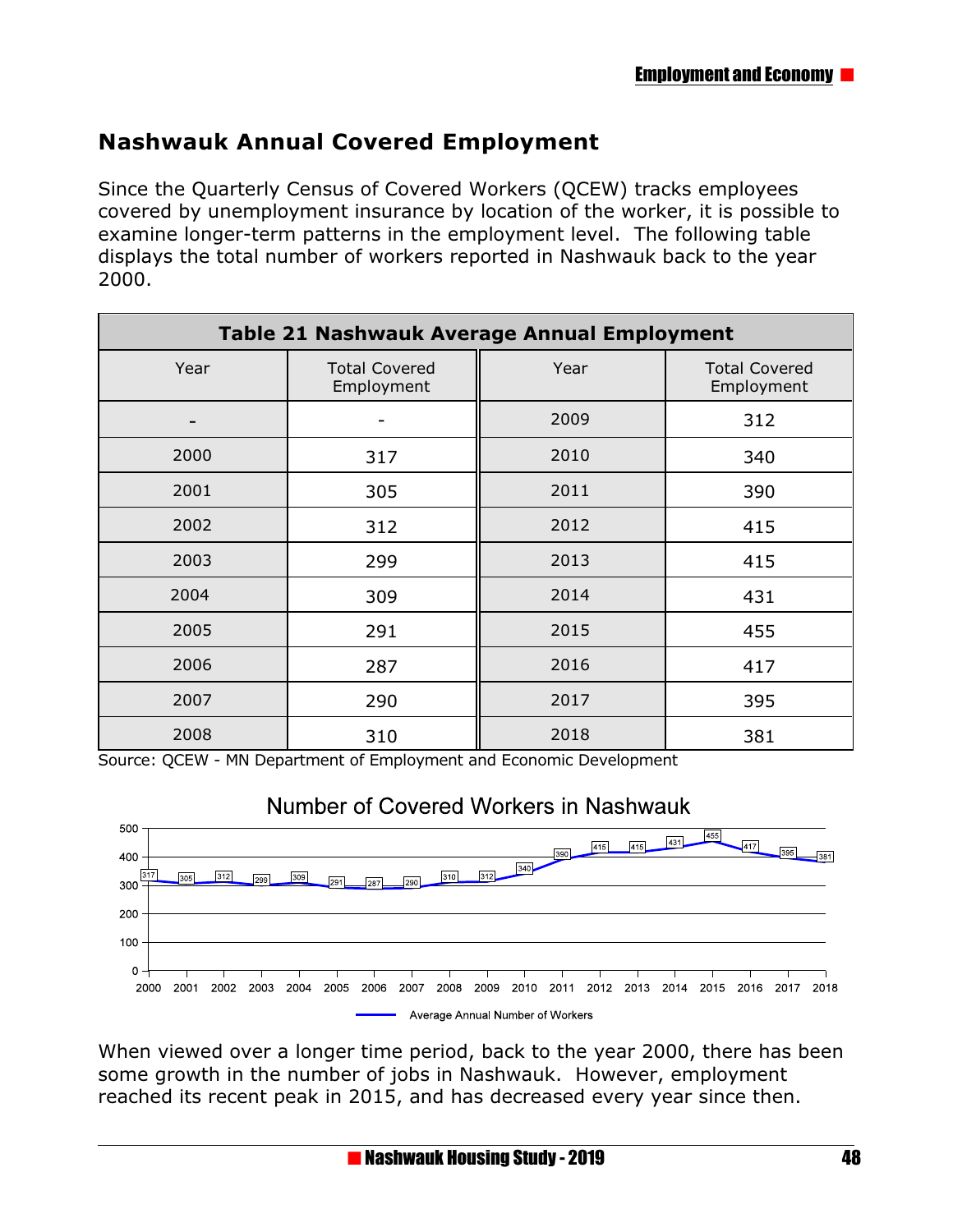# **Commuting Patterns of Area Workers**

While jobs exist in Nashwauk, most City residents commute for employment. Information on commuting patterns is from the 2017 American Community Survey, and has been examined for the City. The first table looks at travel time for City residents, excluding people that work at home.

| Table 22 Commuting Times for Nashwauk Residents - 2017 |        |         |  |  |  |
|--------------------------------------------------------|--------|---------|--|--|--|
| <b>Travel Time</b>                                     | Number | Percent |  |  |  |
| Less than 10 minute                                    | 137    | 33.3%   |  |  |  |
| 10 to 19 minutes                                       | 110    | 26.7%   |  |  |  |
| 20 to 29 minutes                                       | 74     | 18.0%   |  |  |  |
| 30 minutes $+$                                         | 91     | 22.1%   |  |  |  |
| Total                                                  | 412    | 100%    |  |  |  |

Source: American Community Survey

Given the City's size, it is assumed that residents that also worked in Nashwauk would have a drive time that was less than 10 minutes. However, most City residents were traveling more than 10 minutes, including approximately 22% that were traveling 30 minutes or more to their primary job in 2017.

Travel times are also listed by location of employment. For people that worked in Nashwauk, the following travel times were identified.

| Table 23 Commuting Times for Nashwauk Employees - 2017 |        |         |  |  |  |
|--------------------------------------------------------|--------|---------|--|--|--|
| <b>Travel Time</b>                                     | Number | Percent |  |  |  |
| Less than 10 minutes                                   | 152    | 30.0%   |  |  |  |
| 10 to 19 minutes                                       | 144    | 28.4%   |  |  |  |
| 20 to 29 minutes                                       | 108    | 21.3%   |  |  |  |
| 30 minutes+                                            | 103    | 20.3%   |  |  |  |
| Total                                                  | 507    | 100%    |  |  |  |

Source: American Community Survey

Most people that work in Nashwauk were traveling less than 20 minutes. Overall, more than 58% of the jobs were filled by people traveling less than 20 minutes, including the people that both live and work within Nashwauk. However, nearly 42% were filled by people traveling 20 minutes or more.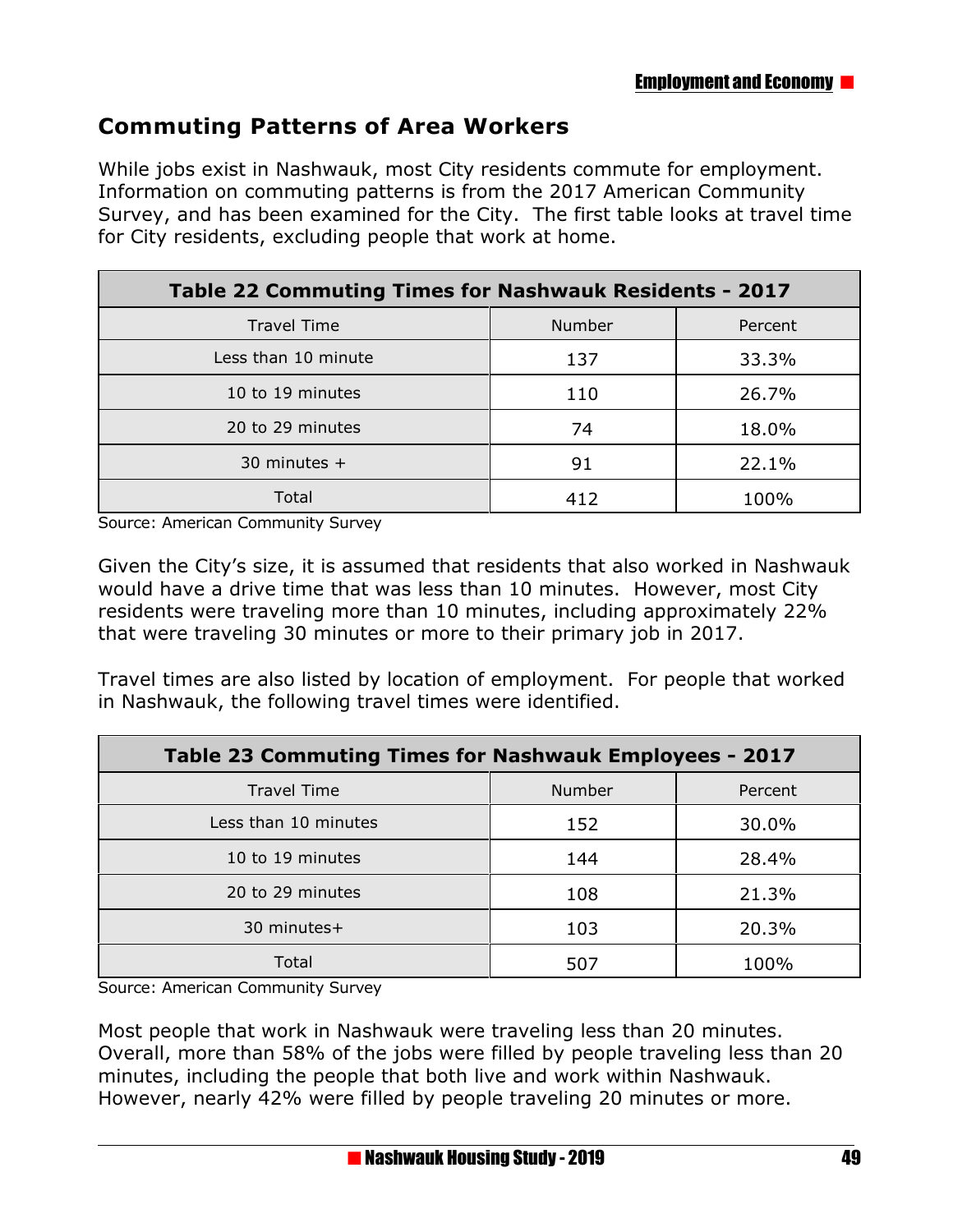# **Census On the Map**

The Census Bureau also produces commuter reports through its Center for Economic Studies division. This information is also based on reports for the year 2017, and provides a further breakdown of worker movement patterns.

According to the report for Nashwauk, there were 822 people that were employed within the city limits in 2017, higher than the other available estimates. Only 76 of these Nashwauk-based employees also lived within the City, with nearly 750 employees commuting into the City. The primary identified jurisdictions supplying workers to the City were Hibbing, Keewatin, Greenway Township, Coleraine, Northern Itasca UT and Grand Rapids.

Most Nashwauk residents left their home community to work elsewhere. In 2017, nearly 84% of the City's employed residents actually worked outside the city limits. The primary location listed for outbound commuters was Hibbing, with approximately 34% of all commuters working in that community. Other employment locations included Grand Rapids, Mt. Iron and Duluth.

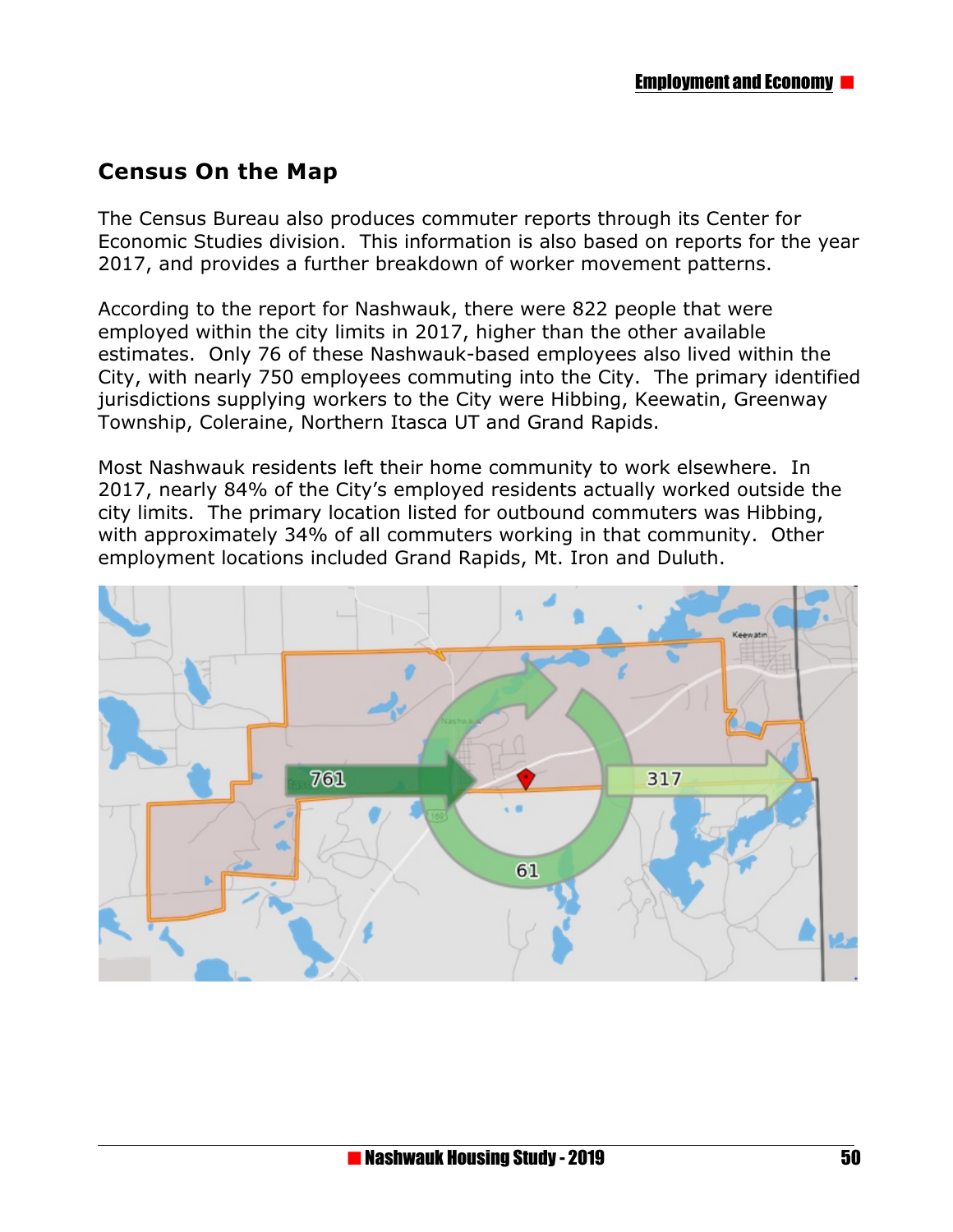# **Findings and Recommendations**

#### **Overview**

Community Partners Research, Inc., had also completed a housing study for Nashwauk in 2015. The research work completed in 2019 serves as an update to that previous document. Many of the initiatives and issues identified in 2015 are still relevant for the community. The 2019 project has provided the newest information on demographic and growth patterns as well as housing market conditions.

Prior to addressing the specific housing recommendations, some summary information has been presented, based of the details in the previous demographic, existing housing and employment sections contained in earlier sections of this document.

### **Growth Trends Summary**

The Demographic section of this report has presented information on the current estimates for the City and the surrounding area, referred to as the Nashwauk Market Area.

For the City of Nashwauk, some conflicting growth estimates exist. One source, Esri, shows the City adding a moderate level of people and households since 2010. But other sources, including the Minnesota State Demographer and the U.S. Census Bureau, show a more stable community, with no real increase in households, and the probable loss of some residents over time.

It is known that the housing stock in Nashwauk has not changed significantly in recent years. Very few housing units have been added through new construction. With an older housing stock, it is possible that the City has lost some housing due to age and obsolescence.

At the time of the 2010 Census, Nashwauk had a fairly large number of vacant housing, much of it identified as rental units by Census takers. If this vacant housing was occupied in the years after 2010, it is possible that the City has grown. But there is little evidence to support this. The City's largest multifamily apartment building reported a number of vacancies in 2019. It is also possible that some of the other vacant units in 2010 were unoccupied due to condition and quality, and this may not have changed.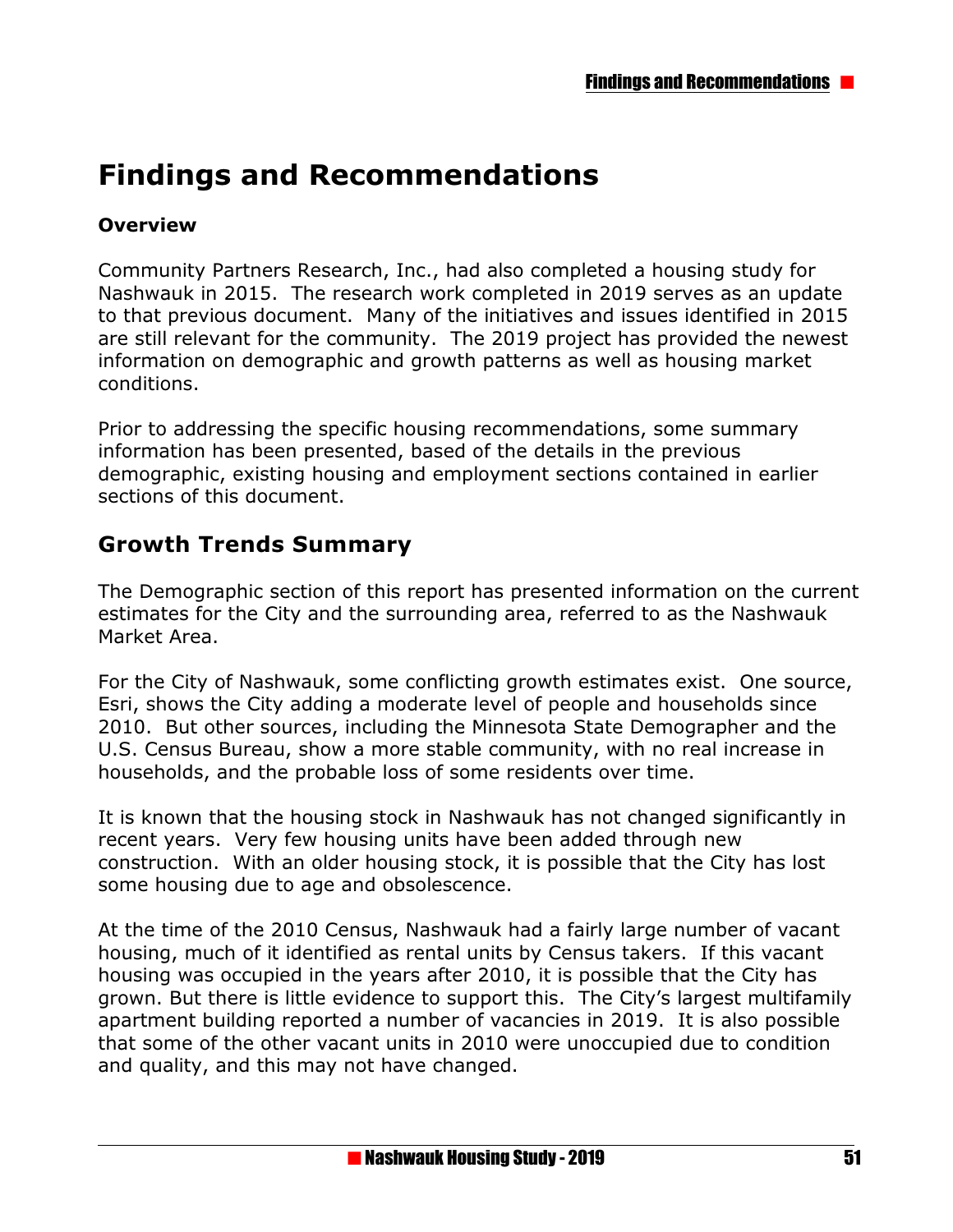For Nashwauk to add households and people going forward, it is likely that some new housing creation will be needed. To help promote this, the City did develop an 11-lot residential subdivision in recent years. However, only one modular home has been placed in this area, despite attractive lot pricing.

A generally similar pattern has existed for the larger Market Area. Esri tends to show some population and household growth, while the State Demographer shows a much more stable pattern. The age distribution patterns for both Nashwauk and the Market Area show an above-average number of older adults. As the existing residents age, and there are fewer people per household, the Demographer tends to show some decrease in the total population, even if the number of households remains more stable.

Countywide there has been some growth, but most of this is probably located in the City of Grand Rapids, which has seen a housing expansion through both rental and owner-occupancy new construction.

There is no available information on housing construction activity in the rural areas of the County. The rural parts of Itasca County have historically contained a large number of seasonal/recreational housing units. Some of the permanent household growth in the rural areas may be due to the conversion of seasonal use housing into occupancy by permanent year-round residents. The availability of attractive rural and lake front locations has helped to attract and retain households, including retirees.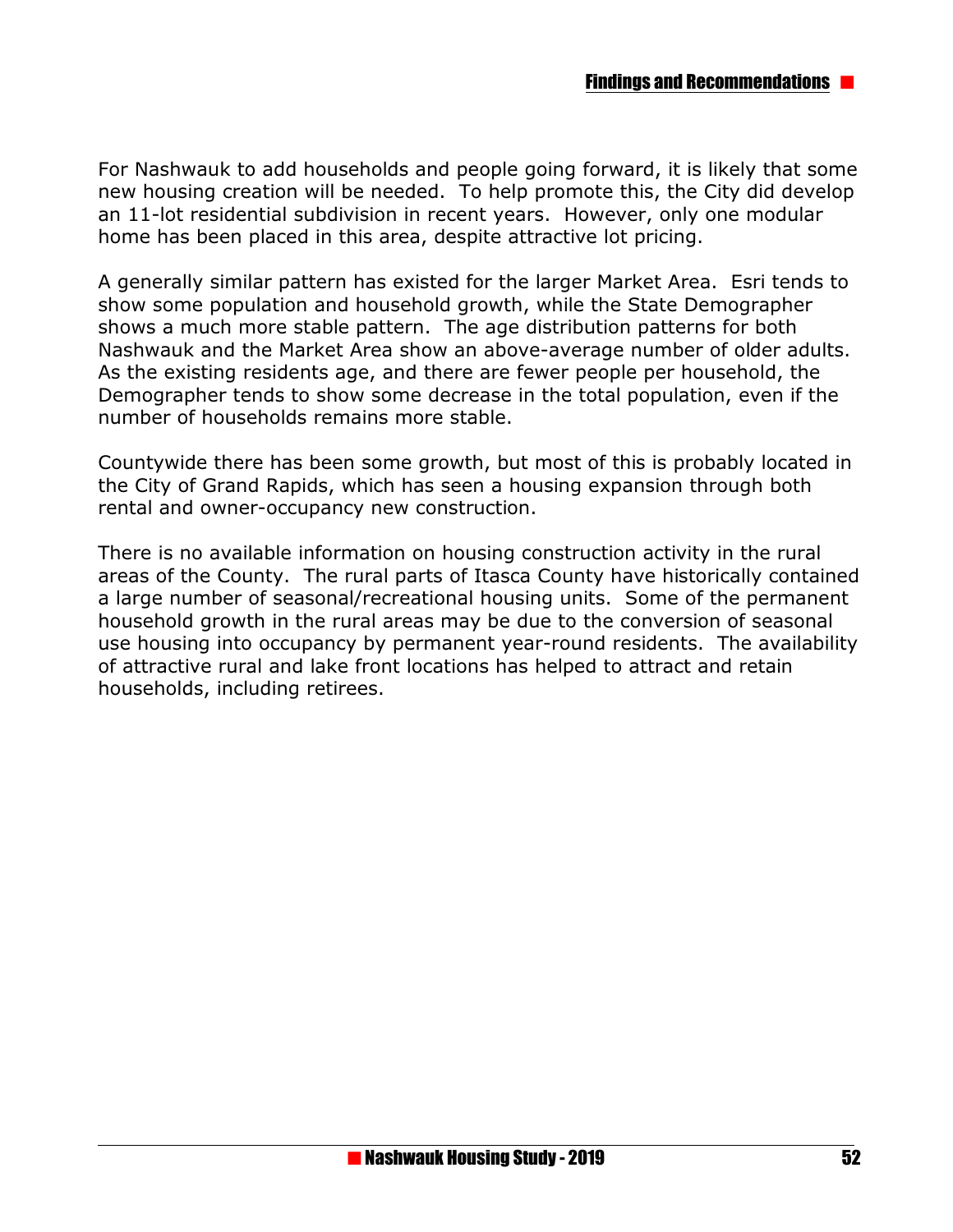# **Growth Projections Summary**

A primary method for projecting future household growth is based on the continuation of past trends and patterns. For both Nashwauk and the Market Area, very limited change over recent decades yields a similar expectation for growth patterns going forward.

According to Esri's projection for the year 2024 for Nashwauk, average annual growth of approximately two to three households per year would be expected. For the entire Market Area, including Nashwauk, an approximate average of eight households per year is being projected.

Although these forecasts are probably higher than what has been achieved in the recent past, they are generally realistic. Nashwauk has some newer single family lots and some unoccupied rental units. Construction of two to three additional housing units per year going forward is very possible.

Likewise, growth for the entire Market Area is also possible. This would include households locating in the rural areas outside the primary cities of Nashwauk and Keewatin.

It is also possible that the area's future growth potential could significantly exceed expectations. Large-scale economic development projects have been underway in the area for many years. If successful in the future, employment growth could result in greater demand for housing near the location of the jobs.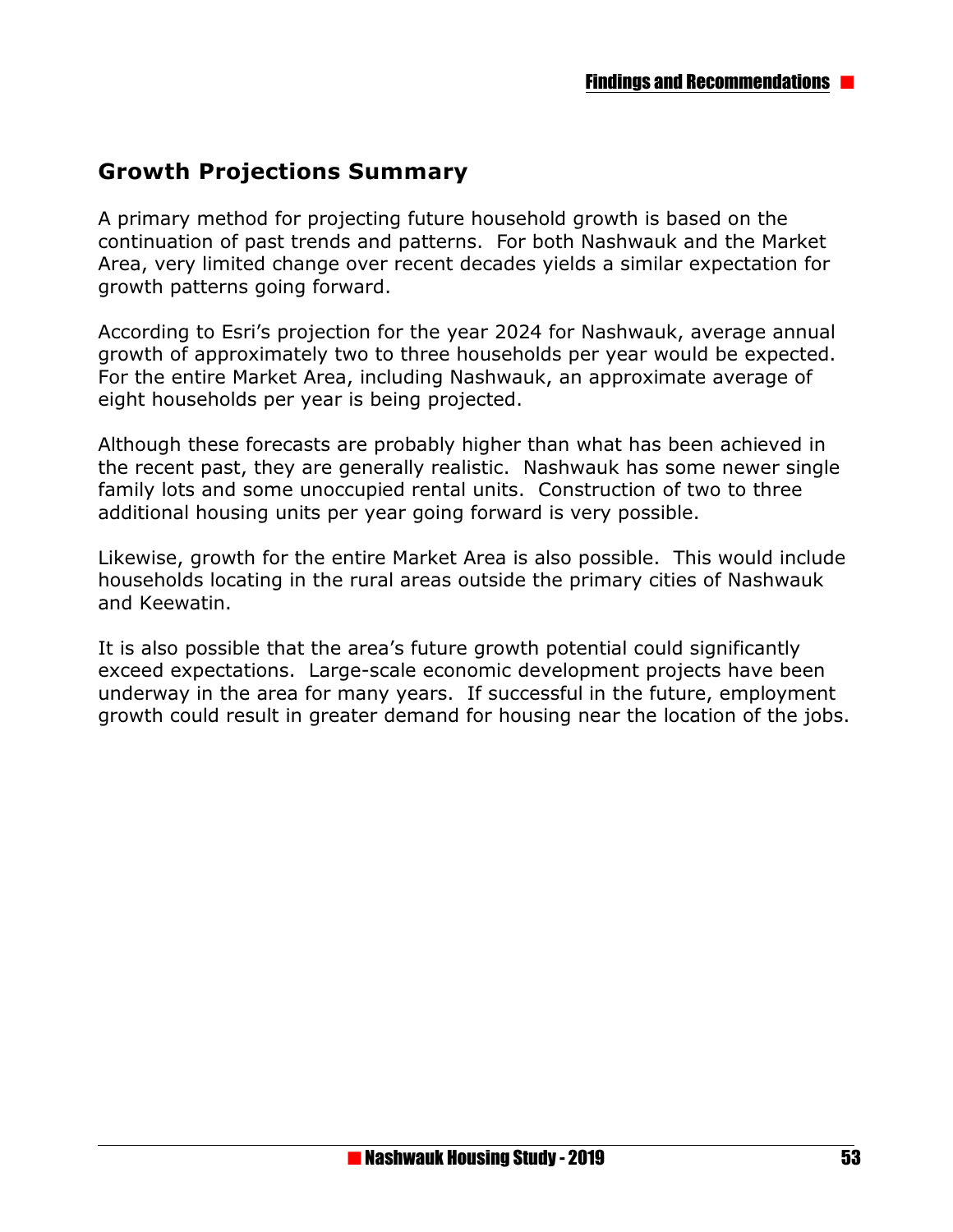### **Summary of Growth Projections by Age Group**

The Demographic section of this Study presented projection information on anticipated changes by age group over the next few years. This information can be informative in determining the changes that will be expected due to age patterns of the area population.

In general terms, most of the projected net growth between 2019 and 2024 will occur among people age 65 and older. In 2010, more than 51% of all households in the Nashwauk Market Area had a head of household that was age 55 or older. By 2019, these older adult households represented more than 58% of all households. By 2024, the Esri projections indicate that nearly 61% of all households in the Market Area will be headed by a person age 55 or older.

The largest age-based changes will occur in the specific age group between 65 and 74 years old. This would reflect many of the "baby boomers", nearly all of whom will be age 60 or older by the year 2020. Some growth is also expected in the number of older senior citizen households (age 75+) over the next five years.

Some minor growth is projected within select younger 10-year age groups, but overall, there will probably be a net reduction in the number of households age 64 or younger living in the Nashwauk Market Area by 2024. Locally and regionally there have been a declining number of younger residents. These patterns could change if a substantial number of younger households migrate to the area for employment, but in many parts of Greater Minnesota there are fewer young adults than in the past.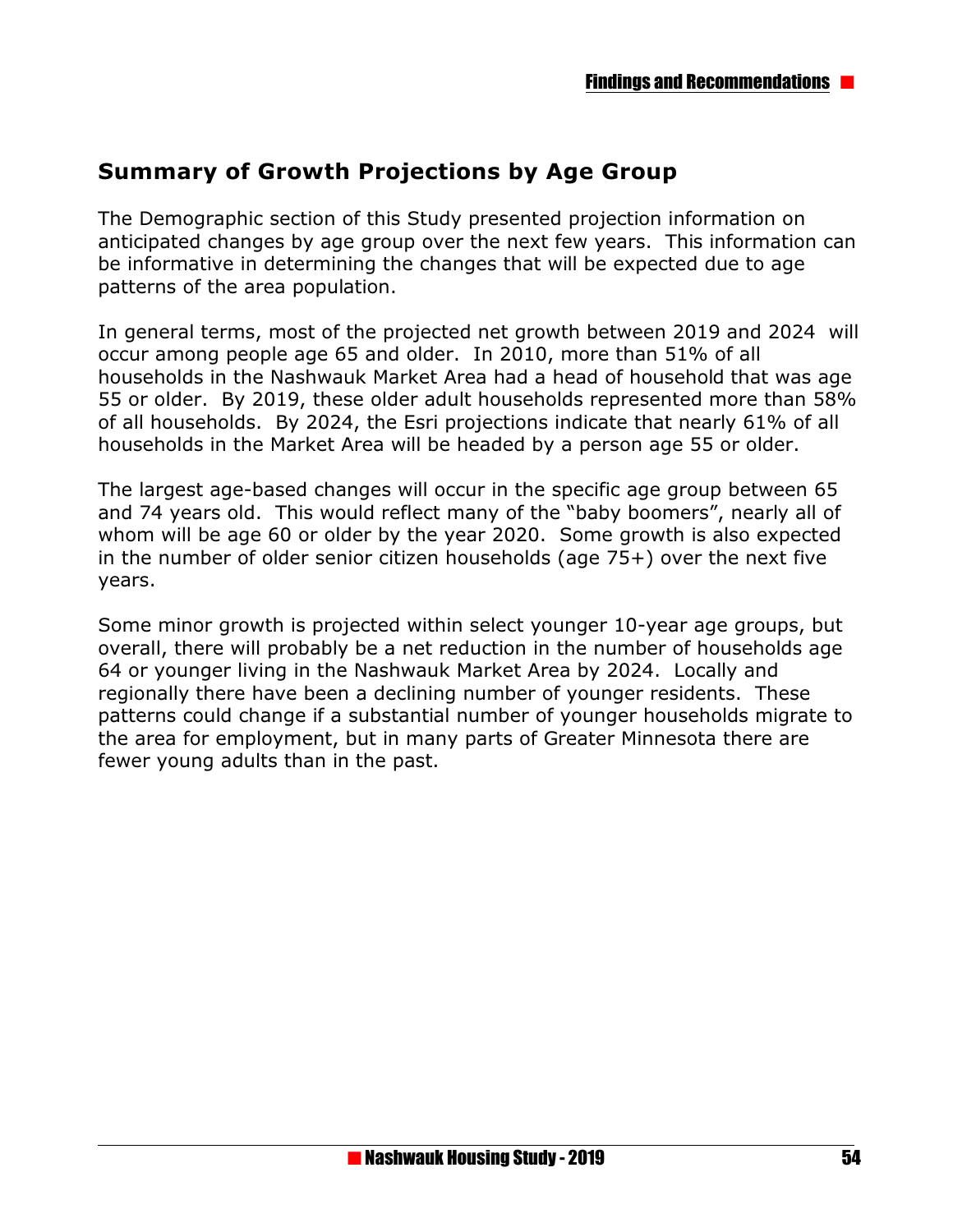### **Summary of Housing Unit Demand and Tenure Projections**

Nashwauk is located between two of the region's primary employment centers, Hibbing and Grand Rapids. While there are also jobs within Nashwauk, it appears that most City residents leave the community for their primary employment.

The best information on commuting indicates that more than 66% of Nashwauk's employed residents are leaving the City for their primary job. For commuters, Hibbing was the most likely destination, although some were also traveling to Grand Rapids and other locations. The ability to live in Nashwauk and be employed in the regional centers has helped to maintain the relative stability of the community.

The City's home ownership rate has generally remained unchanged, although this is also a reflection of very little new construction activity of either single family or multifamily units. The rate of home ownership is estimated to be above 70% in 2019.

From a perspective of market potential, the past patterns indicate that only a limited amount of new housing construction is probable in Nashwauk over the next five years. The City does have a supply of lots for single family home construction. While a small-scale rental project is also feasible, Nashwauk primarily provides owner-occupancy housing and a stable distribution of 70% to 75% home ownership is probable in the City.

Nashwauk is home to a large-scale economic development project known as Mesabi Metallics which has the potential to create a large number of jobs and activity in the surrounding region. The development activity has been delayed in recent years, and the future of the project is not known at the time of the research for this Study. But the potential demand for housing in the community could be impacted by this project in future years.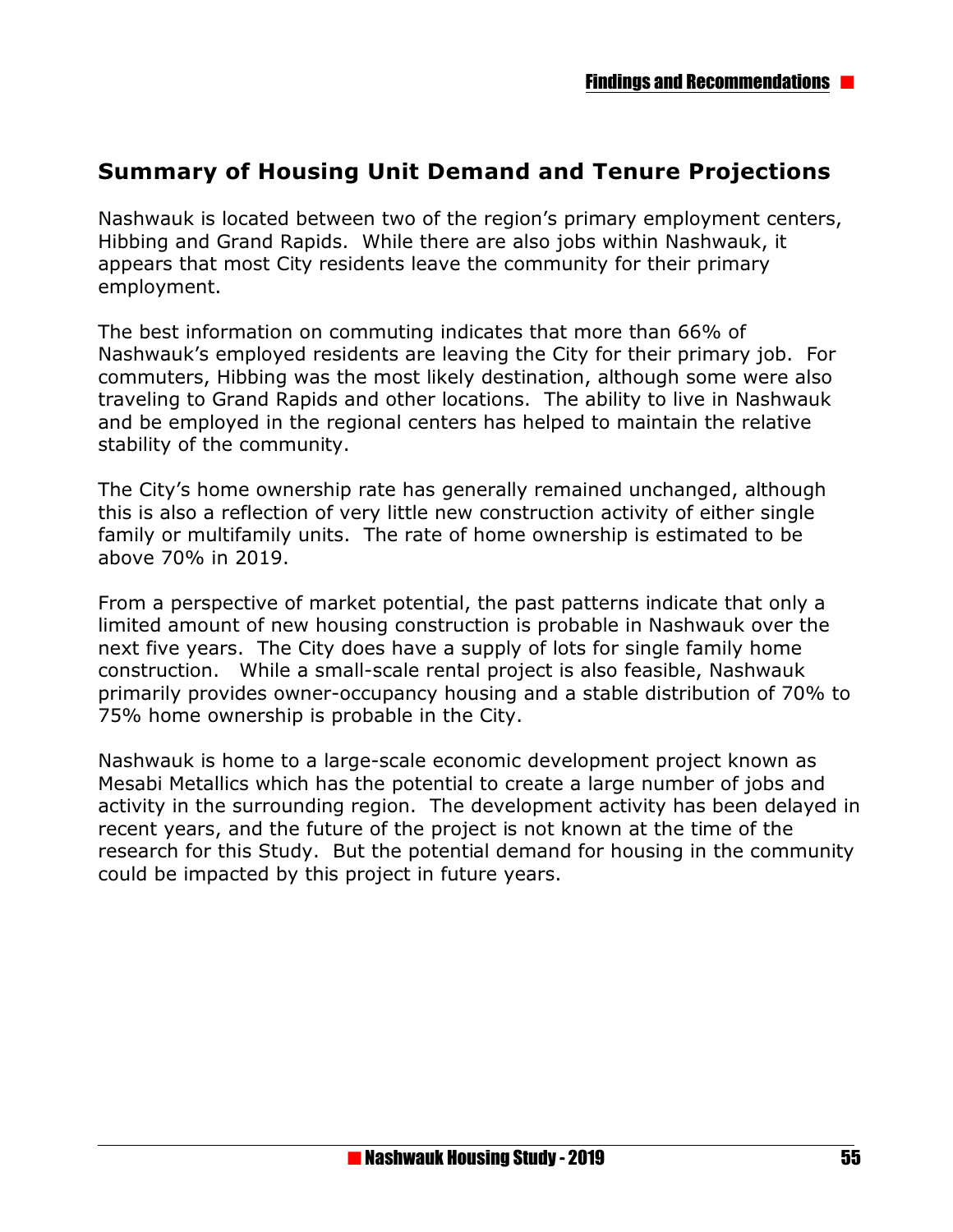# **Home Ownership Recommendations**

**Overview:** The City of Nashwauk has experienced only a limited amount of new home construction and development in the past several years. Records from 2010 forward show only three single family houses permitted in the City. There were at least 26 houses constructed in the prior decade, but most of this activity had occurred before 2006. Since 2006, the City has averaged less than one single family housing start per year.

The experience in Nashwauk is generally consistent with other small cities in the region, as the level of new home construction in the early to mid-2000s was not sustained, and by the late 2000s significantly fewer houses were being built. This largely mirrored broader regional and national trends. But even as national housing markets have recovered, new home building in Nashwauk has not rebounded.

There are multiple reasons for the limited new construction activity, but demographic patterns are one contributing factor. In the early 2000s, the area had a larger percentage of younger households and families. By 2019, a very large share of the households in the Nashwauk area are age 55 and older. These empty-nester and senior households may be looking for new construction options, but increasingly this group will be looking for age appropriate housing choices.

In the past few years, a publicly-developed subdivision was created in Nashwauk. Bozich Addition has 11 single family lots, but only one new modular home has been placed in the development.

Going forward, the household growth projections used for this Study expect some limited demand for owner-occupied housing construction to the year 2024. The forecasts show that growth-generated demand should yield the potential for approximately 12 to 15 additional housing units in Nashwauk. In the past, the City has had an ownership tenure rate of 70% or higher, indicating demand for approximately 8 to 10 owner-occupancy units over the five-year projection period.

Growth will also continue to occur within the surrounding jurisdictions that form the Market Area, creating some additional demand for houses in the rural areas.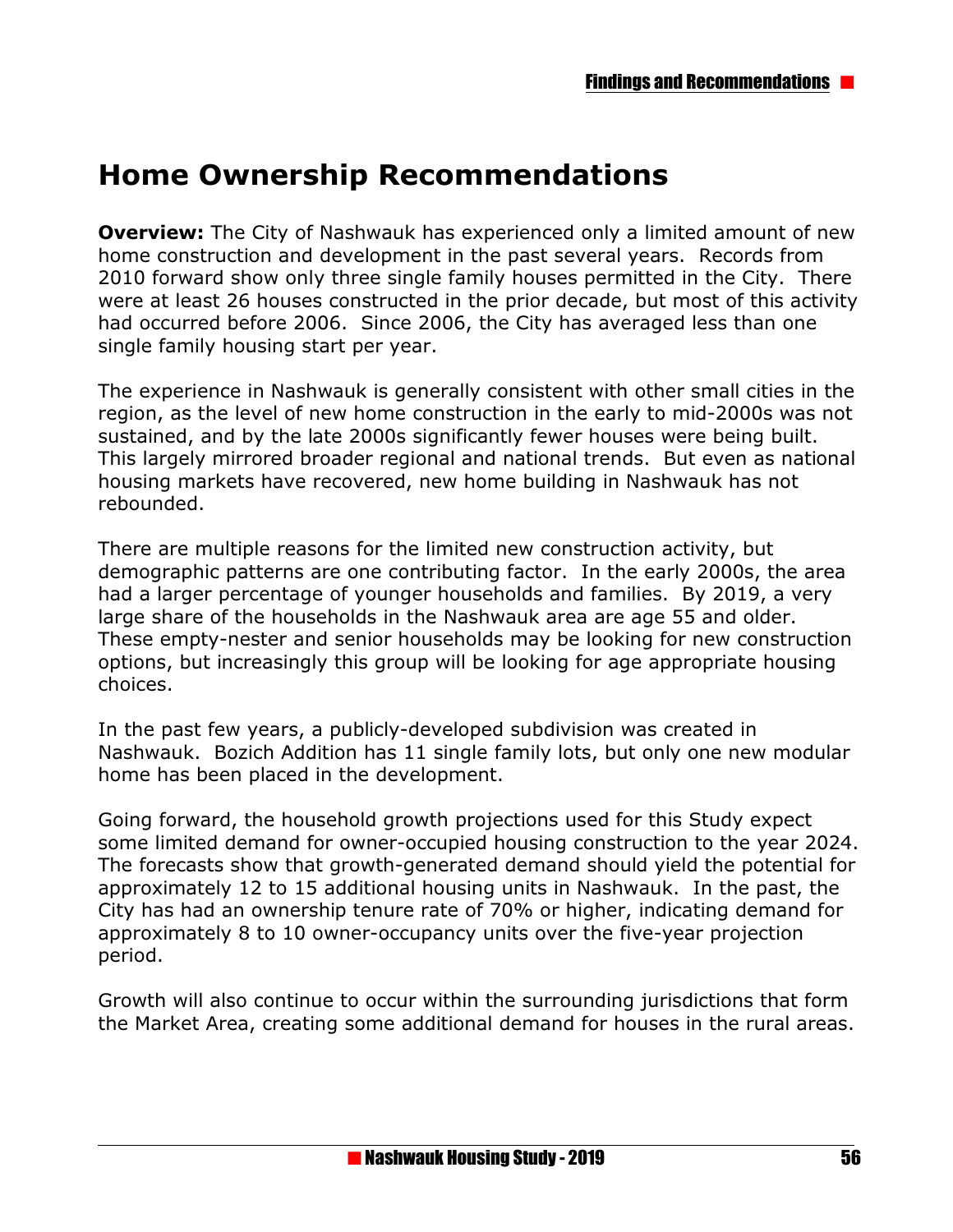Some production may also be needed for unit replacement or pent-up demand for certain unit styles, but we would not expect this to be large. Overall, a realistic projection would be for the average annual construction of between one and three owner-occupancy housing units per year within the City.

The demand forecast and recommendations that follow are specific to the City of Nashwauk. Different issues impacting home ownership will be addressed in the individual recommendations that follow.

#### **1. Promote the Affordable Lot Options in the City**

**Findings:** Like many communities in Minnesota, Nashwauk was interested in promoting a higher level of new home construction to help the City grow. A publicly-sponsored subdivision was created, with 11 lots in the first phase. Known as Bozich Addition, this area benefitted from IRRRB investment and has single family lots available for \$5,500. Additional land exists for future phases as needed.

Within the first few years, demand for these lots has been limited, and only one new modular house has been placed in Bozich. The lots are not served by natural gas, and the houses need either electric heat or propane, which has contributed to only one lot sale. There is also a radar tower on an adjoining property, which some view as detracting from the site.

According to City staff, there are as many as five additional residential lots in Nashwauk that are in scattered infill locations around the community. The City has been aggressive in acquiring and removing substandard structures, which could result in some additional infill building sites.

**Recommendation:** The projections being used in this Study do indicate some limited home ownership demand over the next five years. While some of the demand will probably be met through housing options in the rural areas around Nashwauk, the City should continue to capture a portion of the new construction, especially in the lower and moderate price ranges. Annual production of one to three owner-occupancy housing units per year represents a realistic forecast for new home construction in Nashwauk.

The City has at least 15 vacant lots, including 10 in the Bozich Addition. This should represent an adequate supply of attractive options to meet near-term demand. New subdivision development should not be needed within the next five years unless the annual demand for new houses exceeds our projections.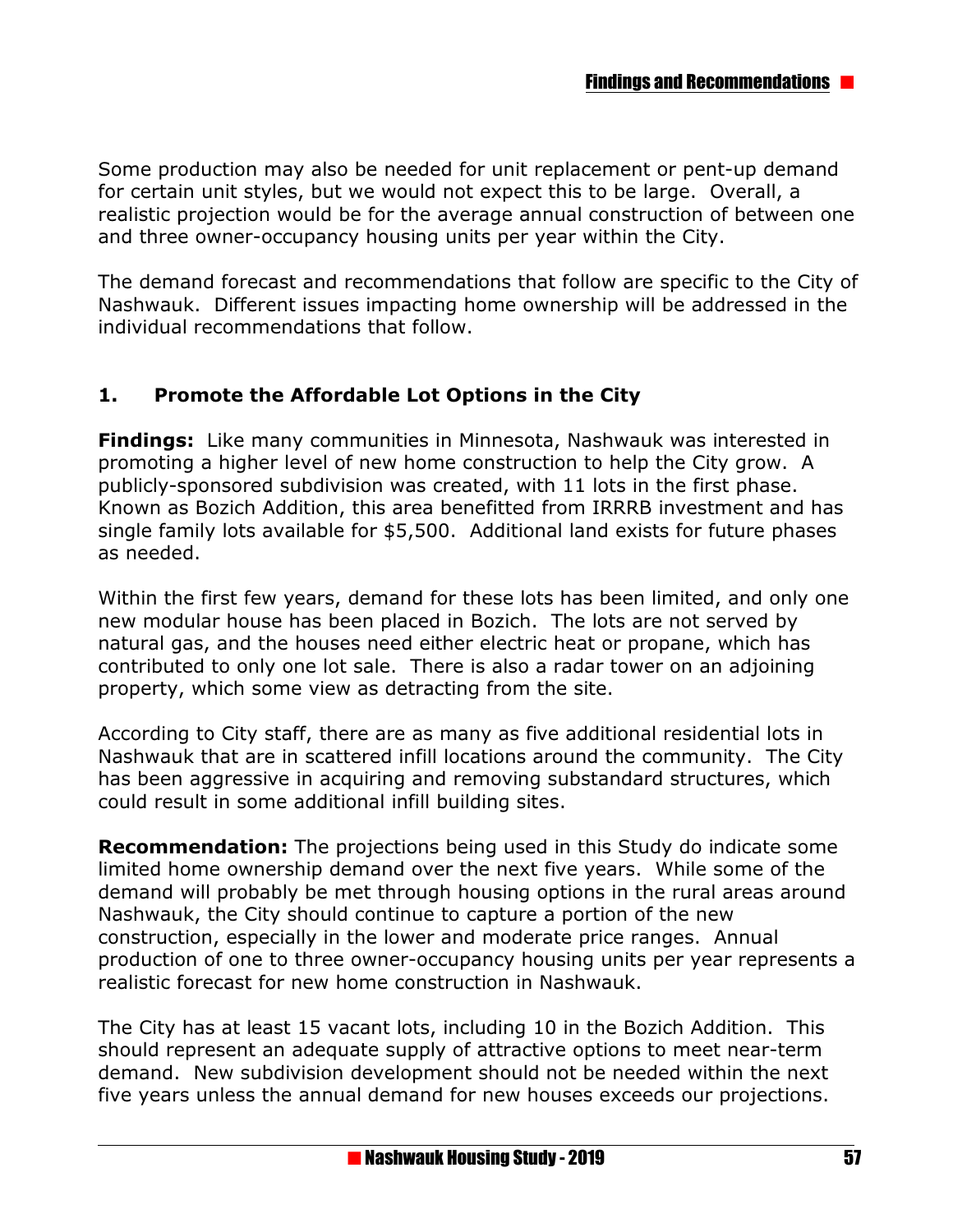#### **2. Consider the Creation of Housing Construction Incentives**

**Findings:** As stated above, new home construction has been limited to less than one new house annually in Nashwauk in recent years. Despite the potential for increased demand for housing going forward, there may be proactive efforts needed to attract a larger market share.

One successful approach used by other communities is to offer some types of financial incentives for new construction. There are many ideas that have been used, including a waiver of municipal fees for building permits or water/sewer connections. If allowable, some cities have used a property tax abatement or tax increment financing programs to pay for improvement costs. Others have used a direct cash incentive, such as a down payment assistance program.

**Recommendation:** The City has already made an investment in a publiclyowned subdivision. To help see these lots sold and used for new construction, there may be incentives that could be offered to accelerate home building in the community.

Home ownership promotes community stability. While costly, financial incentives could provide the community with a competitive advantage over other housing opportunities available in the region.

#### **3. Explore Options for Affordable New Home Construction Partnerships**

**Findings:** Given the City's investment in a new subdivision, it may be appropriate to take further action in the direct construction of affordable homes in the Bozich Addition. In other parts of the State, communities have partnered with housing nonprofit groups to promote new construction. In some cases, financial resources from IRRRB, the Minnesota Housing Finance Agency, the Greater MN Housing Fund or other similar agencies have been utilized to writedown the end sale price.

These types of approaches generally focus on modest homes. To keep the initial costs low, the lower level of the house is often not finished. Other features, such as a detached garage, are optional and can also be added later, depending on the financial ability of the end home buyer.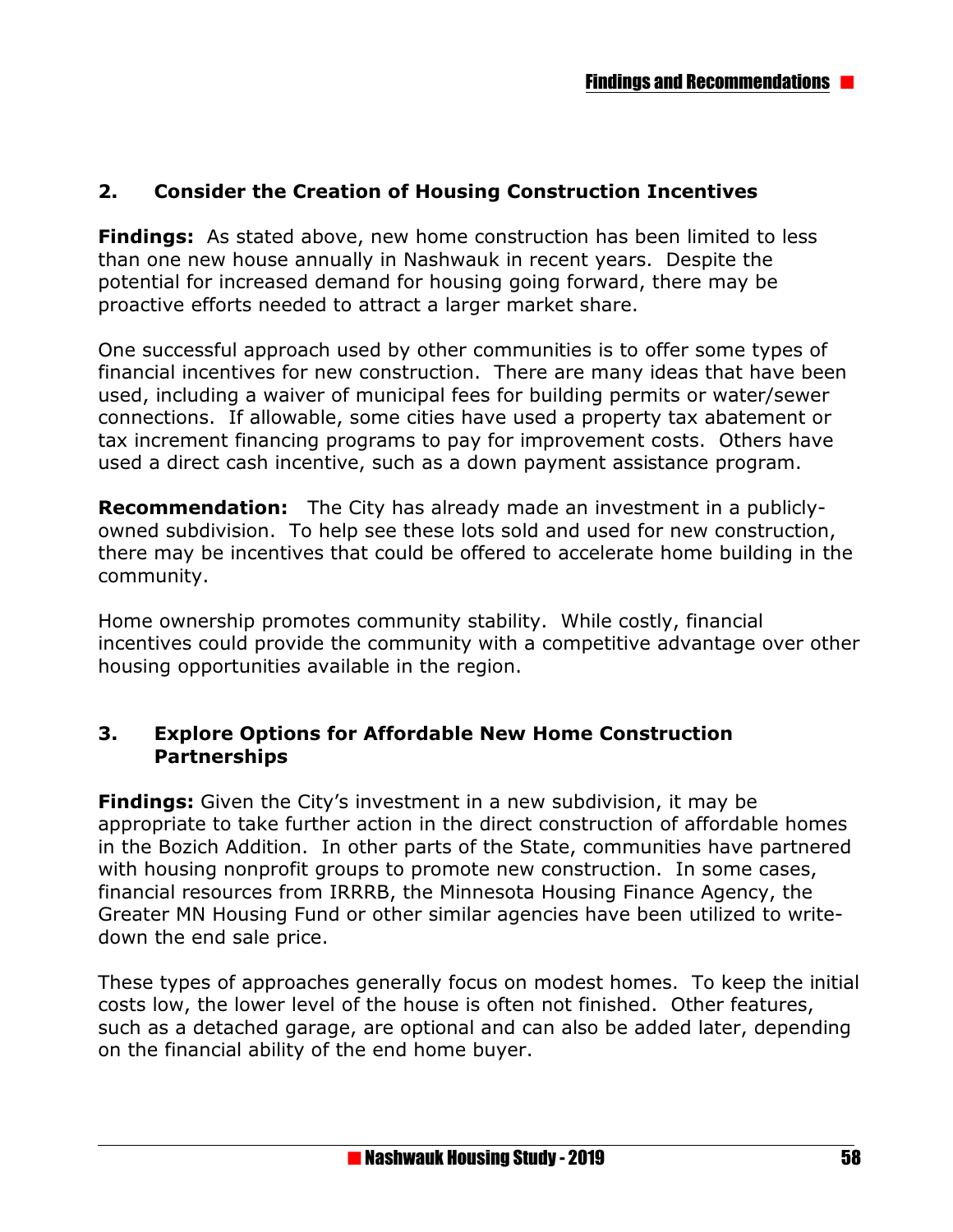It should be noted, however, that despite the cost-cutting efforts that may be applied, even modestly-priced new homes may have had a higher development cost than can be charged to the buyer. Given the relatively low values for existing houses in Nashwauk, a value-gap would be expected, which may require a sale price that is less than the costs of construction.

**Recommendation:** The projections used for this Study do expect some continued demand for entry-level home construction, but this demand will probably remain at only one or two homes per year. Working with an area nonprofit may allow the City to capture a share of this potential demand. The difficultly with this approach will be securing adequate funding for the development subsidy that may be needed.

Despite the difficulties, affordable new construction can help to achieve multiple community goals, including the use of publicly-owned lots, the provision of more affordable home ownership options, and adding to the number of home owners living in Nashwauk. To the extent that adequate outside funding can be secured, this effort should be supported.

Based on actual market evidence, a realistic goal would be to construct one affordable house per year. Both redevelopment parcels and lots in the Cityowned subdivision are potential locations for future homes.

The City of Nashwauk has access to multiple regional housing agencies including the Itasca County HRA, Arrowhead Economic Opportunity Agency (AEOA) and Kootasca Community Action. These entities may be able to assist the community in efforts to create home ownership assistance programs.

#### **4. Promote the Affordable Existing Housing Stock in the City**

**Findings:** Although lower values for existing homes serve as a deterrent to new construction, older homes do offer a very affordable ownership option. This Study tracked the sales activity in Nashwauk back to the year 2010. Over that time the median home sale price in the City has only exceeded \$100,000 in 2015. Year-to-date activity in 2019 does indicate that the median price may exceed \$100,000 this year, but that could change as additional sales are recorded.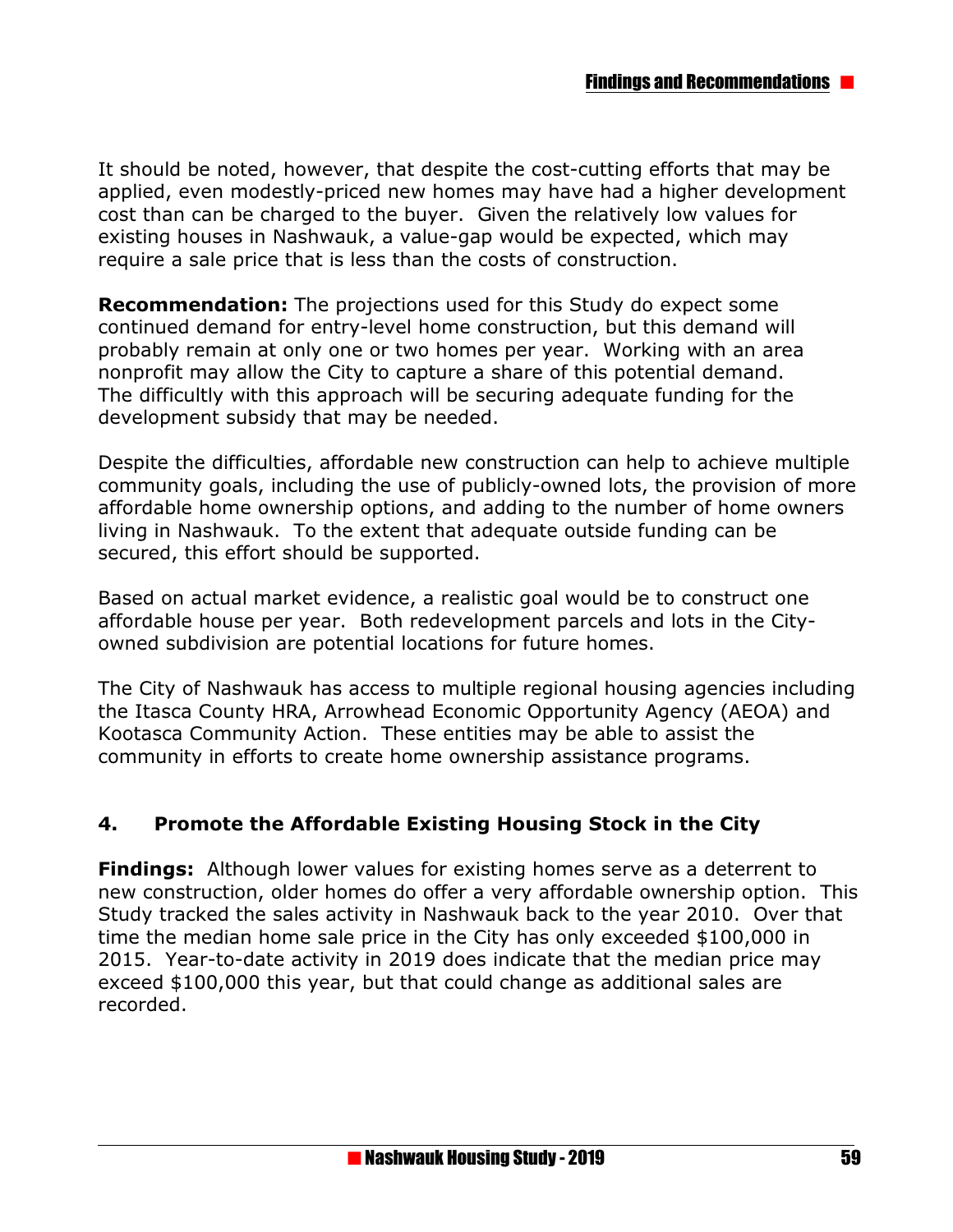Comparative home value information from the American Community Survey indicates that prices in Nashwauk are substantially lower than in Hibbing or Grand Rapids. According to the American Community Survey, the median value for an owner-occupied home in Nashwauk was \$82,500 in 2017, compared to \$103,800 in Hibbing and \$141,800 in Grand Rapids. Lower-valued existing homes can represent a very attractive ownership option for potential home buyers in the larger region.

**Recommendation:** Nashwauk has job opportunities within the City and can also serve as a bedroom community to the region's larger employment centers. One of the community goals is to attract a larger share of the regional worker force to live in the City. Promotion of the affordable ownership options can help achieve this goal. Nashwauk does have a competitive advantage in attracting home buyers, with lower average values for single family houses.

There is some evidence that over time, some of the City's older, lower-valued homes have slipped into disrepair. The City has taken action to clear these substandard structures, but it is in the City's best long-term interest to maintain and improve the older housing stock to attract home owners, and maintain the rate of home ownership.

Promotion of affordable options is encouraged. As will be discussed later in this section, programs and assistance that can be offered to improve the quality and condition of older houses will also make this affordable stock more appealing to potential home buyers.

There have been efforts in the past by housing agencies to offer special financing options that combined the home mortgage and rehabilitation assistance into a single loan. Borrowers can use these types of programs to purchase a house in need of repair and make the necessary improvements with the rehabilitation component.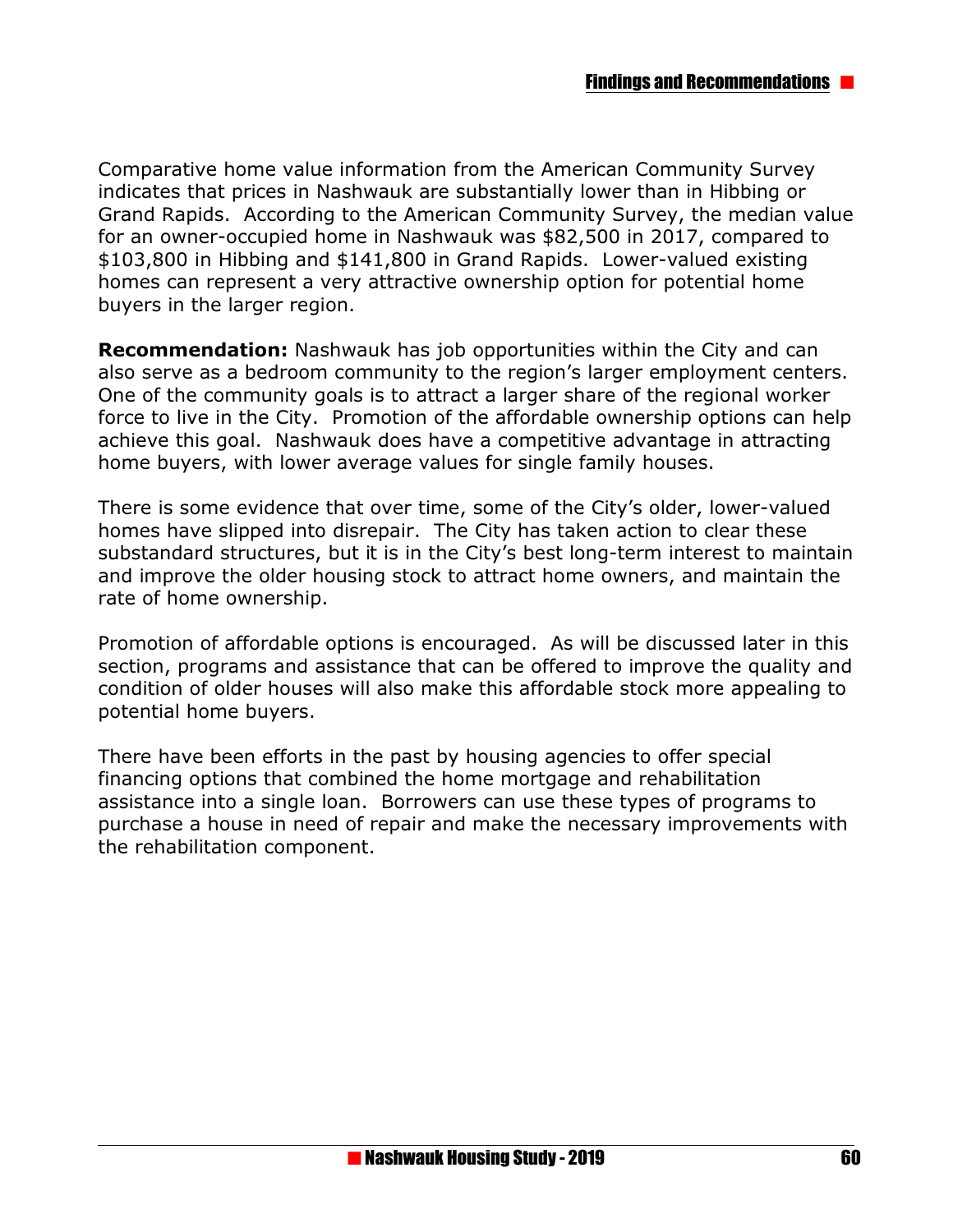# **Rental Housing Recommendations**

**Overview:** Although Nashwauk has historically had a high rate of owneroccupancy, rental housing is an important part of the local market. At the time of the 2010 Census, approximately 26% of all households in the City were renting their housing. This percentage could potentially have been higher, but the City also had a number of rental units that were recorded as vacant by Census takers.

One of the contributing factors to a relatively low renal tenure rate has been the limited rental housing development in recent decades. Going back to the year 2002, the only new construction project that can be identified is the Hillcrest Nashwauk Assisted Living project in 2008. Hillcrest provides a very specialized form of rental housing with services. No independent living rental projects have been built in many years.

No multifamily rental projects could be identified in Nashwauk that provide conventional market rate housing. Nearly all of the market rate inventory probably exists in single family houses and mobile homes. Although these units may have a moderate rent structure, gross rents would tend to be higher when tenant-paid utilities are included.

There are only two multifamily rental buildings in Nashwauk. Deering Manor provides federally subsidized housing for senior and/or disabled tenant households, and has 41 apartment units. Hillcrest provides housing with services for seniors and has 40 apartment-style units.

The 2015 Housing Study had recommended the development of 18 to 22 additional rental units in Nashwauk, primarily oriented to the conventional market rate segment. Since that time, no new units have been developed in the City.

Although the growth projections used for this 2019 Study expect limited household growth over the next five years, there are still reasons to develop additional rental housing in Nashwauk. The following recommendations address specific segments of the Nashwauk rental market.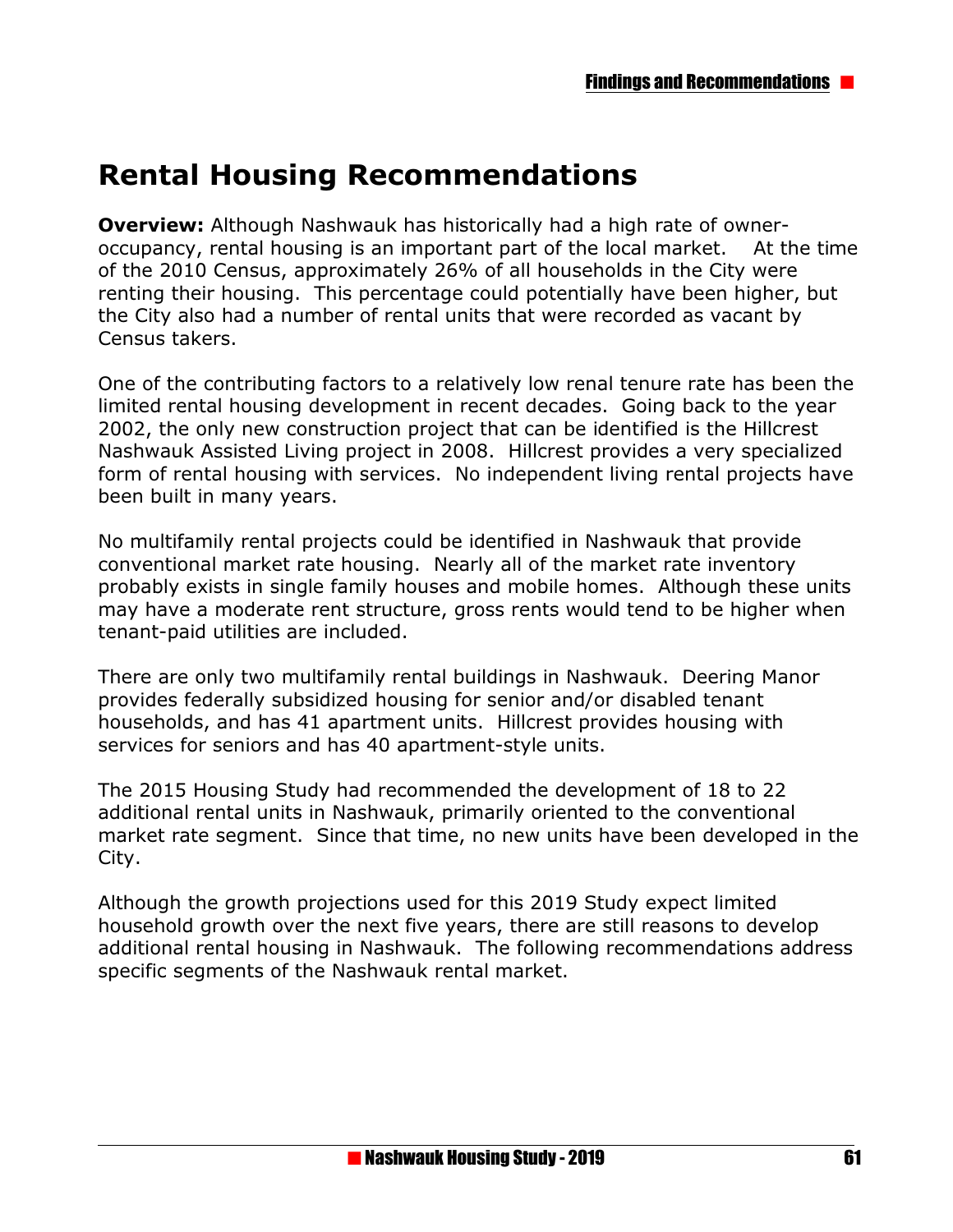#### **5. Promote the Production of 12 to 14 Units of Market Rate Rental Housing**

**Findings:** There are no market rate projects in Nashwauk with more than four units. However, a significant number of market rate rental projects exist in Hibbing and Chisholm. Area renters looking for an apartment-style unit have generally lived in one of the neighboring communities.

One of the newer market rate projects in the area is Marshview Meadows in Hibbing, which opened in 2015. Marshview Meadows is a multi-level building, with one, two and three-bedroom apartments. Rent includes heat, but tenants pay electric. The current contract rents are \$795 for a one-bedroom, \$895 to \$945 for two-bedrooms, and \$1,050 for the three-bedrooms. There was only one open unit when surveyed in September 2019, and the manager reported good demand from a mix of different tenant households.

The rental rates being charged in Hibbing are generally similar to some of the more moderately-priced apartment construction in Grand Rapids. The River Hills Apartments have one-bedrooms from \$795 and two-bedrooms at \$915 to \$965, plus tenant-paid electricity. River Hills also reported a high rate of occupancy with good demand.

**Recommendation:** The 2015 Housing Study had recommended the construction of 12 to 14 market rate rental units in Nashwauk. Since that time, no rental production has occurred. Based on the research completed in 2019, this recommendation is still applicable, and a small-scale rental project would still be appropriate in Nashwauk.

The previous Study had identified different rental styles as possible in Nashwauk, including apartment units. This type of rental housing could appeal to a broad range of potential renters. The recent apartment projects in Hibbing and Grand Rapids would serve as a model for possible development of market rate units in Nashwauk.

Given the City's large population of empty-nesters and seniors, a town house style project could also be considered. Similar-sized communities have had success with one-level town house rental projects that include a private entrance and attached garage. This style of housing can serve as a bridge between home ownership and rental housing, and has generally been very successful with seniors. Some of these recent projects have been able to achieve gross rents below \$1,000 for two-bedroom units and \$1,100 for three-bedrooms.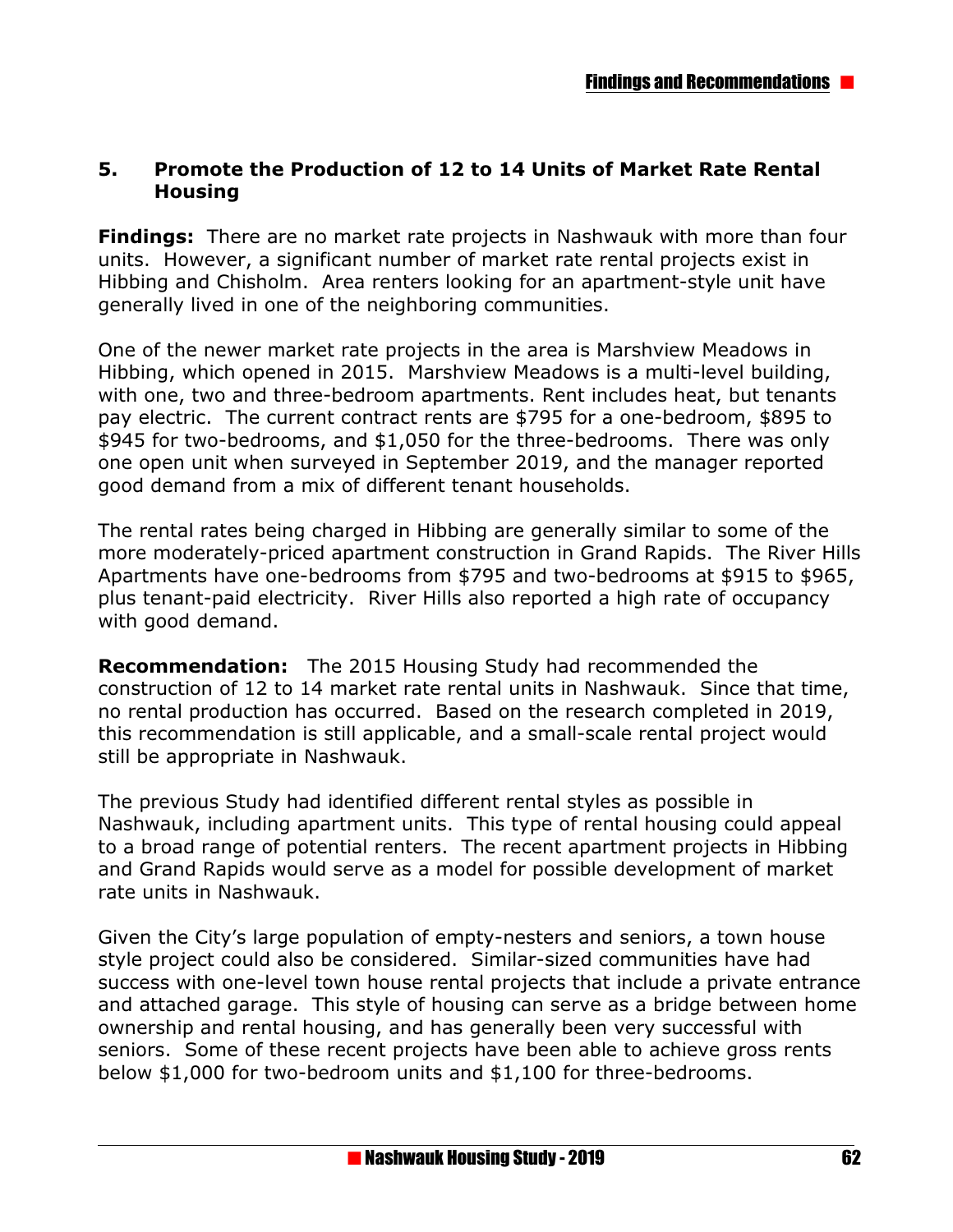As stated previously, the age-based projections for the Nashwauk area expect that nearly 61% of all Market Area households will be age 55 or older by the year 2024. Any new rental construction in Nashwauk should contain amenities and features that would appeal to this older adult segment of the market.

The first option to developing market rate rental housing would be to encourage the private sector to construct this housing. However, private developers have not advanced market rate rental housing projects in Nashwauk in the past. If private-sector activity does not occur, the City or a regional housing agency could utilize essential function bonds or similar funding sources to construct market rate rental housing in Nashwauk.

#### **6. Promote the Creation/Conversion of Six to Eight Affordable Market Rate Rental Housing Units**

**Findings:** The previous recommendation addressed the market potential to develop high quality rental units in Nashwauk. Unfortunately, these units would tend to be beyond the financial capability of many area renters. Even moderately-priced two-bedroom units would typically require the household to have an annual income of \$35,000 or more.

In 2017, a majority of Nashwauk's renter households had an annual income below \$32,000. These households would need a rental unit at \$800 per month or less. Although it may be possible to produce some one-bedroom units near this price range, two-bedroom units would generally be well above the level that is considered to be affordable for a majority of area renters.

Given Nashwauk's small size, it would probably not be successful in competing for affordable housing development programs, including low income housing tax credits or State work force housing grants. While these types of funding sources can produce more affordable housing, the awards are typically made to regional centers and areas with strong job growth.

There is evidence that some of the rental housing stock in Nashwauk has been underutilized. The 2010 Census recorded an above-average level of rental vacancy. The 2017 American Community Survey continued to show some unoccupied rental housing in the City. Given the demand for affordable options, it is probable that the vacancies that have existed over time may be a reflection of condition and quality.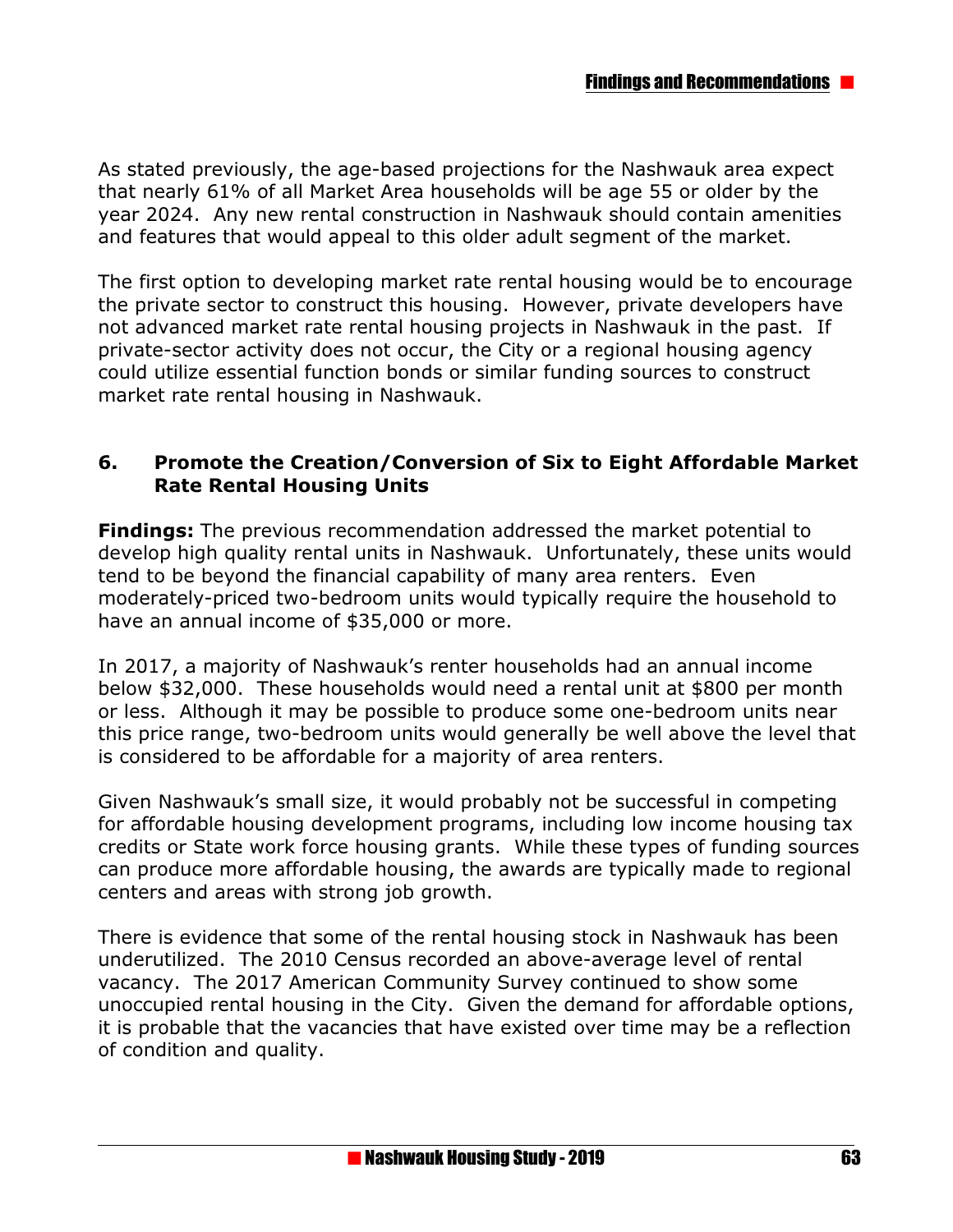**Recommendation:** In additional to high quality market rate housing, the City would benefit from additional units in a more affordable price range. Consistent with the 2015, Study, the City would be encouraged to promote the development/conversion of more affordable rental housing. A goal of six to eight units would help to expand choices for more moderate income households and would help to replace any affordable housing that has been lost over time.

It will be difficult to create affordable units through new construction. Instead, it may be more practical to work on building renovation or conversion projects that can create housing. This opportunity may arise in commercial buildings, or through the rehabilitation of deteriorated rental housing.

Creating additional units with gross rents below the Voucher Payment Standards would allow households with tenant-based rent assistance the opportunity to access this housing. In 2019, the Payment Standards are at \$645 for a onebedroom and \$850 for a two-bedroom unit, including tenant-paid utilities.

It is probable that achieving this lower rent structure would require financial commitments from other sources, such as tax increment financing, IRRRB involvement, or resources from the Minnesota Housing Finance Agency.

#### **7. Monitor the Supply and Demand for Subsidized Rental Housing**

**Findings:** There is only one federally subsidized rental project in Nashwauk. Deering Manor is a 41-unit apartment building oriented to senior/disabled tenant occupancy. The project is subsidized through HUD Section 8. There is also one subsidized building in Keewatin. Keewatin Apartments is a 35-unit apartment building designated for general occupancy and is also subsidized through the HUD Section 8 program.

In addition to buildings with project-based subsidies, renter households in Nashwauk also have access to the tenant-based Voucher program. Rent assistance Vouchers allow the tenant household to pay approximately 30% of income to rent, with the remaining amount provided through the program. In September 2019, there were five Vouchers in use with a Nashwauk mailing address.

Between project-based and tenant-based assistance, approximately 46 renter house holds in Nashwauk would have access to some form of subsidized housing. This may represent nearly 40% of all renters in the City in 2019.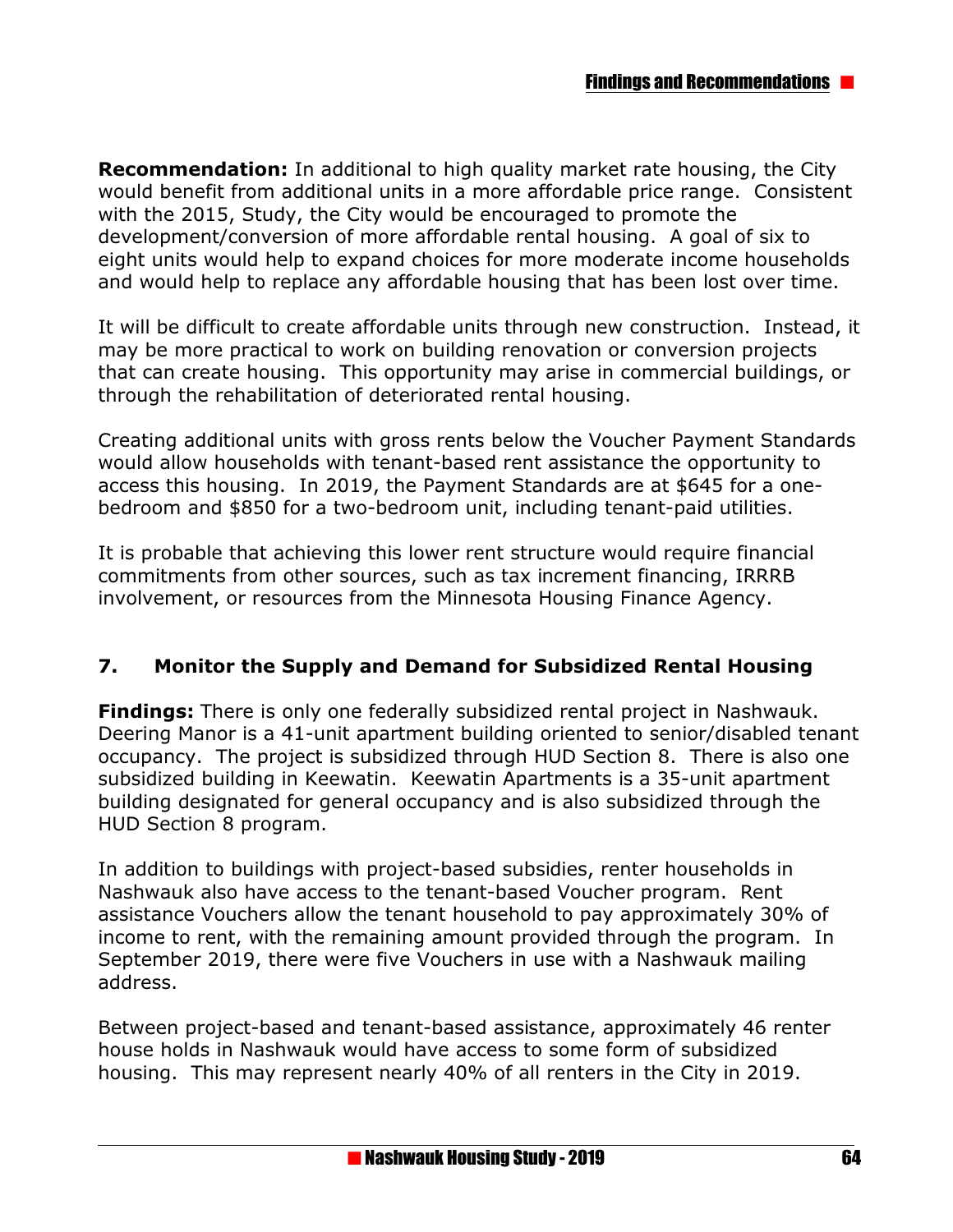Despite the relatively large percentage of subsidized resources that exist, the 2017 American Community Survey showed that approximately 29% of all renter households in Nashwauk were applying 30% or more of their income for housing, and most of these were applying 35% or more. These households also tended to have lower incomes, and would generally be eligible for subsidized housing.

Deering Manor has had persistent vacancy problems over the years. There were 12 unoccupied units in September ben the building was contacted, although three applications were being processed, and it is possible that some of these vacancies will be filled soon. The manager indicated that most area seniors appear to be more interested in living in the larger nearby communities of Hibbing and Grand Rapids, and therefore reduced demand exists in Nashwauk.

Keewatin Apartments reported better occupancy, with only one unoccupied unit in September. Keewatin Apartments is designated as general occupancy housing, despite the fact that most units have only one bedroom, but this does expand the potential target market which includes both younger households and seniors.

**Recommendation:** In recent decades there have been very few resources for the development of new "deep subsidy" housing. Although Nashwauk could benefit from some additional units with two or more bedrooms for families, it is highly unlikely that these resources could be secured. Consistent with the 2015 Study, we would recommend that Nashwauk monitor the subsidized rental market, but should not pursue the development of subsidized units at this time.

If resources could be found, an expansion of units oriented to families, with two or more bedrooms, would be the preferred option. The existing projects in Nashwauk and Keewatin both have mainly one-bedroom apartments. Deering Manor is designated to serve seniors, although younger households with a disabled member can also qualify.

A more realistic approach to providing subsidized housing is to expand the local use of the tenant-based Voucher program. There is a lengthy waiting list for Vouchers, but continued promotion of this resource to area renter households should be encouraged.

The Itasca County HRA has had some recent success in securing additional rent assistance funding, with the award of 28 Mainstream Vouchers in 2019.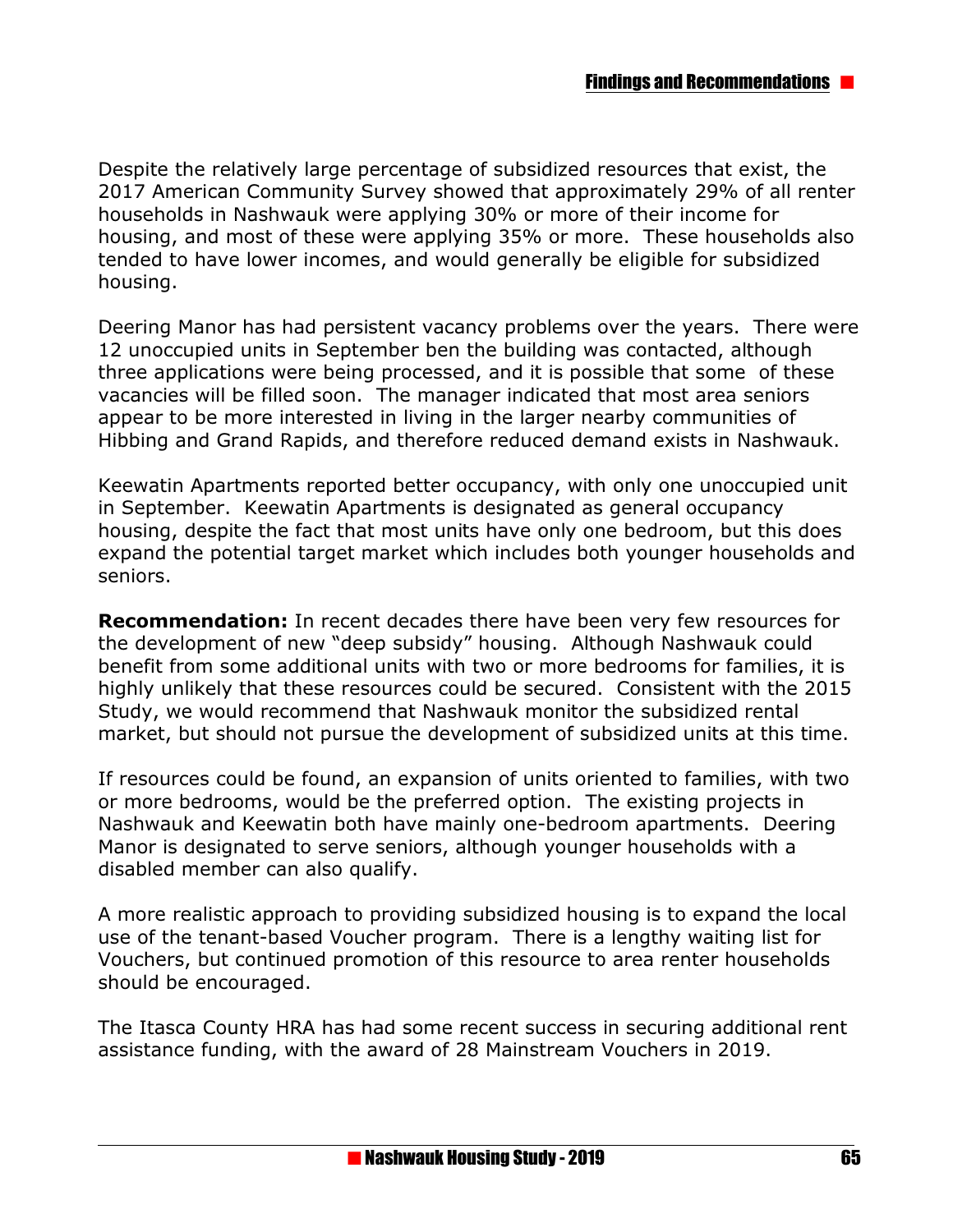Mainstream Vouchers assist non-elderly households that include a person with disabilities. HUD had not made new funding awards under this program since 2005. Although this assistance is targeted to specific qualifying households, it does expand the overall pool of rent assistance resources available to County residents.

#### **8. Monitor Demand for Senior Housing With Services**

**Findings:** Nashwauk does have some specialized senior housing in Hillcrest, a housing with services facility that primarily provides assisted living. Hillcrest Nashwauk is part of a larger group of companion facilities operating in Hibbing and Chisholm. In these other communities other types of specialized care can be provided, including memory care options.

Hillcrest Nashwauk has 40 one-bedroom apartments. Th units have kitchenettes, but the basic monthly rent includes three meals daily, along with light services such as housekeeping and laundry assistance. Although some residents may only acquire the basic service package, the lowest monthly charge is in excess of \$3,000, making this a less likely option for fully independent seniors.

When contacted in September, there were eight unoccupied units, although seven applications were being processed. Projects serving seniors needing services can experience periods of high unit turnover, resulting in vacancies. When a similar occupancy survey was completed by Community Partners Research in 2015, several vacancies were reported, although more specific information was not obtained.

Hillcrest does accept County assistance programs, such as Elderly Waiver, which can help lower income seniors acquire services with their housing. Use of public assistance is not capped, and Hillcrest may benefit from lower income seniors coming from other communities where the use of Elderly Waiver is more limited.

The estimates and projections used for this Study do recognize the older adult population living in Nashwauk and the surrounding Market Area. Esri's estimates for 2019 show 343 households with a head-of-household age 75 or older. To fill the 40 available units in Hillcrest, a capture rate of approximately 11.7% would be required. The 32 occupied units in September actually represented a capture rate of 9.3% among older senior households living in the Market Area. These capture rates are high, when compared to other assisted living providers and help explain the open units that have been reported.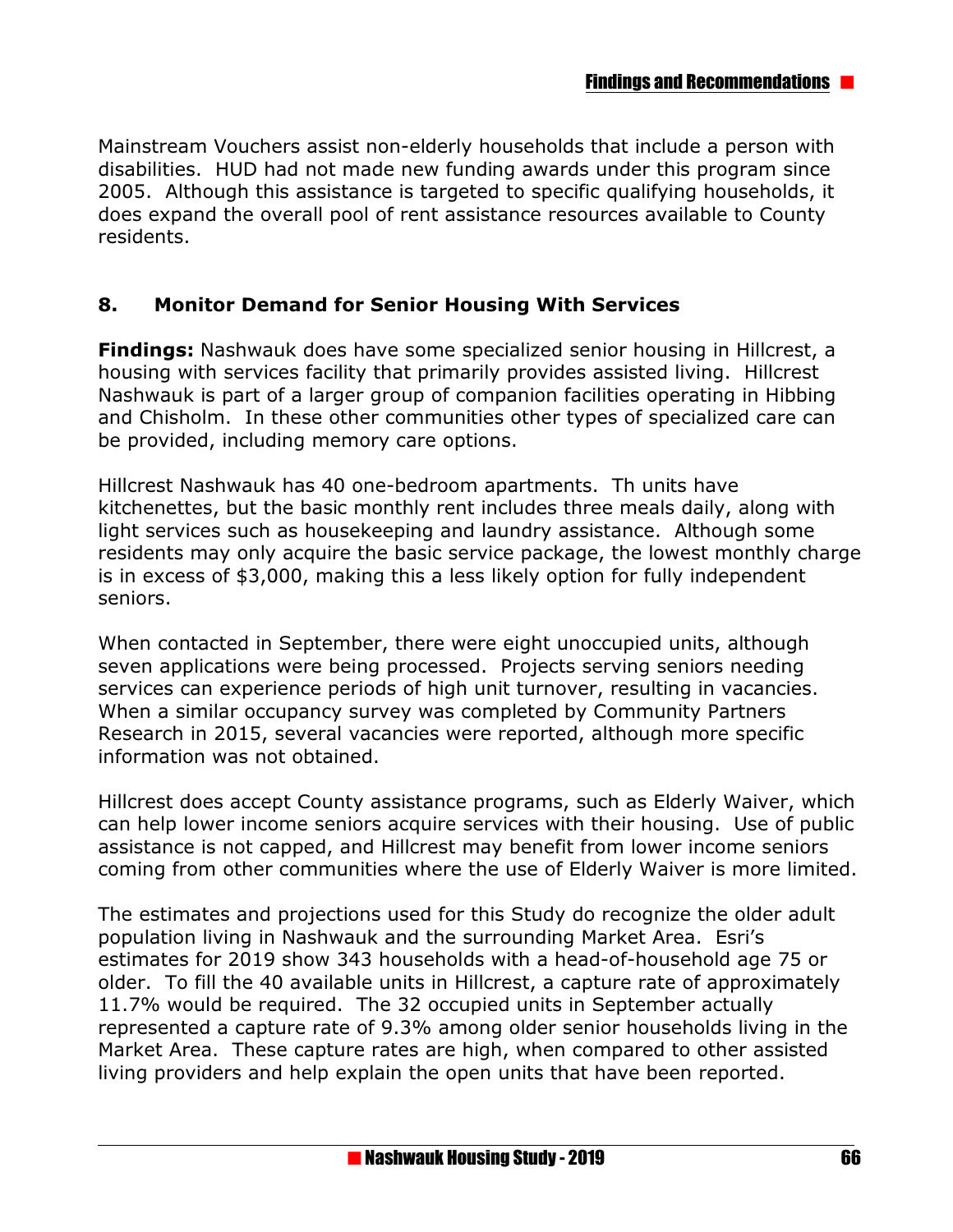Esri's projections extending to 2024 show that the Market Area will add approximately 65 households age 75 and older. If accurate, the required capture rate in Nashwauk would drop below 10% by the year 2024 to fill all 40 apartments.

Although no other housing with services providers exist within the Market Area jurisdictions, there is competition in the region. This includes the other Hillcrest facilities in Hibbing and Chisholm. There are also many specialized care options in Grand Rapids, and another large-scale senior complex is in the planning stages.

**Recommendation:** Based on the research completed for this Study, we would recommend that the City monitor the need for additional senior housing with services. The current project, Hillcrest Nashwauk, primarily provides assisted living, although some units may be occupied by people needing only a lower level of services. There are no specific designated wings for memory care residents, but Hillcrest Nashwauk has companion facilities in the region that do cater to memory care needs.

The primary Market Area for Nashwauk is not overly large, although a large percentage of area residents are in the age ranges 55 and older. To fill the 40 units currently available does require a high capture rate among local older senior households. While this should decrease over the next five years due to aging patterns, the area is well-served by Hillcrest Nashwauk.

The facility is a good resource for lower income senior households needing services. The use of Elderly Waiver and similar assistance programs is not capped.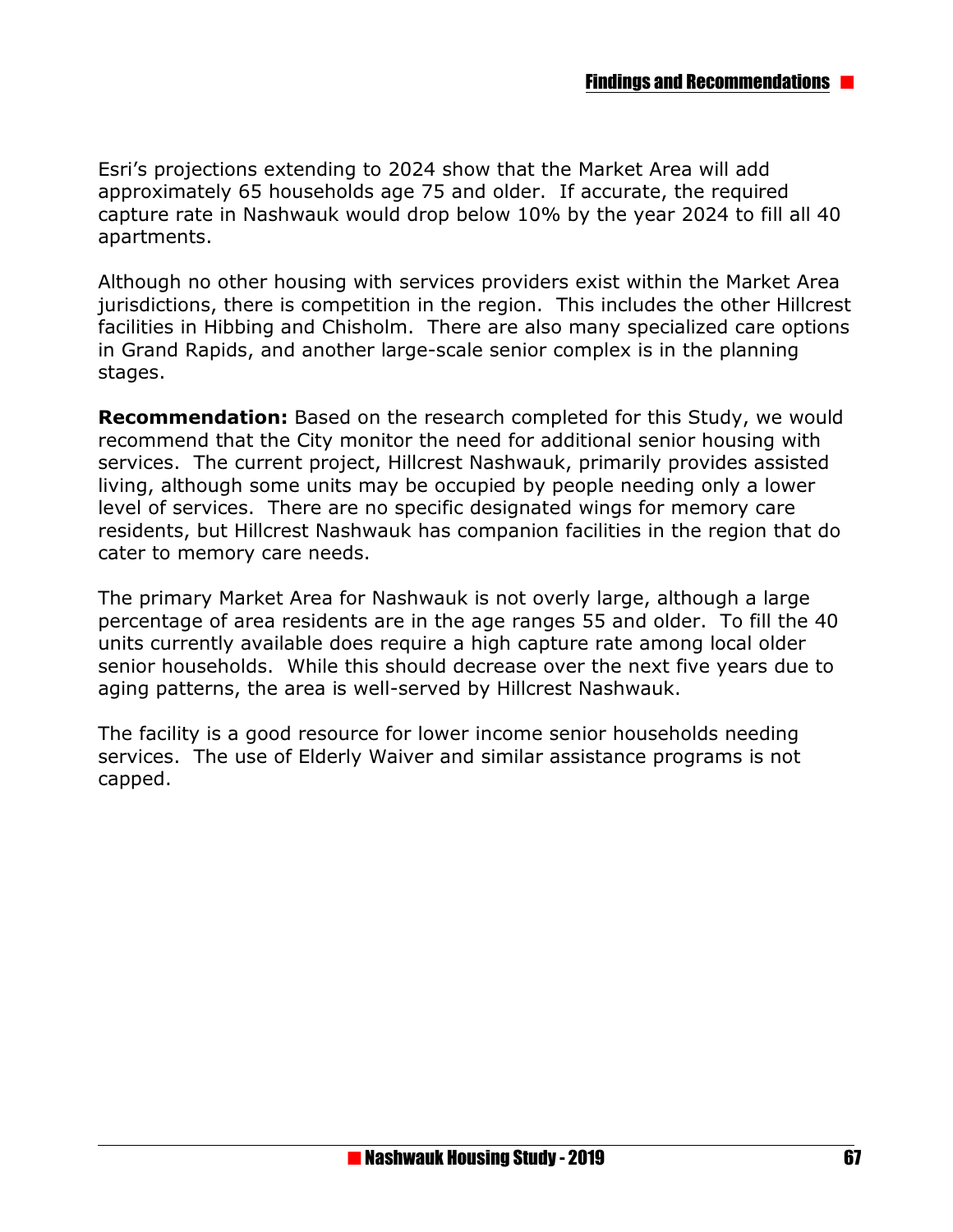# **Housing Rehabilitation**

**Findings:** The City of Nashwauk has an asset in its existing housing stock. Existing units, both now and into the future, will represent the large majority of the City's affordable housing opportunities. Existing units generally sell at a discount to their replacement value. Units that are not maintained and improved may slip into disrepair and be lost from the housing stock. Efforts and investment in housing rehabilitation activities will be critical to offering affordable housing opportunities.

Housing options for households will largely be met by the existing, more affordable housing stock. As this existing stock ages, more maintenance and repair are required. Without rehabilitation assistance, the affordable stock will shrink, creating an even more difficult affordability situation.

The following specific recommendations are made to address the housing rehabilitation needs.

#### **9. Promote Rental Housing Rehabilitation Programs**

**Findings:** There is no exact inventory of the rental housing stock in Nashwauk in 2019, but at the time of the 2010 Census there were as many as 157 rental units in the City, although a number of these were unoccupied. There are two major rental properties, Deering Manor with 41 apartments and Hillcrest with 40 apartment-style units. Most of the remaining rental units exist in single family houses, duplexes or other two-unit structures, or possibly in mobile homes.

Excluding the two large multifamily projects, most of the remaining rental housing was probably built before 1960, based on American Community Survey estimates. Older, lower-valued houses may have been acquired by investors over time, and then converted to rental use.

The rehabilitation of older rental units can be one of the most effective ways to provide decent, safe and sanitary affordable housing. However, it is often difficult for rental property owners to rehabilitate and maintain their rental properties while keeping the rents affordable for the tenants.

**Recommendation:** Consistent with the recommendation made in the 2015 Study, the City of Nashwauk should continue to promote the rehabilitation of older housing. Working with regional housing agencies such as the Itasca County HRA, Kootasca Community Action and AEOA, the City should seek funds to rehabilitate rental units. In Nashwauk, this is likely to be "spot" rehab activity, as few multi-unit buildings are believed to exist.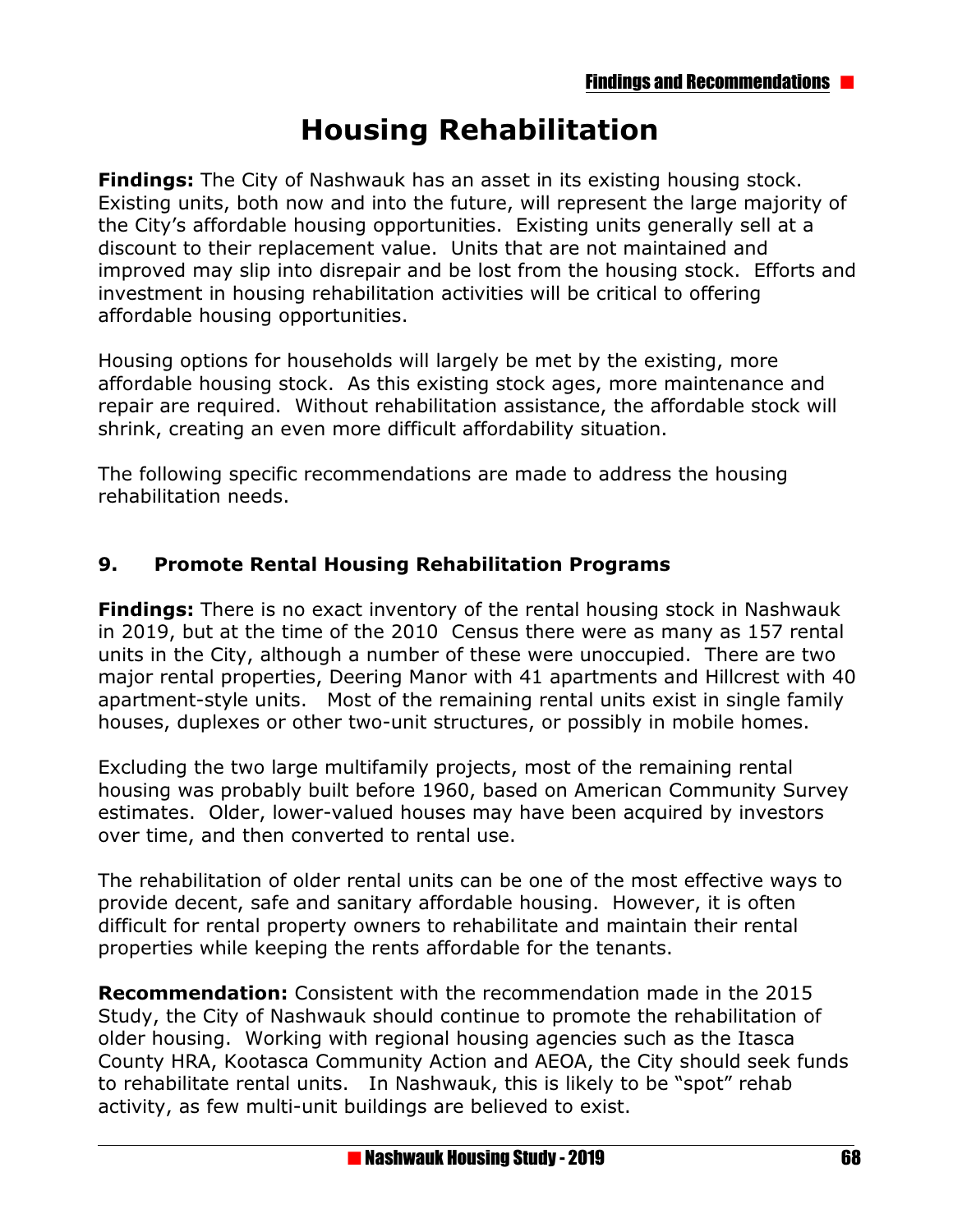#### **10. Promote Owner-occupied Housing Rehabilitation Programs**

**Findings:** A new housing conditions survey completed in 2019 continued to find houses in need of repair in Nashwauk. The windshield survey was completed in two of the City's oldest neighborhoods.

Most of the houses in the oldest parts of the City are in need of repair. More than 48% of the houses need only minor repair, while 22% needed major repairs. Overall, approximately 27% of the houses that were viewed were rated as sound, with no significant exterior repairs identified.

There were 11 houses rated in the dilapidated category. These houses are very deteriorated and are possibly not economically feasible to repair. These structures may need to be cleared, with a plan to re-use the lot.

According to City staff, Nashwauk participated in SCDP rehabilitation grants in 2010 and 2013. These were administered by Kootasca Community Action. The programs were multi-city, but some houses in Nashwauk were rehabilitated through the program.

**Recommendation:** We would continue to recommend that the City of Nashwauk prioritize the rehabilitation of the older housing stock in the community. According to the American Community Survey, the median year built for owner-occupancy houses in Nashwauk is 1946. Countywide, the median year of construction is 1976, so single family houses in Nashwauk are significantly older than average.

The Itasca County HRA is currently administering an SCDP grant in Grand Rapids that includes an owner-occupied housing activity, and may be a resource for Nashwauk in developing a future SCDP application.

There is also some information that indicates that some older, lower valued homes have been sold to investors over time and then converted to rental use. Deteriorated single family home may be less marketable to owner-occupants, and have a chance to convert to rental use. Rehabilitation may help limit this activity.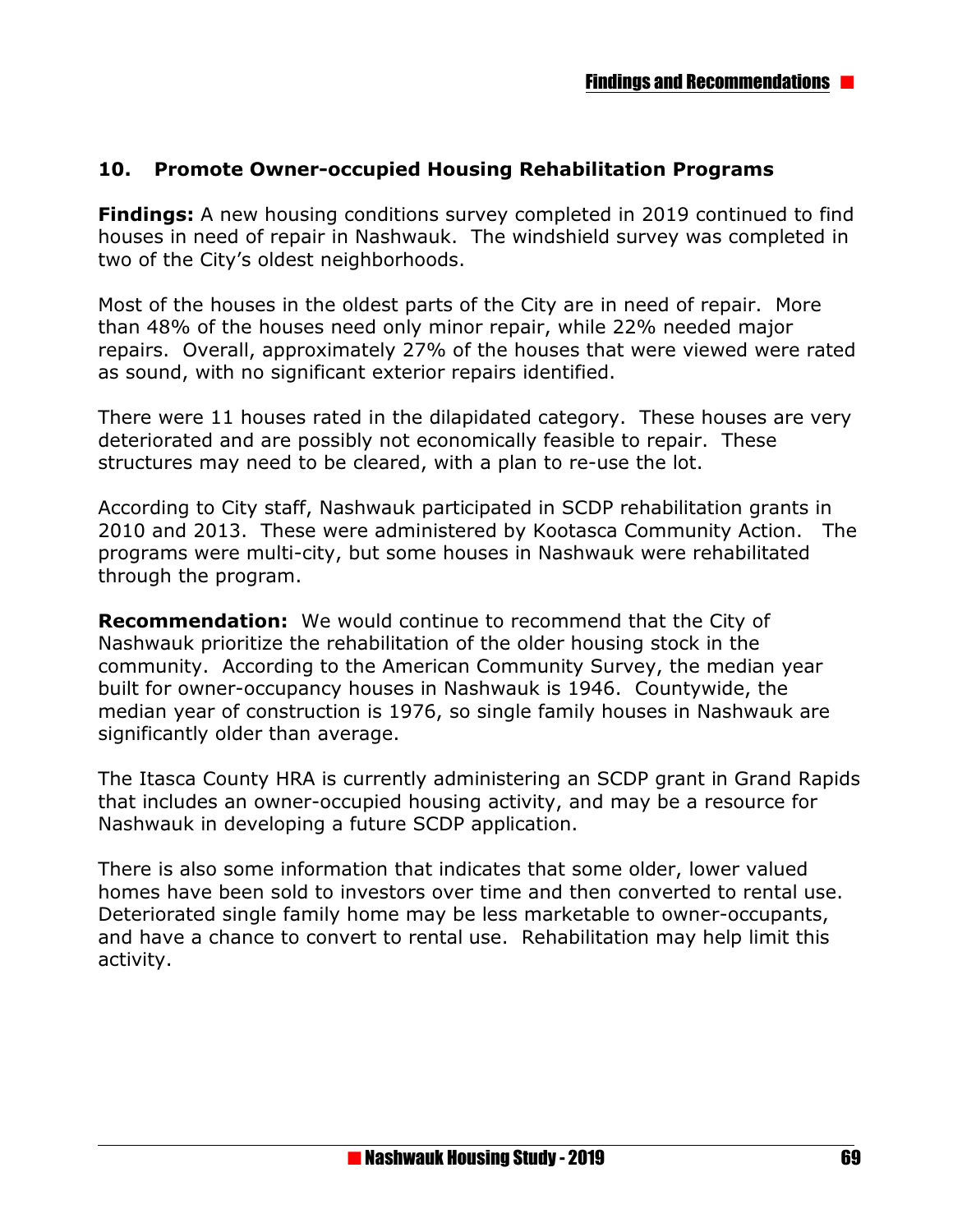#### **11. Continue to Demolish Dilapidated Structures**

**Findings:** The housing condition survey in 2019 found 11 single family houses in the City's two oldest neighborhoods that are dilapidated and possibly too deteriorated to rehabilitate. While this is a significant number of houses in a small community, it is less than the 22 dilapidated houses identified at the time of the 2015 Study. Since that time, it appears that part of this issue has been addressed. According to City staff, approximately six to eight deteriorated structures have been cleared in recent years, often with IRRRB assistance.

**Recommendation:** The City of Nashwauk should continue to work with property owners to demolish or repair dilapidated structures. The appearance of the City is enhanced when blighted buildings are removed. It may also be possible to re-use cleared lots for redevelopment.

#### **12. Consider Programs to Improve the Condition and Quality of Mobile Homes**

**Findings:** As part of the housing conditions analysis, there were 24 mobile homes that were also viewed and rated. Most of these units are in poor condition, with 10 rated in the major repaid category and nine rated as dilapidated, and probably beyond repair. No mobile homes were rated as sound, the highest rating used, and only five were judged to be in need of only minor repair.

According to the American Community Survey estimates, nearly half of the mobile homes in Nashwauk were built before 1980. According to this source, none of the inventory was built after the 1990s. Despite the age of most units, they do retain some value, as the American Community Survey placed the median value at \$61,000 in 2017.

**Recommendation:** Addressing the issues created by substandard mobile homes is not easily solved. Some communities have rehabilitated older units, but this is difficult to accomplish because of the type of construction of mobile homes, and it is rarely cost effective. Some communities have established programs that provide for the purchase and removal of substandard mobile home units, provided a newer unit is purchased to replace the acquired dwelling. While this approach can work well in upgrading the stock, it can be expensive, especially if there are a large number of homes in poor condition.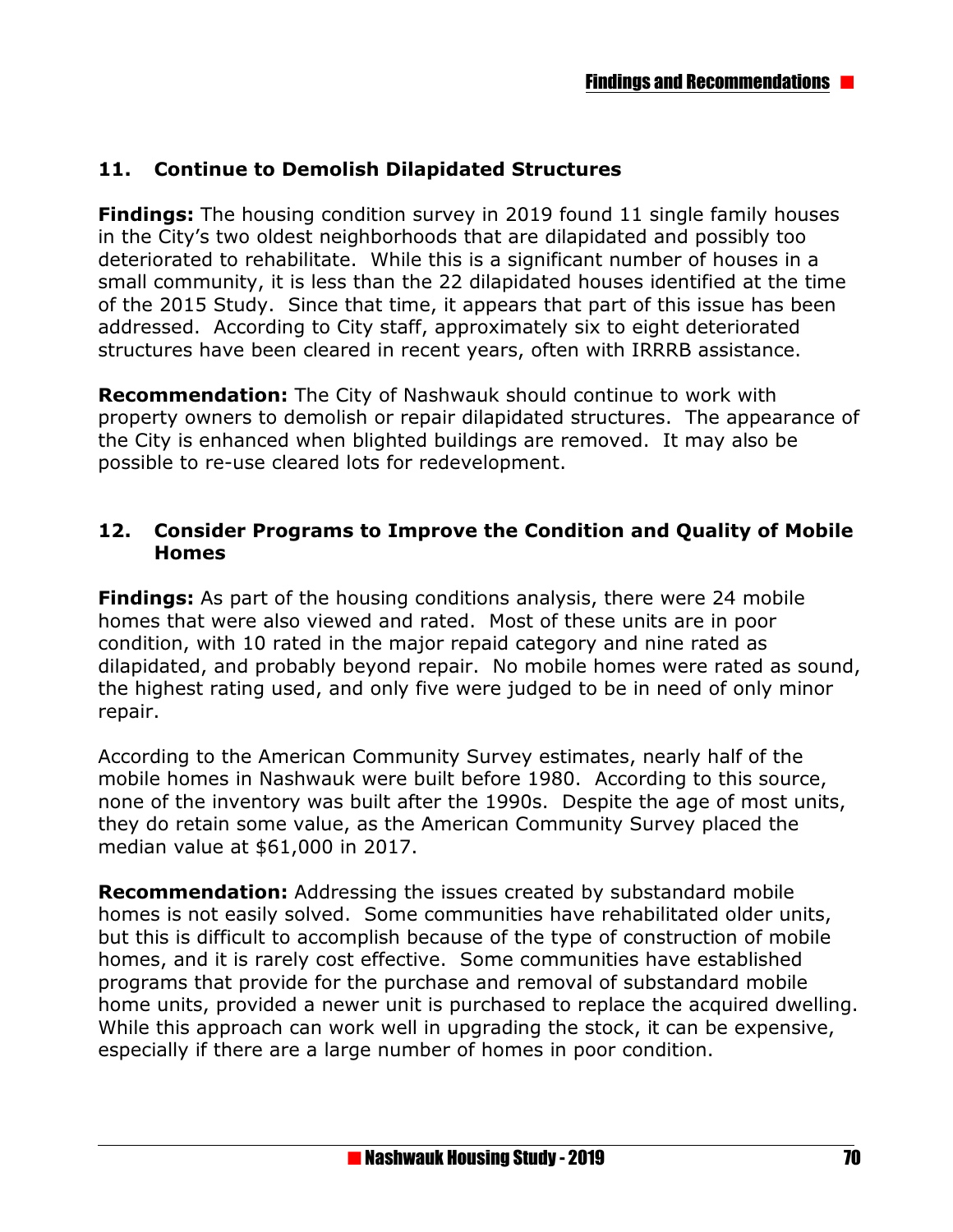Consistent with the 2015 Study, we would continue to recommend initiatives aimed at mobile homes in Nashwauk. We recommend that the City or area housing agencies consider the possible use of the following ideas:

- **Operation Safe Mobile Home Park** Owners of substandard mobile homes are given the option of voluntarily selling their substandard mobile home to the City or an area housing agency for a fixed minimum price. The mobile homes are then removed from the park and demolished or salvaged. The owner could then use the funds from the sale to help purchase a new home. In some cases, housing agencies have provided funding for down payment assistance or gap financing programs to purchase new mobile homes. Also, mobile home dealerships have participated with buying the salvaged homes.
- **Fime of Sale Inspection Program** This inspection program is designed to provide safe living conditions to community residents through the identification and elimination of basic life/safety hazards in older mobile homes. Mobile homes are subject to inspection prior to their sale. All identified safety hazards must be corrected before the unit is sold and/or occupied.
- **Cooperative/Land Trust** Some mobile home parks have created a cooperative or a land trust which enables the home owners to own the mobile home park land and facilities. This ownership often creates pride which results in a clean, safe park atmosphere.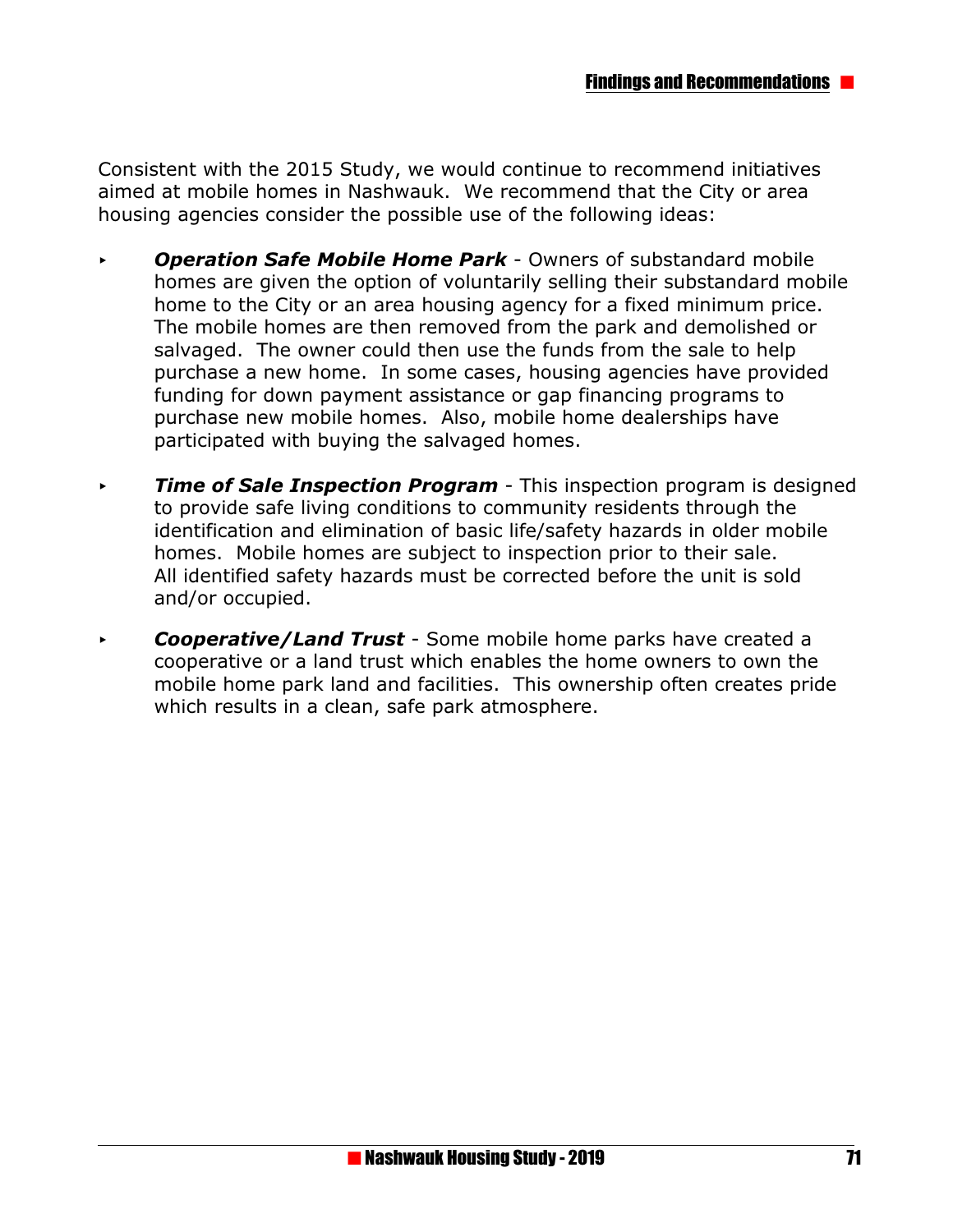# **Agencies and Resources**

The following regional and state agencies administer programs or provide funds for housing programs and projects:

#### **Arrowhead Economic Opportunity Agency, Inc.**

702 3rd Avenue South Virginia, MN 55792 (218) 749-2912

# **Iron Range Resources and Rehabilitation Board**

P.O. Box 441 Eveleth, MN 55734 (218) 735-3000

# **Itasca County Housing and Redevelopment Authority**

102 NE 3rd Street Suite 160 Grand Rapids, MN 55744 (218) 326-7978

# **Kootasca Community Action**

201 NW 4<sup>th</sup> Street Suite 130 Grand Rapids, MN 55744 (218) 999-0800

# **Greater Minnesota Housing Fund**

332 Minnesota Street Suite 1201 East St. Paul, MN 55101 info@gmhf.com General contact: (800) 277-2258, (651) 221-1997